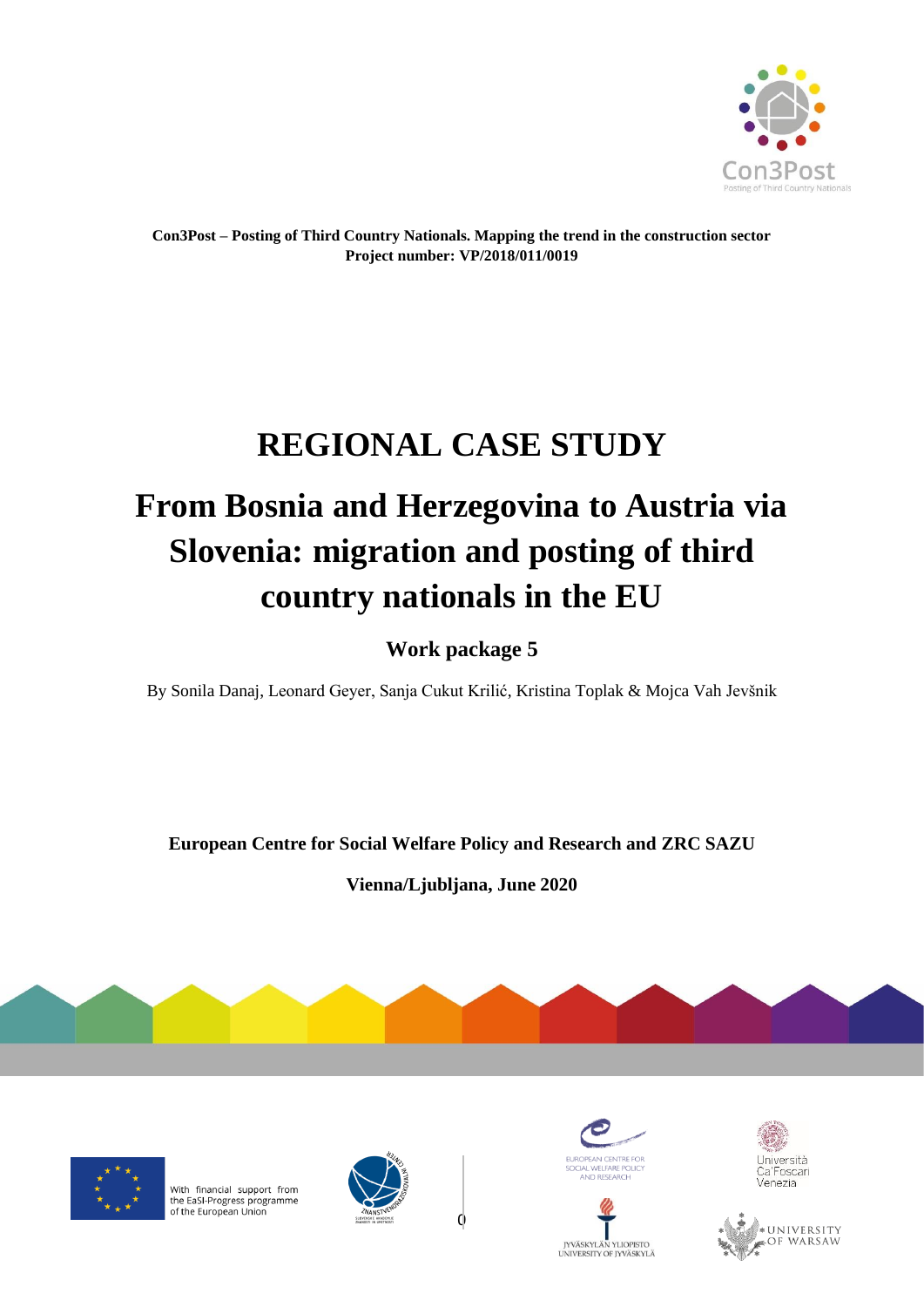This document has received financial support from the European Union Programme for Employment and Social Innovation "Easl" (2014 - 2020).

For further information please consult: http://ec.europa.eu/social/easi

The information contained in this publication does not necessarily reflect the official position of the European Commission.

**June 2020**

Contact:

Sonila Danaj European Centre for Social Welfare Policy and Research Berggasse 17, A-1090, Vienna, Austria danaj@euro.centre.org https://www.euro.centre.org/projects/detail/3346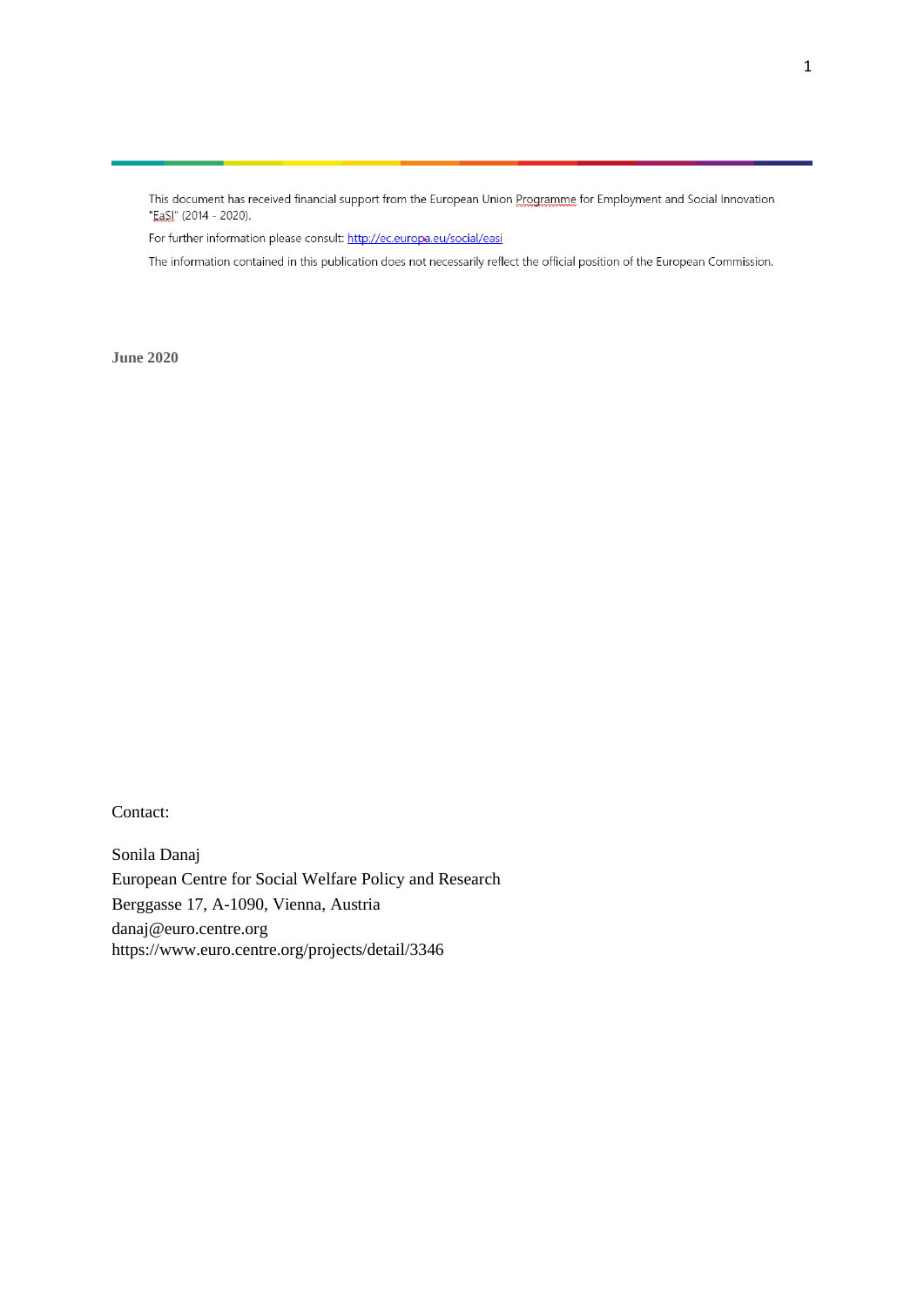# **Table of Contents**

| 1.                                                                                                  |  |
|-----------------------------------------------------------------------------------------------------|--|
|                                                                                                     |  |
|                                                                                                     |  |
|                                                                                                     |  |
|                                                                                                     |  |
|                                                                                                     |  |
|                                                                                                     |  |
|                                                                                                     |  |
|                                                                                                     |  |
| 4.3. Labour rights, violations and representation of posted workers who are third country nationals |  |
|                                                                                                     |  |
|                                                                                                     |  |
|                                                                                                     |  |
| 4.4. Social welfare, occupational safety & health and vulnerabilities of posted workers 40          |  |
|                                                                                                     |  |
|                                                                                                     |  |
|                                                                                                     |  |
| FORESIGHT 1. Emigrants out, immigrants in – new paths of development in an uncertain political      |  |
| FORESIGHT 2. Anti-immigrant sentiment, labour shortages, and the Chinese solution for the           |  |
| FORESIGHT 3. Moderate growth, sustainable demand and supply of migrant labour, and the risk         |  |
|                                                                                                     |  |
|                                                                                                     |  |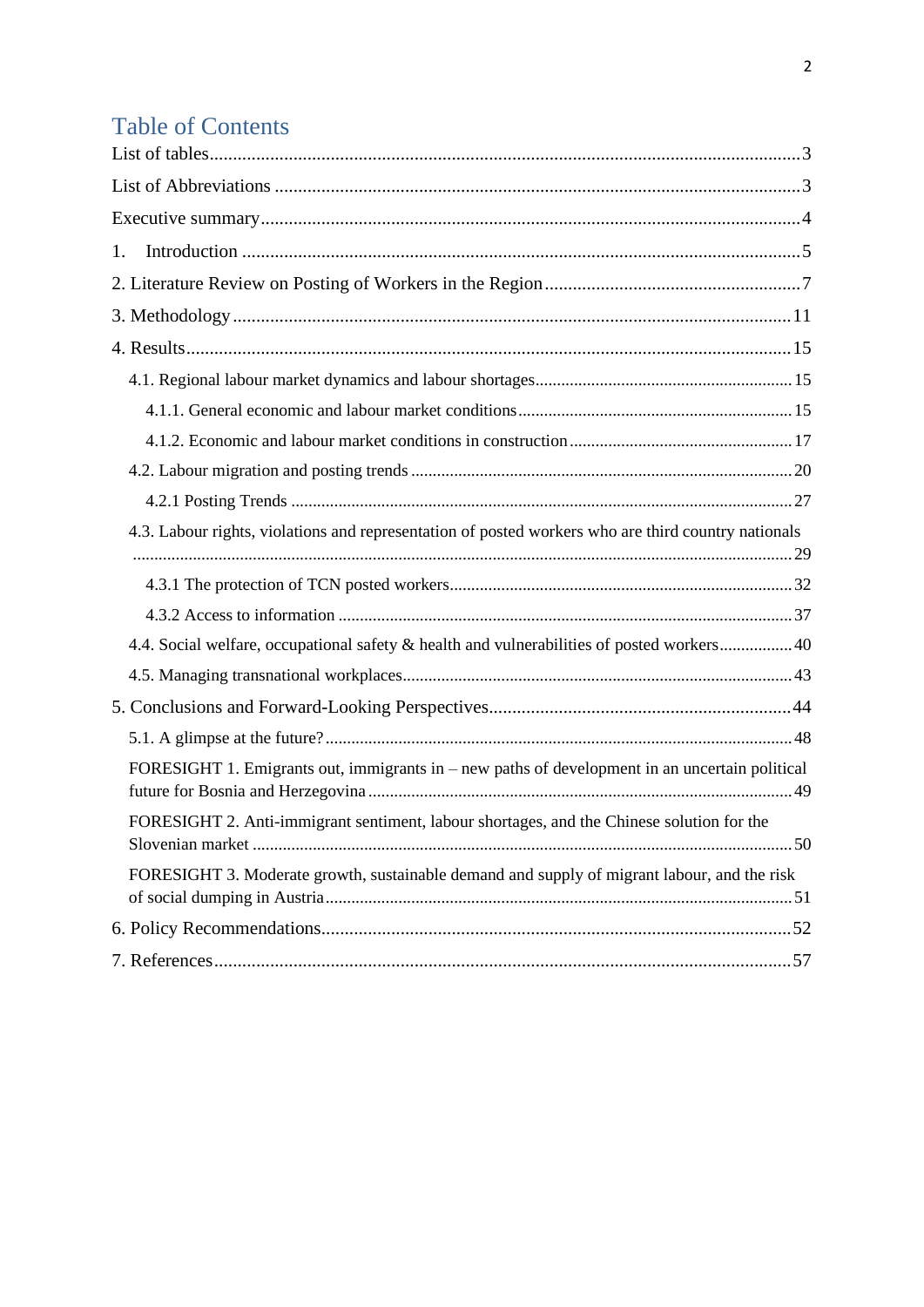## <span id="page-3-0"></span>List of tables

| Table 4: General labour migration and posting trends and migration and posting trends in |  |
|------------------------------------------------------------------------------------------|--|
|                                                                                          |  |
|                                                                                          |  |

## <span id="page-3-1"></span>List of Abbreviations

| AT - Austria                                                                              |
|-------------------------------------------------------------------------------------------|
| BiH - Bosnia and Herzegovina                                                              |
| BUAK - Austrian Construction Workers' Annual Leave and Severance Pay Fund                 |
| EESSI - Electronic Exchange of Social Security Information                                |
| EFBWW – European Federation of Building and Woodworkers                                   |
| <b>ESS</b> – Employment Services of Slovenia                                              |
| EU - European Union                                                                       |
| EU MS - European Union Member State                                                       |
| EU OSHA – European Agency for Safety and Health at Work                                   |
| FIEC - European Construction Industry Federation                                          |
| FG - Focus Group                                                                          |
| $FS - Foresight$                                                                          |
| GBH - Austrian Trade Union for Construction and Woodworkers                               |
| <b>GDP</b> – Gross Domestic Product                                                       |
| JV - Joint Visit                                                                          |
| IOM - International Organization for Migration                                            |
| ILO - International Labour Organization                                                   |
| <b>IMI</b> - Internal Market Information System                                           |
| IRSD - Labour Inspectorate of Slovenia                                                    |
| LI-Labour Inspectorate                                                                    |
| MDDSZ - Ministry of Labour, Family, Social Affairs and Equal Opportunities of Republic of |
| Slovenia                                                                                  |
| NGO - Nongovernmental Organization                                                        |
| OSH – Occupational Safety and Health                                                      |
| PDs A1 - Portable Documents A1 Form                                                       |
| <b>PWD</b> – Posting of Workers Directive                                                 |
| <b>TCN</b> - Third Country National                                                       |
| SI-Slovenia                                                                               |
| WKÖ - Austrian Economic Chamber                                                           |

- VET Vocational Education and Training
- ZZZS Health Insurance Institute of Slovenia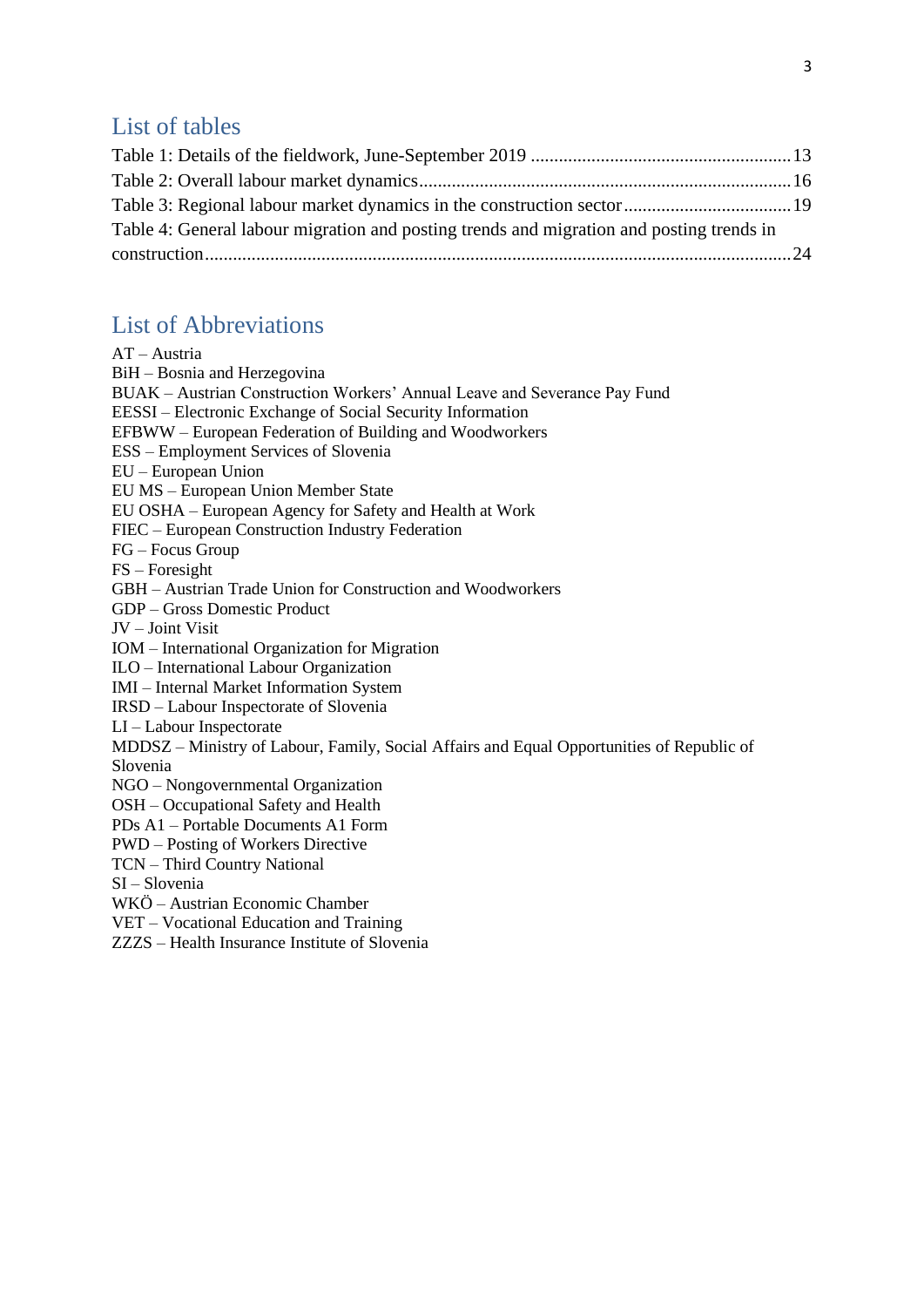### <span id="page-4-0"></span>Executive summary

In this report we investigate the main characteristics of the trend of posting third country nationals to work in the EU construction sector. The report focuses on the specific regional labour mobility patterns between Bosnia and Herzegovina (BiH) as a third country, Slovenia as a sending country, and Austria as a receiving country. The report is based on the insights provided by representatives of the national policy-making and enforcement authorities (ministries of labour, labour inspectorates, public employment agencies, agencies for social protection), trade unions and employers' organizations, NGOs, and research institutions in Austria, Bosnia and Herzegovina and Slovenia.

The main findings of this report indicate that there are strong push and pull factors between the country of origin, the sending country and the receiving country. BiH workers come from an experience of economic and political instability and insecurity that drives their mobility and migration plans to neighbouring Slovenia that provides relatively easy access to its labour market for workers from the former Yugoslavia. Employers in the construction sector in Slovenia have used these third country national (TCN) workers as well as Slovenian workers to provide competitively cheaper services to the wider EU construction industry, thus transforming temporary service provision via posting into an expanding business model. We find that despite the fact that Slovenia and, more so, Austria have stronger employment regulations in place, including universally applicable collective bargaining agreements in the case of Austria, irregular and exploitative employment relations practices are transferred from the country of origin to the sending and the receiving EU countries.

Despite the mechanisms for control and enforcement of national/EU standards, the vulnerability of TCN posted workers persists due to the cloaking effect of the posting employment characterized by subcontracting, cross-border mobility and temporary service provision. Therefore, more efforts should be made at the workplace, industry, national, and regional levels to strengthen the legal framework and its enforcement, as well as cross-border collaboration, in order to increase the level of protection of posted workers who are third country nationals.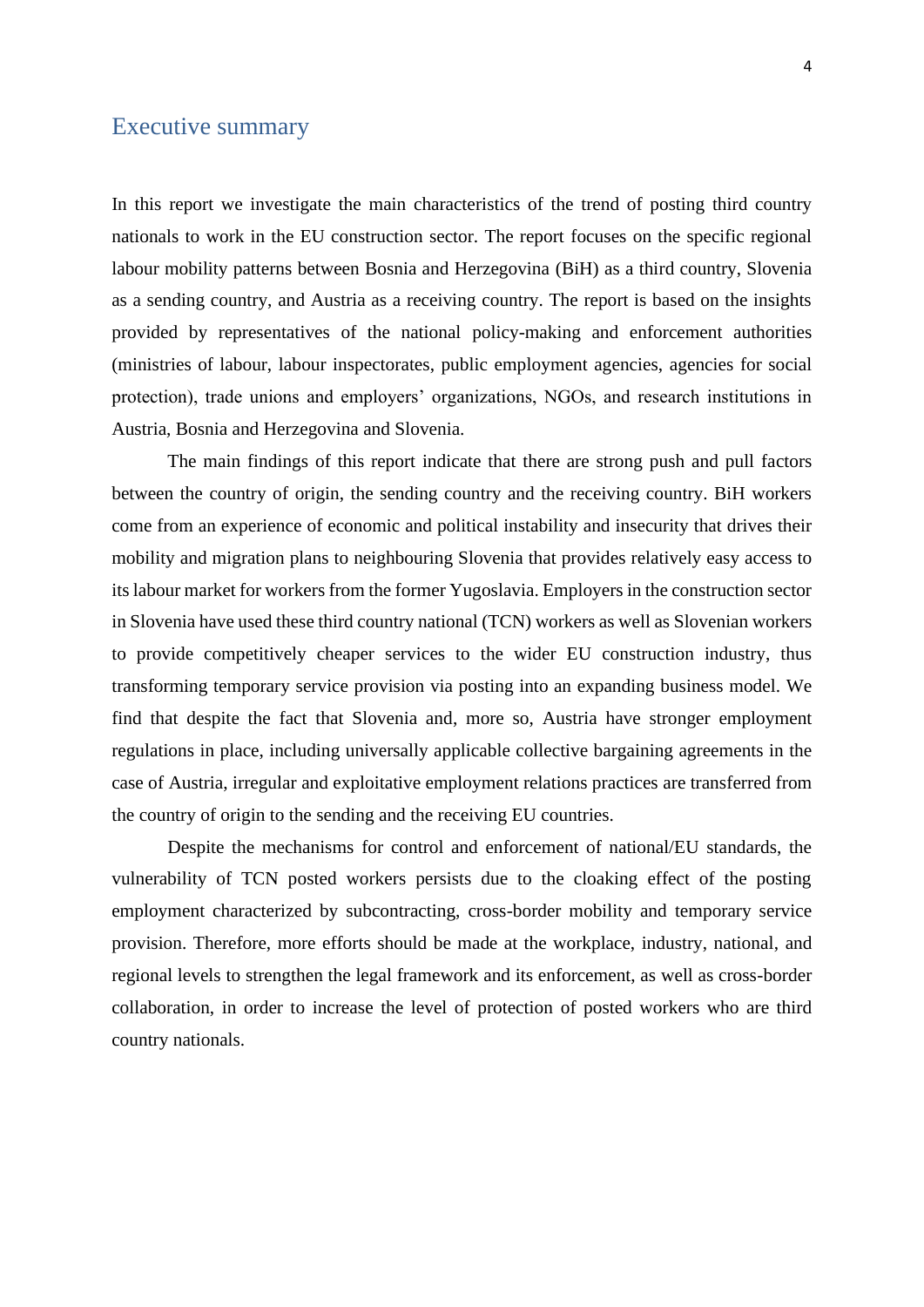### <span id="page-5-0"></span>1. Introduction

Recent research suggests that the posting of workers, already a highly politicised form of crossborder service provision, is not only increasing but developing new forms of recruitment that now include the posting of third country nationals (Bogoevski, 2016; Cimerman, 2017; Danaj and Zólyomi, 2018; Rogelja et al., 2016; Rogelja & Mlekuž, 2018). These authors already provide evidence of the particularly vulnerable circumstances third country nationals (TCN) might find themselves in while posted, which can transform, at times, into unfree forms of labour (Novitz and Andrijasevic, 2020). The current country report presents the regional labour mobility patterns between Bosnia and Herzegovina as a third country, Slovenia as a sending country, and Austria as a receiving country. While these countries have a long history of crossborder labour mobility because of their geographical proximity and other historical reasons, in this study we focus on contemporary short-term labour mobility, especially through posting. We trace how BiH workers move to Slovenia and study the conditions of their recruitment and employment both in the country of origin and in Slovenia, as well as their onward mobility to Austria, and describe the main characteristics of posted third country nationals in the EU construction sector<sup>1</sup>.

In this report, posting of workers is defined as the sending of workers by their employer in one Member State of the European Union (EU MS) to provide a service for a definite period of time up to 12 months to another EU MS. This service provision is generally regulated by the Posting of Workers Directive (96/71/EC), but various forms of irregular posting have already been identified in the literature (Berntsen and Lillie, 2015). In this report, we take into account both forms of formalized and less formalized posting assignments, in order to identify the vulnerabilities faced by posted workers that are also third country nationals. The latter category is defined as workers that are citizens of countries outside the European Union (EU).

The research question for this study is: What are the main characteristics of the trend of posting of third country nationals to work in the EU construction sector? The main areas of the study include: 1. regional and EU labour market dynamics and shortages (labour and skills shortages and the dynamics of supply and demand); 2. labour migration and mobility trends (labour migration policies, recruitment strategies and posting practices of third country nationals); 3. labour rights, violations and representation of posted workers who are third

<sup>&</sup>lt;sup>1</sup> We use the term construction according to the Statistical Classification of Economic Activities in the European Community classification, i.e. NACE F.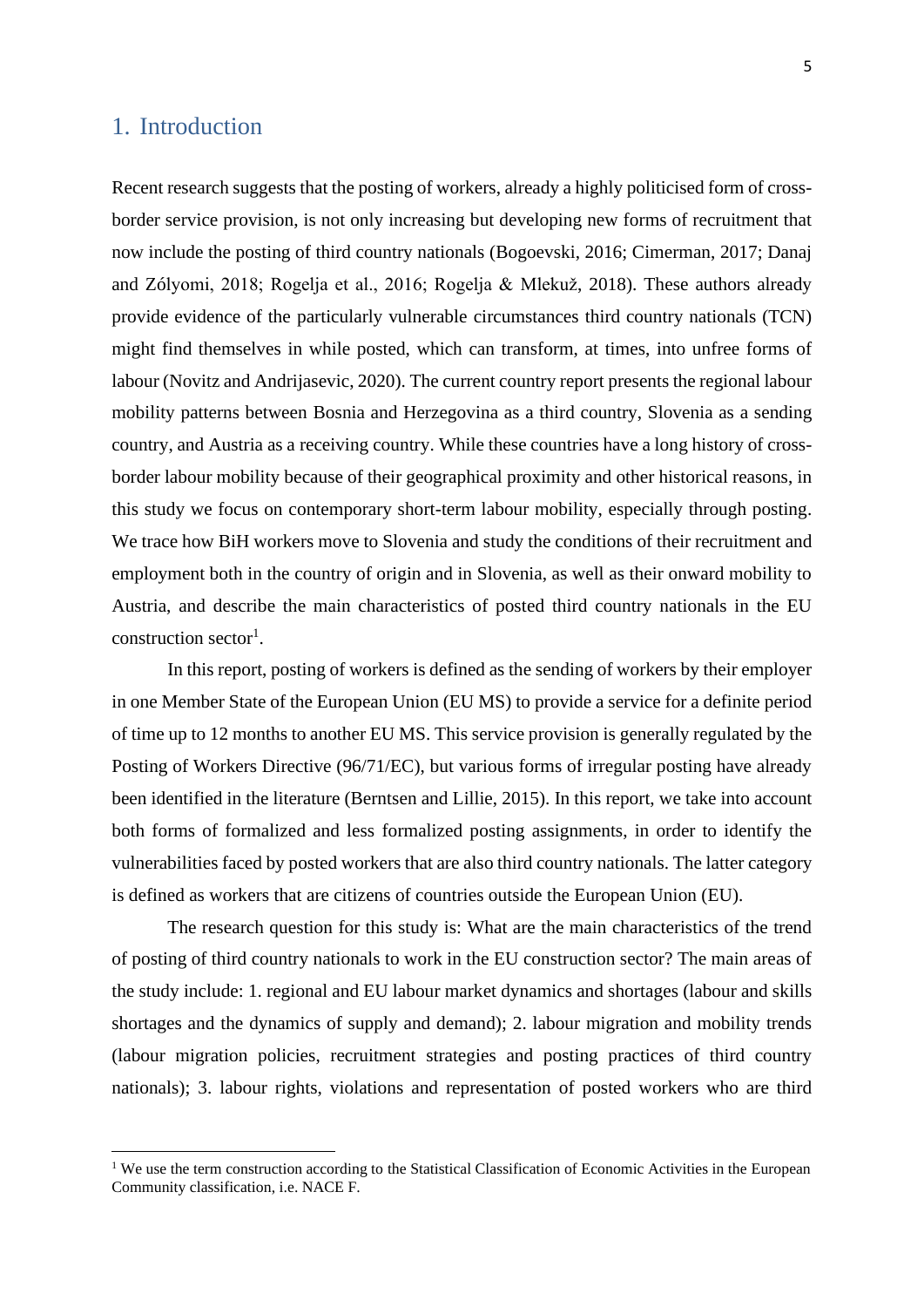6

country nationals (access to information, main violations, and protection mechanisms); 4. social welfare and OSH vulnerabilities of posted workers, who are third country nationals; and 5. managing transnational workplaces (management challenges and practices in the receiving countries).

The findings are based on primary and secondary resources. We used so-called joint visits to collect the data. Each joint visit was conducted in 2019 and was composed of a focus group discussion, a foresight exercise, and an international seminar. We conducted three joint visits, one per each country involved. Therefore, this study contains the insights provided by 22 focus group participants, 16 foresight participants, and 10 presentations delivered in the joint visits. Participants include representatives of the national policy-making and enforcement authorities (ministries of labour, labour inspectorates, public employment agencies, agencies for social protection), trade unions and employers' organizations, NGOs, and research institutions in Austria, Bosnia and Herzegovina and Slovenia.

The main findings of this report indicate that there are strong push and pull factors between the country of origin, the sending country and the receiving country. BiH workers come from an experience of economic and political instability and insecurity that drives their mobility and migration plans to neighbouring Slovenia that provides relatively easy access to its labour market for workers from the former Yugoslavia. Employers in the construction sector in Slovenia have used these TCN workers as well as Slovenian workers to provide competitively cheaper services to the wider EU construction industry, thus transforming temporary service provision via posting into an expanding business model. We find that despite the fact that Slovenia and, more so, Austria have stronger employment regulations in place, including universally applicable collective bargaining agreements in the case of Austria, irregular and exploitative employment relations practices are transferred from the country of origin to the sending and the receiving EU countries. Despite the mechanisms for control and enforcement of national/EU standards, the vulnerability of TCN posted workers persists due to the cloaking effect of the posting employment characterized by subcontracting, cross-border mobility and temporary service provision.

This report is structured as follows: it starts with a concise review of the existing literature on the posting of workers in the region, followed by the detailed description of the methodology. The results are divided into five sections, each according to the research subquestions, i.e. regional labour market dynamics and labour shortages; labour migration and posting trends; labour rights, violations and representation of posted workers who are third country nationals; social welfare, occupational safety and health of posted workers; and,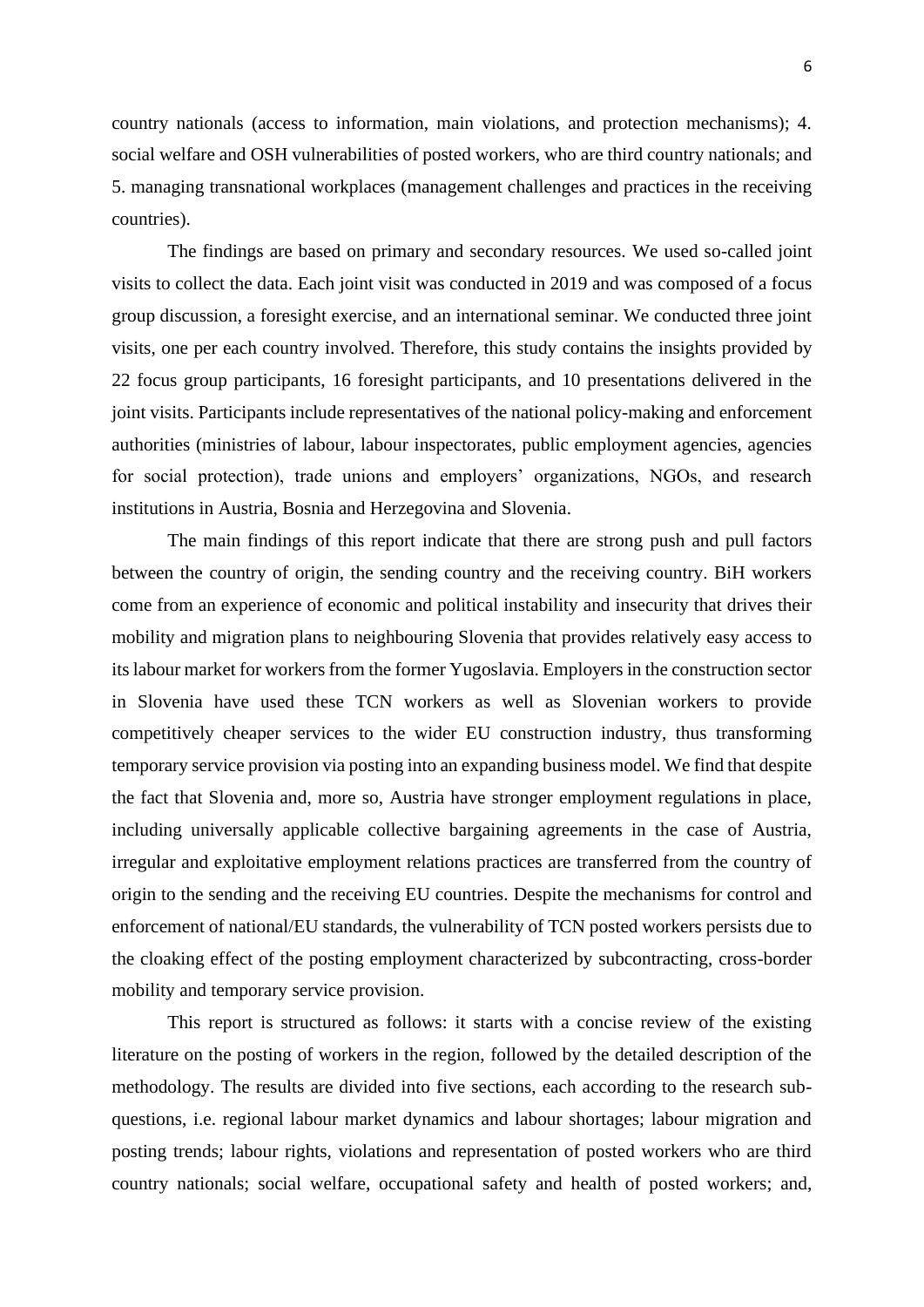managing transnational workplaces. In the end, we draw some concluding remarks, one foresight scenario for each of the three countries, and provide some policy recommendations.

### <span id="page-7-0"></span>2. Literature Review on Posting of Workers in the Region

The review of the literature on the posting of workers in Austria and Slovenia has shown that, while there is a growing number of publications on posting in both countries, there is very little research on the posting of third country nationals specifically.

Academic and grey literature on the posting of workers in Austria has been mainly interested in the trends and developments from the receiving country perspective. Early publications (Afonso, 2012; Krings, 2009; Menz, 2003, 2005) were mostly focused on the national responses to the EU-induced liberalization of the labour market and the role social partners (employers' associations and trade unions) played in shaping these responses. Austria as a strong neo-corporatist country where interest groups have a strong long-standing cooperation, took protective measures for its own labour market, deciding early on that Austrian wages should be paid to posted workers as well. In addition, an anti-dumping law (Lohn- und Sozialdumping-Bekämpfungsgesetz – LSD-BG) was passed in 2011 to enforce the equal pay principle on all companies – foreign and domestic. Austrian employers seem to have also favoured the protection of national standards, which according to Afonso (2012) has to do mostly with the fact that the Austrian business organizations are dominated by small, inwardoriented firms with protectionist preferences. Austrian trade unions were also in favour of the transition periods to the free movement of labour from the Eastern European Member States upon their accession, which they argued was not an anti-immigrant stance but rather aimed at protection of local labour standards that would be challenged considerably by the high cost differentials between the sending and the receiving countries (Krings, 2009).

Austria has been one of the main receiving countries for posted workers ranking between  $4<sup>th</sup>$  to  $6<sup>th</sup>$  since 2010, while experiencing a continuous increase in the overall number of postings from one year to the other (until 2018, when the numbers decreased, for more see 4.2.1). Despite the protectionist measures, instances of social dumping, in particular cases of wage dumping have been reported by various studies (Hollan and Danaj, 2018; Krings, 2019; Riesenfelder et al., 2012; Schmatz and Wetzel, 2014). The wage or social dumping issue seems to particularly affect the construction sector (Hofstadler et al., 2016), which is also the main sector where workers are posted to in Austria. Authors like Haidinger (2016) or Schmatz and Wetzel (2014) consider subcontracting and the challenge of enforcing legal obligations along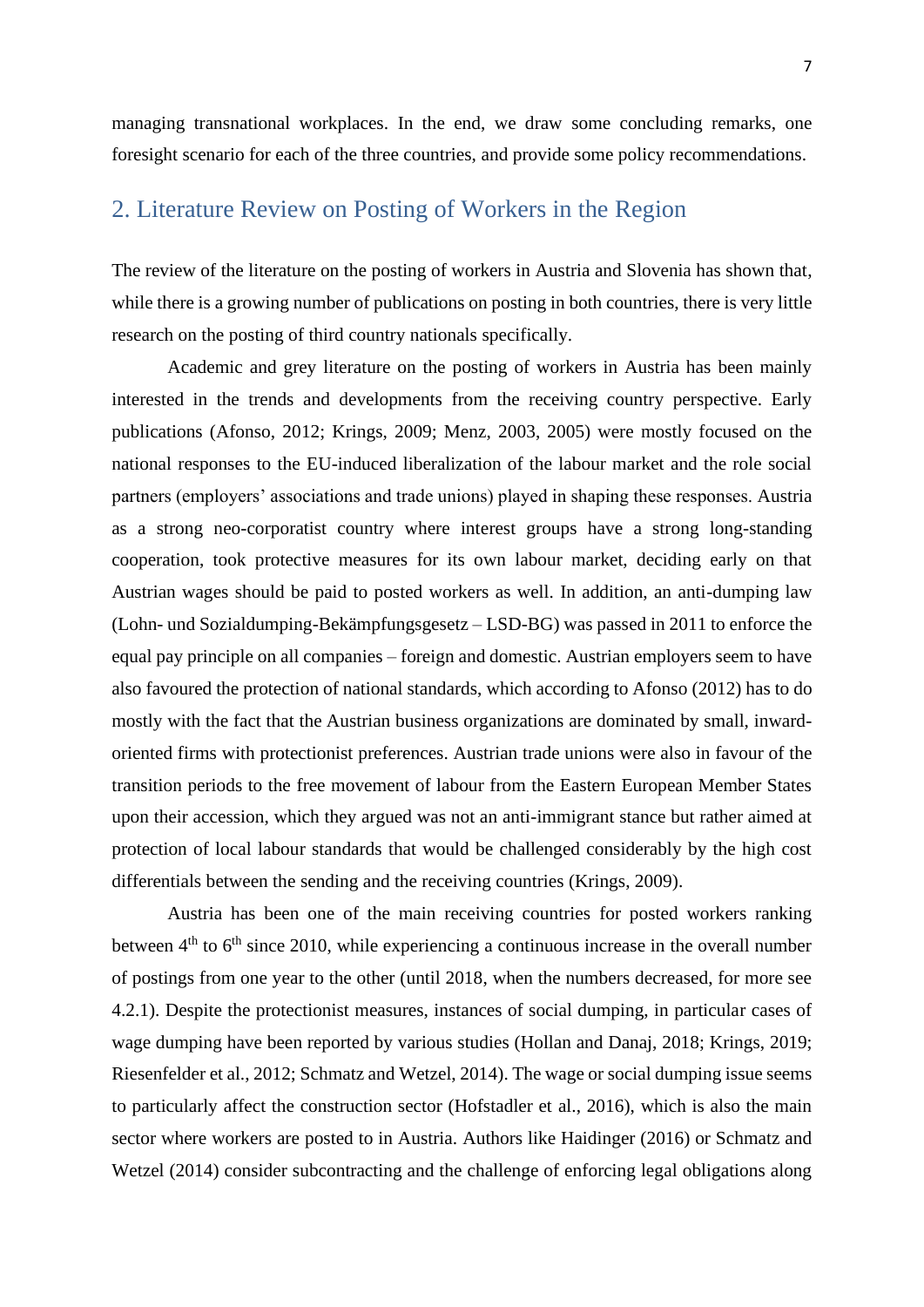the subcontracting chain also due to non-comprehensive chain liability regulation as the main factors for wage dumping practices in the country. Furthermore, while there are cases of unequal pay reported by posted workers to the authorities or identified by the enforcement agencies such as the Financial Police, the main form of wage dumping in Austria is underpayment, which results from irregularities in documenting work, e.g. declaring less hours than actually performed, or declaring workers as unskilled in order to pay them lower wages (Krings, 2019; Schmatz and Wetzel, 2014), which makes it more difficult for enforcement authorities to investigate cases of abuse.

Recently, researchers have looked more closely into the vulnerabilities and the enforcement of labour rights for posted workers. Hollan and Danaj (2018) wrote on the vulnerabilities of posted workers with a special focus on occupational health and safety risks. They found out that posted workers are in general less informed on OSH risks and receive less training than local workers due to the negligence of the employers and workers but also due to language barriers. Even when posted workers are exposed to any irregularities or OSH risks, they often do not report their employers, out of fear of losing their job. These authors are among the first to identify third country nationals, most of whom from the countries of the Western Balkans such as Bosnia and Herzegovina, Serbia and North Macedonia, as a particularly vulnerable group of posted workers in Austria. In their research, they found out that the intersection of the migration and employment regimes enhanced the vulnerabilities of posted TCN workers, who do not defy or report their employers, on whom they depend not only for employment but also for the renewal of their work and residence permits in the sending country.

Apart from the overall report on construction in Austria by Hofstadler et al. (2016), where posting is discussed as one of the ways employers use to undermine national wage standards, we could find only one report on posting in construction in Austria produced by EFBWW and FIEC (Moghadam, 2009), which mostly focused on informing workers on their entitlements and about authorities where they can address their grievances to.

Despite the fact that in comparative perspective Austrian authorities are doing relatively better in their effort to protect national standards and the rights of posted workers, both Haidinger (2018a) and Hollan and Danaj (2018) identify a number of challenges faced by enforcement agencies in their work. Austrian authorities have good cooperative relations, and joint inspections on transnational workplaces have also been conducted. However, different authorities have different mandates and approaches, which sometimes can lead to confusion and tensions, as is the case of the labour inspectorates who investigate employers and protect the workers, whereas the financial police also investigate workers. Transnational cooperation,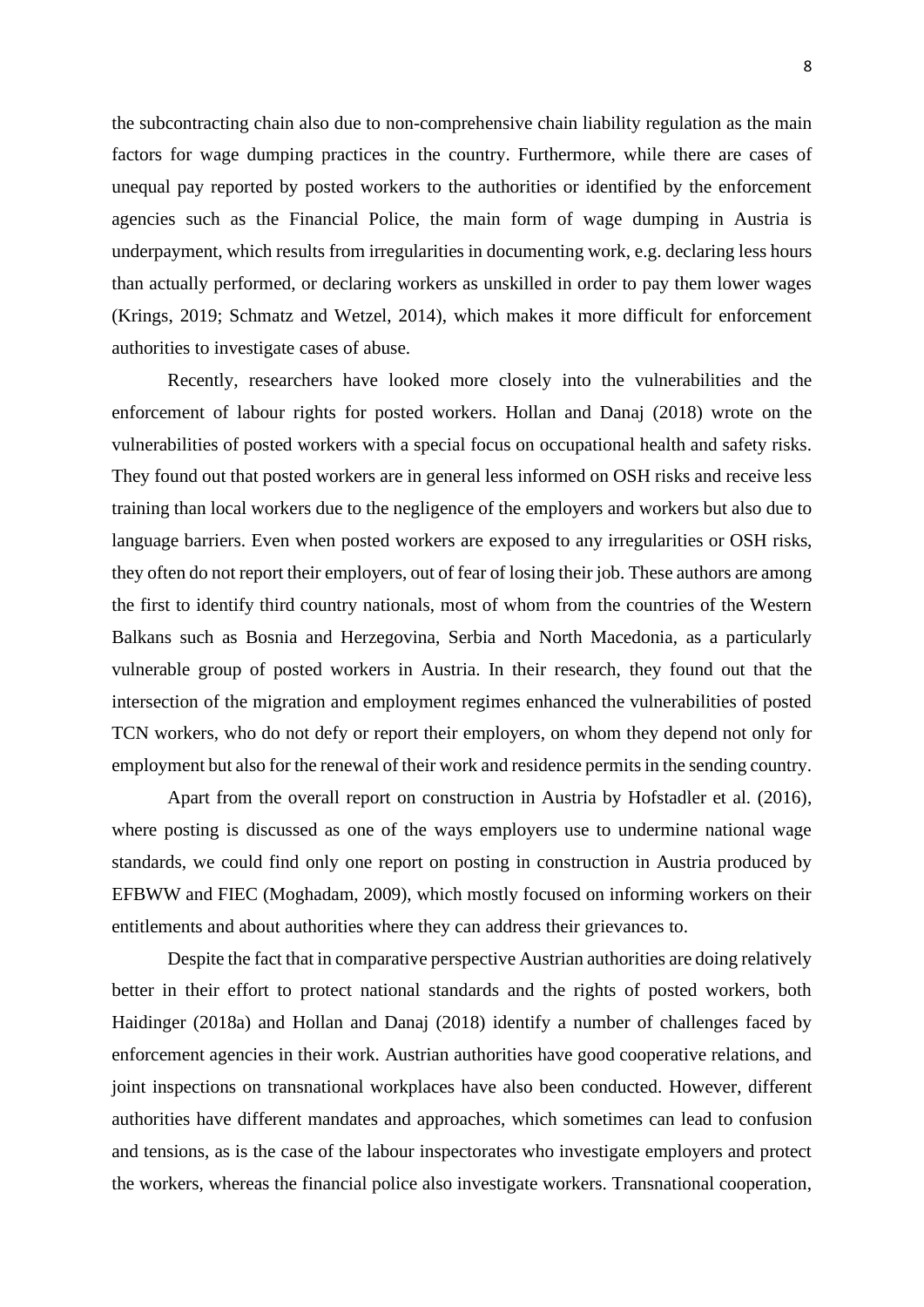while it exists, is mostly ad hoc or project-based and concentrated in the border areas. Austrian authorities also make use of IMI to gain information about EU companies who post their workers in Austria; however, the communication and information exchange is also not always fast enough to keep the pace with the hypermobility of posting companies and posted workers.

Posted workers in Austria receive most of their support from the Chamber of Labour and the trade unions. Most posted workers do not qualify for union membership if they have not worked in the country for at least six months, so trade union support comes mostly at the policy level, where the unions lobby to guarantee equal pay – including collective bargaining of pay rates and benefits – to all workers including posted workers and fight against any form of abuse and exploitation. The Chamber of Labour, a public authority that protects the rights of all workers in Austria, has been more directly involved in providing support for individual grievances and pursuing court cases of underpayment and other forms of unfair treatment (Haidinger 2018b; Hollan and Danaj, 2018). Access to information is provided through the national posting platform [\(https://www.postingofworkers.at/\)](https://www.postingofworkers.at/), one of the most comprehensive national platforms across the EU offering information in the seven main languages (including German) workers posted to Austria speak (Danaj and Zolyomi, 2018). Unions and projectbased initiatives have also been constantly providing information to workers, yet direct communication with workers remains relatively scant, and they continue to receive most of the information from colleagues and by word of mouth (ibid).

Similarly to the literature review on posting to Austria, despite the relatively high number of posted workers abroad and several cases of infringements of the rights of posted workers, especially from third countries, exposed by the media and the ensuing heated public debates, researchers in Slovenia have been investigating this phenomenon only in recent years. In both academic and grey literature, information on the posting of TCNs is discussed as part of general questions on posting, a side issue, in most cases as an added layer of vulnerability, an example of extremely bad practice, and/or as particular challenges to enforcing posting rules and providing protection.

The topic of posting in the Slovenian literature is mostly discussed from the sending country perspective. The main characteristics of posting of workers from Slovenia, i.e. legal framework, access to information, monitoring and transnational cooperation, among others, are mostly depicted in reports/results of projects on labour mobility (Renar, 2014; Rogelja et al., 2016; Vah Jevšnik & Cukut Krilić, 2016;). A specific topic developed recently is the OSH of posted workers in Slovenia (see e.g. Vah Jevšnik, 2018; Vah Jevšnik & Rogelja, 2018). Furthermore, the posting of workers from Slovenia has raised the interest of Slovenian scholars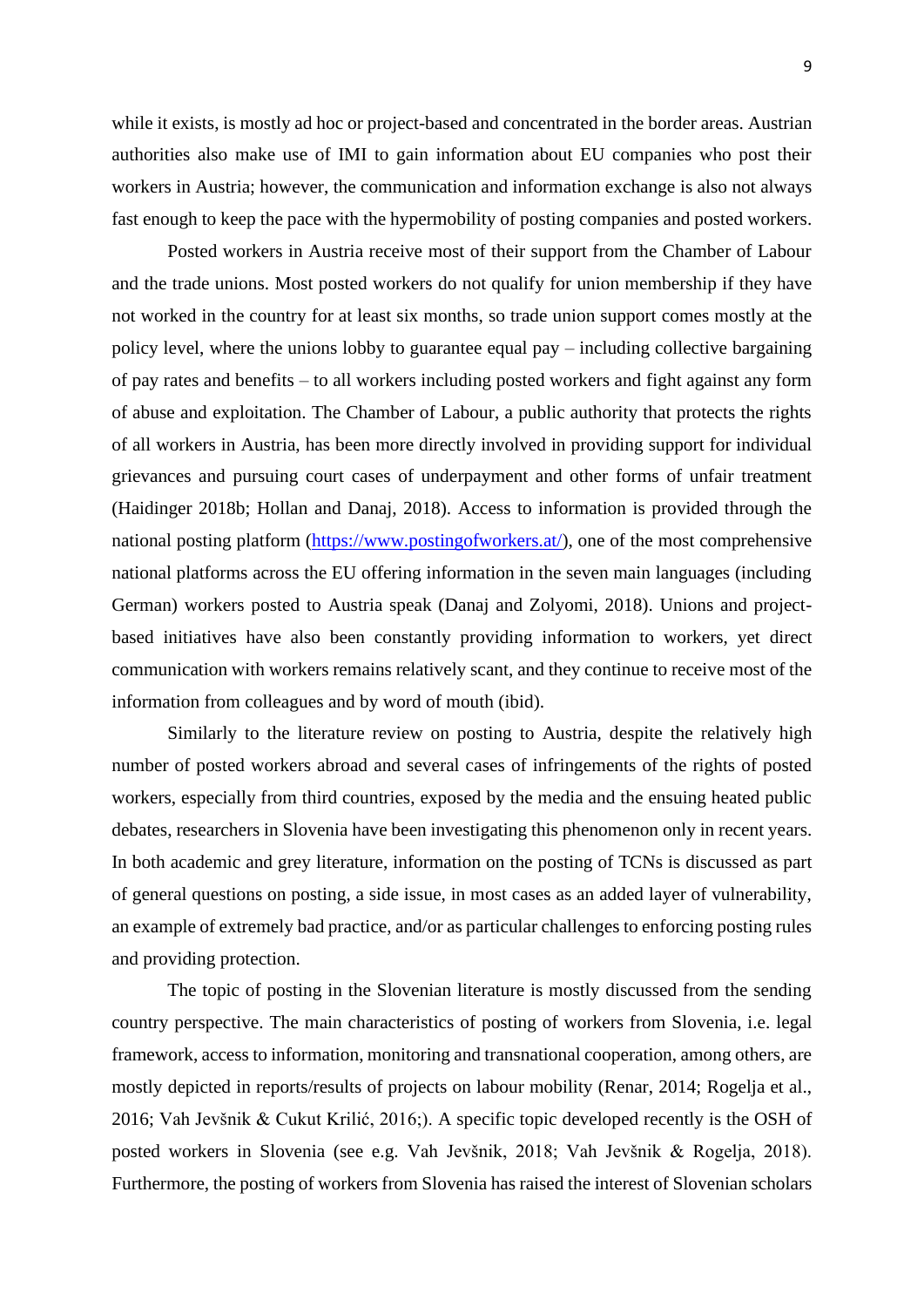from the perspective of labour law, finances and taxation, as can be seen in different articles/papers published over the last 15 years, (Draškovič, 2011; Kuralt, 2016; Mercina, 2015; Pal, 2015, 2017, 2018; Škof 2019; Sojč, 2018; Šubelj, 2006). The topic of posting is often discussed in specialized journals like Delavci in delodajalci (Employees and Employers) published by the Faculty of Law at the University of Ljubljana (Kresal Šoltes, 2017; Mišič, 2018; Pustovrh Pirnat, 2012, 2013; Risak, 2017; Snoj, 2017). Out of this set of literature only a minor part is focused on posting to Slovenia (Šubelj, 2006; Umek, 2008).

The posting of TCNs from Slovenia is discussed in the literature on posting from Slovenia to other EU Member States (Bogoevski, 2016; Cimerman, 2017; Rogelja et al., 2016; Rogelja & Mlekuž, 2018) and in the literature on working and living conditions of migrant workers in Slovenia (Medica & Lukič, 2011; Mozetič, 2009). In both sets of literature, the posting of TCNs (mainly from the territories of former Yugoslavia: Bosnia and Herzegovina, Serbia, Kosovo, North Macedonia) from Slovenia to other EU Member States is exemplified as bad practice. Slovenia is labelled a transit country for workers from BiH and posting is the area or process where the consistent violation of workers' rights takes place (Bogoevski, 2016; Cimerman, 2017; Mozetič, 2009; Rogelja & Mlekuž, 2018). Posting is also referred to as a business model where "exporting foreign workers" is the most profitable. Several authors point out that working conditions for TCNs posted from Slovenia to Germany and other EU countries are still largely exploitative, which is particularly emphasized in the case of workers from BiH and Serbia (Bogoevski, 2016; Cimerman, 2017; Mozetič, 2009; Rogelja & Mlekuž, 2018).

A small compendium of literature on health and safety issues in regard to the posting of workers (Rogelja & Toplak, 2017; Teraž, 2014; Vah Jevšnik & Rogelja, 2018; Vah Jevšnik, 2017) deals with the vulnerabilities of posted workers, including TCNs (employment conditions – undeclared work, language barrier, lack of information, socioeconomic situation of posted workers, etc.). Posting of TCNs has in a few cases been discussed from the perspective of labour law and taxation (Mercina, 2015; Pal, 2015). It is noteworthy that there is a lack of assessment of best practices in the posting of workers of all nationalities. Also, apart from student theses in social sciences, financing and law (e.g. Gajšek, 2019; Teraž, 2014), the posting of construction workers to Slovenia is analysed in only one country-specific report on posting to Slovenia in construction sector by Renar (2014) published online by EFBWW and FIEC.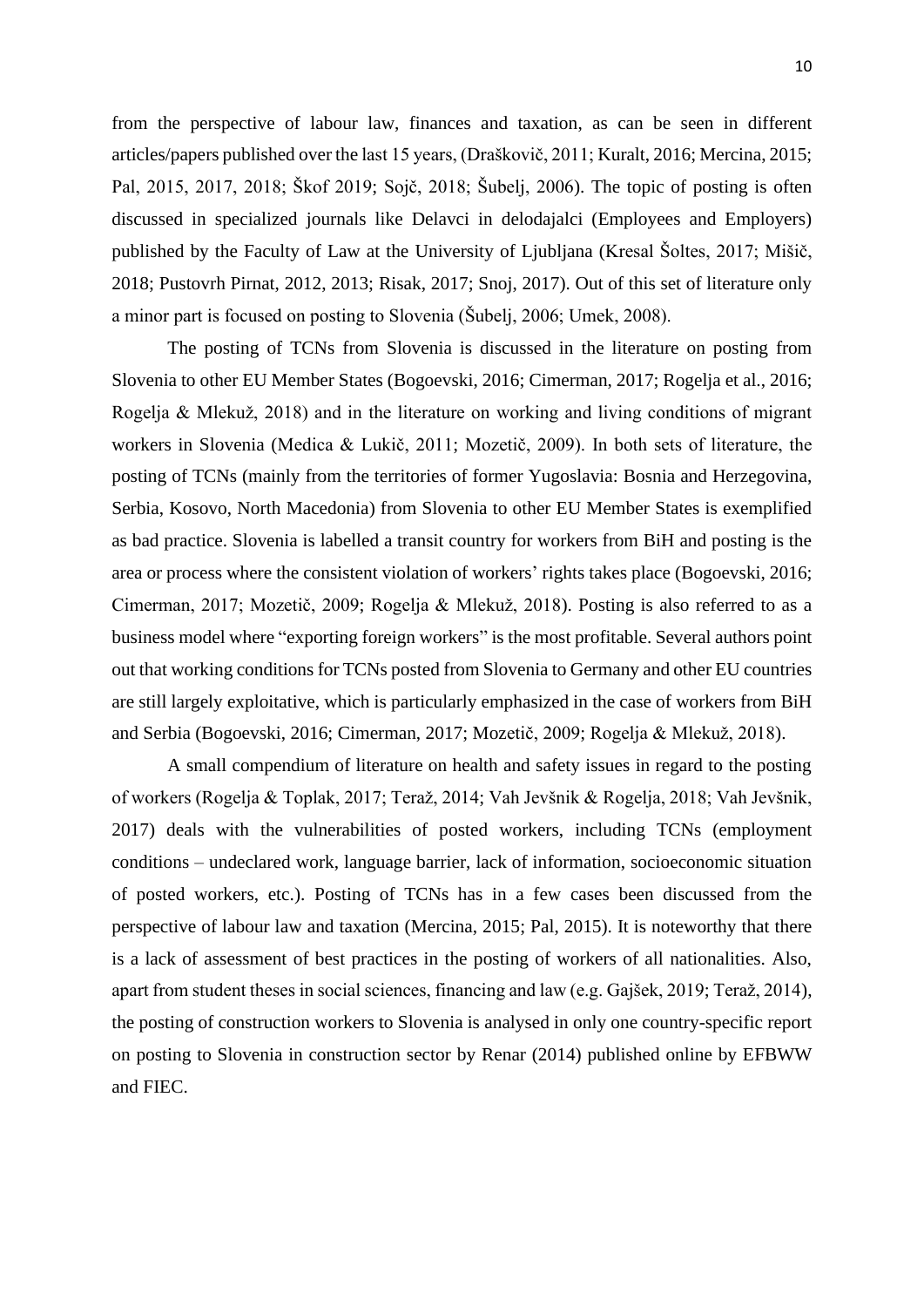### <span id="page-11-0"></span>3. Methodology

The research design for this study is based on the comparative multiple-case studies approach. The project has produced three regional case study reports. Each report covers a sending, receiving and third country perspective. The current country report focuses on Bosnia and Herzegovina as the third country, Slovenia as the sending country, and Austria as the receiving country. The main research question we posed for this study is:

*What are the main characteristics of the trend of posting of third country nationals to work in the EU construction sector?*

The research question is broken down into five thematic questions, each with its own specific sub-questions as outlined below:

- 1. Regional and EU labour market dynamics and shortages
	- *What is the extent of labour and skills shortages in the EU construction sector in general and in the explored regions in particular (sending, receiving and third countries)?*
	- *What are the dynamics of supply and demand of workers in the EU construction sector in general and in the explored regions in particular (sending, receiving and third countries)?*
- 2. Labour migration and mobility trends
	- *What is the extent of recruitment/posting of third country nationals to work in the construction sector in the explored regions and what are the projections for the future?*
	- *What are the strategies used to recruit workers from third countries to work in the construction sector in the explored regions?*
	- *How are public policies relating to labour migration/mobility and recruitment of workers responding to imbalances in the labour market in general and the construction sector in particular?*

3. Labour rights, violations and representation of posted workers who are third country nationals

- *What are the main violations of posted TCN workers' rights in the explored regions?*
- *What are the (policy) responses and other measures in place to safeguard posted TCN workers working in the construction sector in the explored regions?*
- *What are the main channels that TCN posted workers in construction use to acquire information? How can information/communication channels be improved?*

4. Social welfare, OSH and vulnerabilities of posted workers who are third country nationals

• *What are the main vulnerabilities of workers who are third country nationals and are recruited to work in the construction sector in the explored regions?*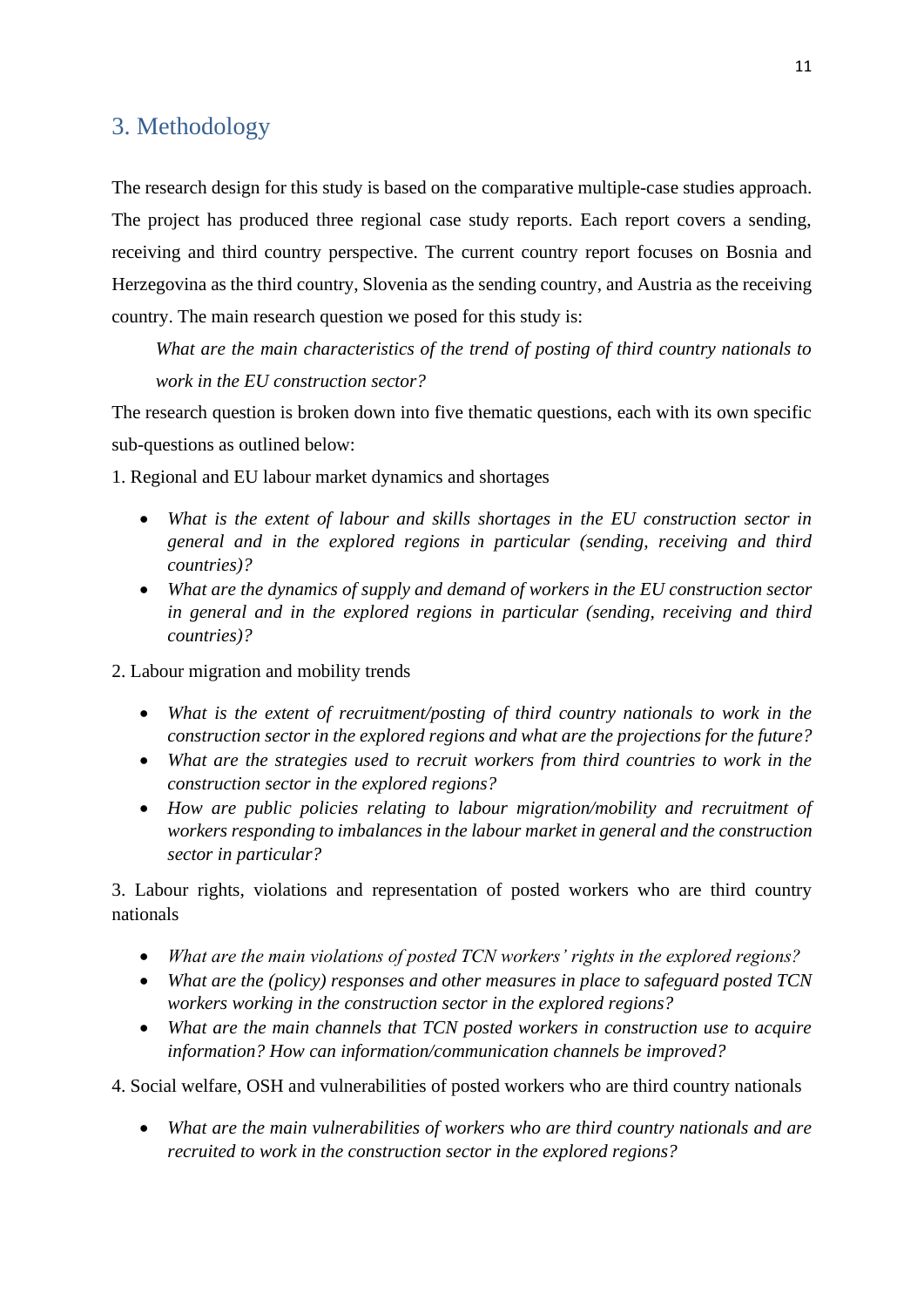- *What are the legal mechanisms and practices in place in case TCN posted workers experience work-related accidents or develop occupational diseases? How is their safety and health affected if they are posted by letter-box companies?*
- *What measures can be introduced at the policy level to reduce identified vulnerabilities of TCN posted workers?*

5. Managing transnational workplaces

• *What are the main challenges encountered by managers of transnational workplaces in the construction sector and how are they managed?*

The findings in the reports are based on secondary resources such as academic and grey literature on posting to and from the countries included in the study and primary empirical data collected through Joint Visits (JVs) organized with representatives of national policy-making institutions, enforcement agencies, social partners and NGOs that have direct experience and knowledge of posting and/or labour migration to and from their country. Each Joint Visit had three parts with different objectives. They started with focus group discussions, which were the main source of data collection guided by the Con3Post research questions. After the focus group, an international seminar was conducted, where the perspective of the different stakeholders on the posting trends and issues related to third country nationals were delivered through presentations and discussions open to the public. Finally, foresight workshops were conducted on the second day, which followed a classic scenario-building methodology using the techniques that are participatory, creative, and multidisciplinary, geared at generating systemic understanding, and aimed at generating insights on the dynamics of change, future challenges and options (Da Costa et al., 2008). The aim of the foresight was to develop scenarios/narratives about plausible futures concerning expected dynamics of the EU and regional labour markets in the construction sector, supply and demand of skilled labour, and labour migration/mobility/posting dynamics in the region and in each individual country. The guiding question was what could happen in their country/region in the field of our interest by 2035.

Scenarios were built around two axes providing the overall scenario logic. The vertical axis represented 'Skill supply and demand on the EU/regional/country level', the extremes of the axis being a) significant skill shortages and b) no skill shortages. The horizontal axis represented the availability of migrant/posted workers, the extremes of the axis being a) migrant/posted labour not in supply and b) migrant/posted labour in supply (see Figure 1 below). The participants outlined the drivers for all four scenarios but chose to develop one that they deemed most likely to happen.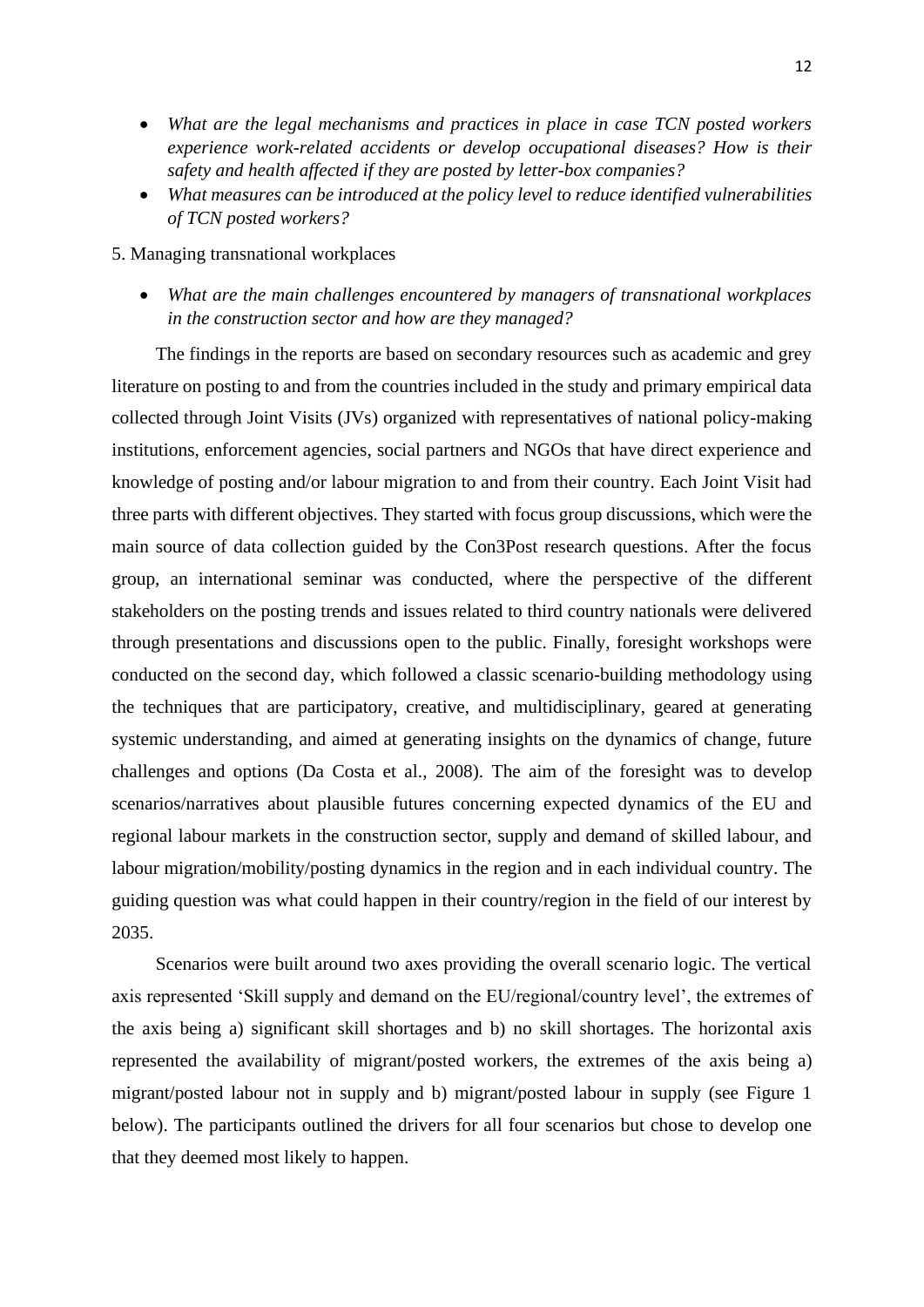Figure 1: Scenario building

#### **SKILL SHORTAGES**

EU/regional/country labour market & construction sector dynamics

|                                               | <b>SCENARIO 3</b>                                                         | <b>SCENARIO 1</b>                                                                                                                                                                        |  |
|-----------------------------------------------|---------------------------------------------------------------------------|------------------------------------------------------------------------------------------------------------------------------------------------------------------------------------------|--|
| <b>MIGRANT</b><br><b>LABOUR</b><br><b>NOT</b> | Country level<br>Industry level (construction)<br>Individual (TCN worker) | Country level<br>$\overline{\phantom{a}}$<br><b>MIGRANT</b><br>Industry level (construction)<br><b>LABOUR</b><br>Individual (TCN worker)<br>$\overline{\phantom{a}}$<br><b>IN SUPPLY</b> |  |
| <b>IN SUPPLY</b>                              |                                                                           | <b>SCENARIO 2</b><br>Country level<br>Industry level (construction)<br>Individual (TCN worker)                                                                                           |  |

#### **NO SKILL SHORTAGES**

EU/regional/country labour market & construction sector dynamics

The JVs for this report were conducted during the period June-September 2019. The details of each JV and its events are presented in the table below.

*Table 1: Details of the fieldwork, June-September 2019*

|                                                             | <b>JV1 Slovenia</b>                                                                                                     | <b>JV2 Bosnia and</b><br><b>Herzegovina</b>                                                                                                                        | <b>JV3</b> Austria                                                                     |
|-------------------------------------------------------------|-------------------------------------------------------------------------------------------------------------------------|--------------------------------------------------------------------------------------------------------------------------------------------------------------------|----------------------------------------------------------------------------------------|
| <b>Place and dates</b>                                      | 5-6.06.2019 Ljubljana                                                                                                   | 16-17.09.2019 Ljubljana                                                                                                                                            | 23-24.09.2019 Vienna                                                                   |
| No. of participants in the<br><b>Focus Group</b>            |                                                                                                                         |                                                                                                                                                                    | 8                                                                                      |
| <b>Stakeholders participating</b><br>in the FG              | Policy-makers<br>Employment agency<br>Labour inspection<br>Trade union, Employers'<br>association<br><b>Researchers</b> | <b>Federal Employment</b><br>Institute, Sarajevo<br><b>Employment Service of</b><br>Slovenia<br>Trade unions in Slovenia<br>Researchers (from BiH and<br>Slovenia) | Policy-makers<br>Enforcement agencies<br>Social partners<br><b>NGOs</b><br>Researchers |
| No. of participants in the<br><b>Foresight workshops</b>    | 6                                                                                                                       | 4                                                                                                                                                                  | 6                                                                                      |
| <b>Stakeholders participating</b><br>in the FS              | Social partners<br>NGO<br>Researchers                                                                                   | Researchers (from BiH and<br>Slovenia)<br>Journalist (specialized in<br>the topic)<br>Federal Employment<br>Institute, Sarajevo                                    | Policy-makers<br>Social partners<br>Researchers                                        |
| No. of presentations in the<br><b>International Seminar</b> | 3                                                                                                                       | 3                                                                                                                                                                  | $\overline{4}$                                                                         |

The report at hand provides results from an exploratory qualitative perspective. The empirical material was mostly collected via the joint visits, specifically the three focus group discussions, the three foresight exercises, and the three international seminars. The empirical data, therefore, comes from insights provided by 22 focus group participants, 16 foresight participants, and 10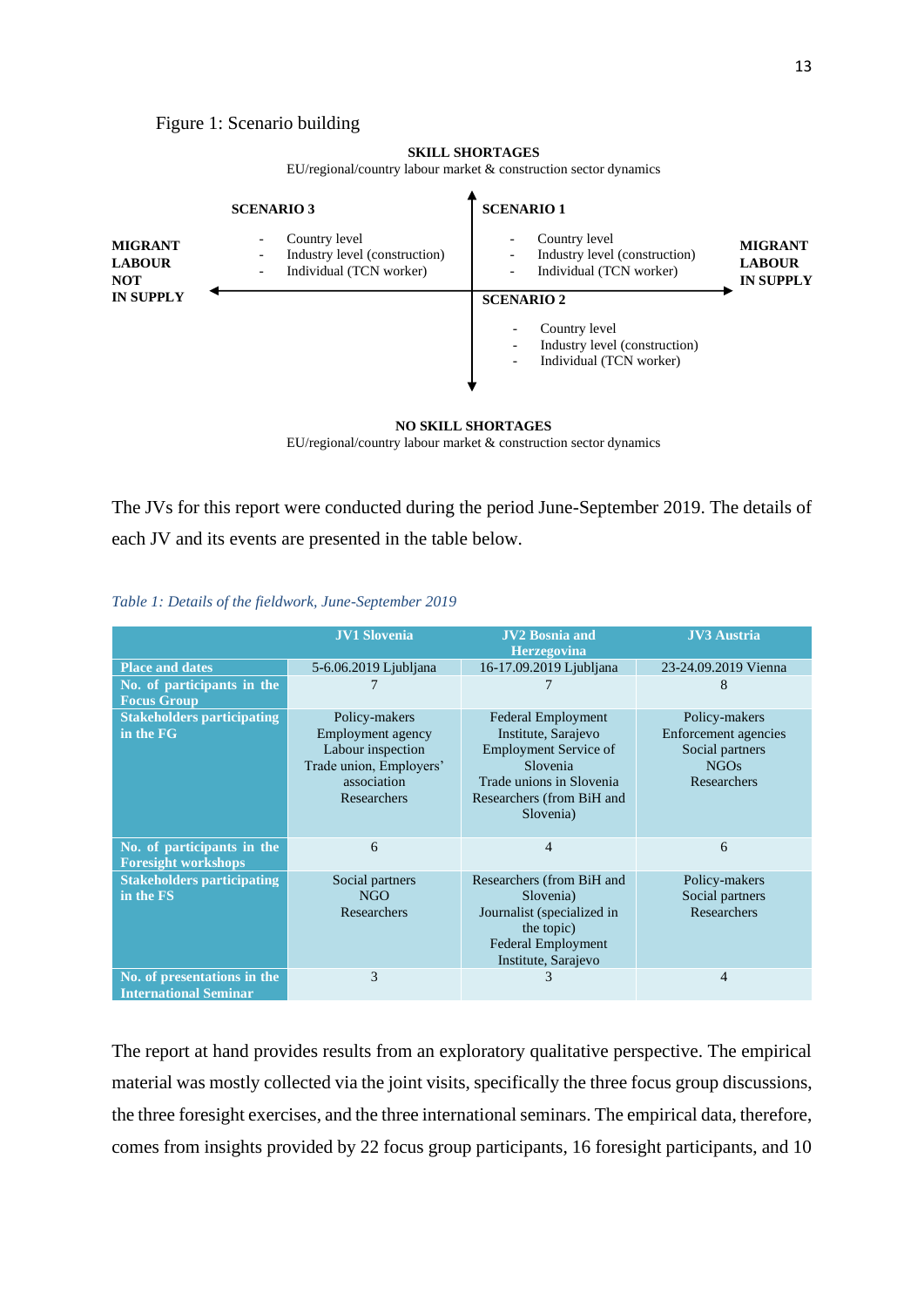presentations delivered in the seminars held in Ljubljana and Vienna<sup>2</sup>. The participants in the Joint Visits were representatives of the national policy-making and enforcement authorities (ministries of labour, labour inspectorates, public employment agencies, agencies for social protection), trade unions and employers' organizations, NGOs, and research institutions in Austria, Bosnia and Herzegovina and Slovenia (Table 1). In addition, during the international seminars, presenters offered both an international EU perspective as well as insights on the national circumstances<sup>3</sup>.

Hence, the input received is mainly gathered from the knowledge and experience of the participants. One of the challenges of the fieldwork was the process of selecting the participants, i.e. finding the representatives of the envisaged institutions and organizations that were knowledgeable about not just the posting of workers but also about third country nationals (preferably from Bosnia and Herzegovina, but not only) who were posted from Slovenia and to Austria in the construction sector. The participants in the Bosnian JV also had the physical challenge of coming to Slovenia, which means we had to work hard to have the right balance of perspectives and depth of knowledge on these topics combined. While we did not interview posted workers themselves, we collected data about their vulnerabilities from advocates for their rights (trade unions), NGO employees who provide counselling, labour inspectors who shared specific cases with us, and secondary literature.

<sup>&</sup>lt;sup>2</sup> The JV on Austria was moderated by Leonard Geyer, Anette Scoppetta and Sonila Danaj. The JVs on BiH and Slovenia were moderated by Sanja Cukut Krilić, Kristina Toplak & Mojca Vah Jevšnik.

<sup>&</sup>lt;sup>3</sup> The seminar held in Slovenia on June 5, 2019 under the title 'A new chapter in the posting of workers' included a presentation with the same title, i.e. 'A new chapter in the posting of workers' by Nancy Segers from the Federal Public Service Employment Labour and Social Dialogue, Belgium, a speech by Werner Buelen, European Federation of Building and Woodworkers on EFBWW complaints against Slovenia and a presentation on 'Experiences and trends in posting of workers: case of Slovenia' by Grega Malec from the Slovenian Ministry of Labour, Family, Social Affairs and Equal Opportunities.

The seminar held in Slovenia on September 16, 2019 under the title 'Posted workers from Bosnia and Herzegovina' included a presentation by Jasmin Hasanović from the University of Sarajevo, Bosnia and Herzegovina, entitled 'Labour migration and political organizing of workers in Bosnia and Herzegovina, a presentation by Omer Korjenić of the Federal Employment Institute, Sarajevo, Bosnia and Herzegovina, with the title 'Impact of migration on the labour market in Bosnia and Herzeovina' and a presentation from Marko Tanasić, Association of Free Trade Unions of Slovenia, Ljubljana, Slovenia, with the title 'International Project – Fair working Conditions – protection of rights and assistance to posted workers'.

The seminar held in Austria on September 23, 2019 under the title 'The Future of Posting: Third Country Nationals in the Spotlight' comprised a session on 'Posting and Third Country Posting: The Austrian experience' with presentations from Sonila Danaj, European Centre for Social Welfare Policy and Research and Johannes Peyrl, Arbeiterkammer Wien and a session on 'The EU institutions and social partners' perspective on posting' with an intervention by Federico Pancaldi, European Commission, as well as a presentation by Werner Buelen, European Federation of Building and Woodworkers.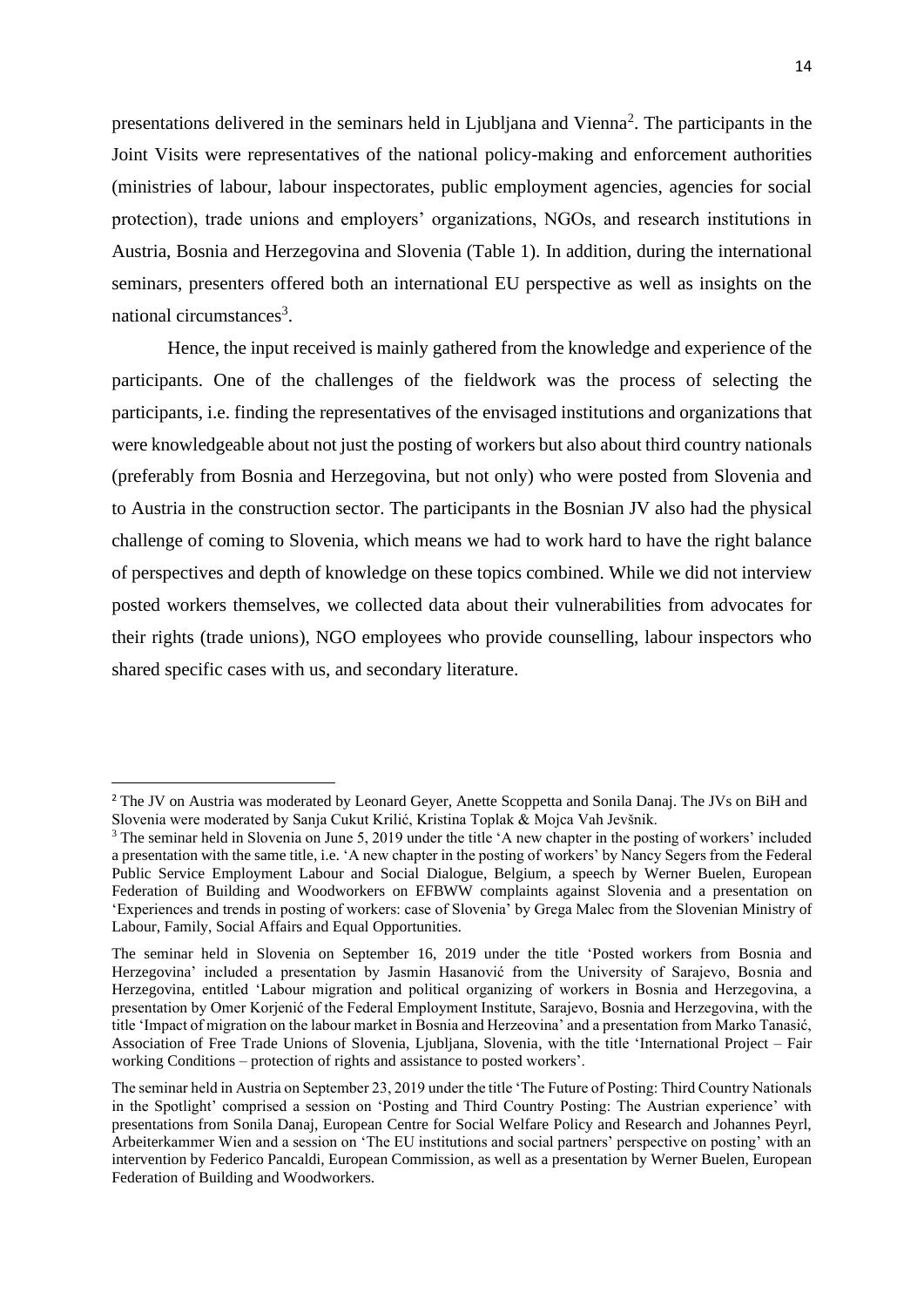### <span id="page-15-0"></span>4. Results

### <span id="page-15-1"></span>4.1. Regional labour market dynamics and labour shortages

The labour mobility flow from Bosnia and Herzegovina to Slovenia and eventually to Austria that we are tracing in this report is shaped by the socio-economic conditions in each of the countries.

### <span id="page-15-2"></span>4.1.1. General economic and labour market conditions

The three countries show marked differences between them as the headline indicators on the economic and labour market situation in Table 2 show. In 2018, per capita GDP adjusted for purchasing power in Austria was \$56,871 which was about 1.5 times the amount of Slovenia (\$38,749) and close to four times the level of income in BiH (\$14,962). Average monthly gross wages were 3,929€, 1,631€ and 709€ respectively. With regard to the labour market, a strong division between Austria and Slovenia on the one hand, and BiH on the other, is visible. Over the last years, Austria and Slovenia had strong and improving labour markets with low unemployment rates of around 5-6% and employment rates of 70% or higher. Similarly, the job vacancy rate in both countries was above two and rising between 2016 and 2018. In contrast, the labour market in BiH performed much worse according to several indicators. The employment rate was significantly lower with 44.0% while unemployment was more than three times the level of Austria and Slovenia. Similar differences between the countries exist also with respect to male employment and unemployment as well as youth unemployment.

Both Slovenia and BiH saw higher economic growth rates and faster decreases in unemployment from 2016 and 2018 than Austria. This suggests that before the COVID-19 crisis, some slow economic convergence between the countries might have been taking place. Nevertheless, the significantly lower wages and the less favourable labour market prospects provide strong incentives for workers in BiH to (temporarily) move to Slovenia or Austria for employment.

In addition to economic 'pull' factors from Austria and Slovenia, there are complex factors that shape the country's labour market dynamics and push workers from Bosnia and Herzegovina to leave their country. Because of a number of political and economic reasons (See Box 1 below) labour market trends in BiH remain quite discouraging. There were 308,000 unemployed in Bosnia and Herzegovina in 1991 and there were 405,000 unemployed in 2019, which, considering the depopulation trends of the last decades, is a significant increase (Con3Post seminar, Ljubljana). Of particular concern and with implications for the future of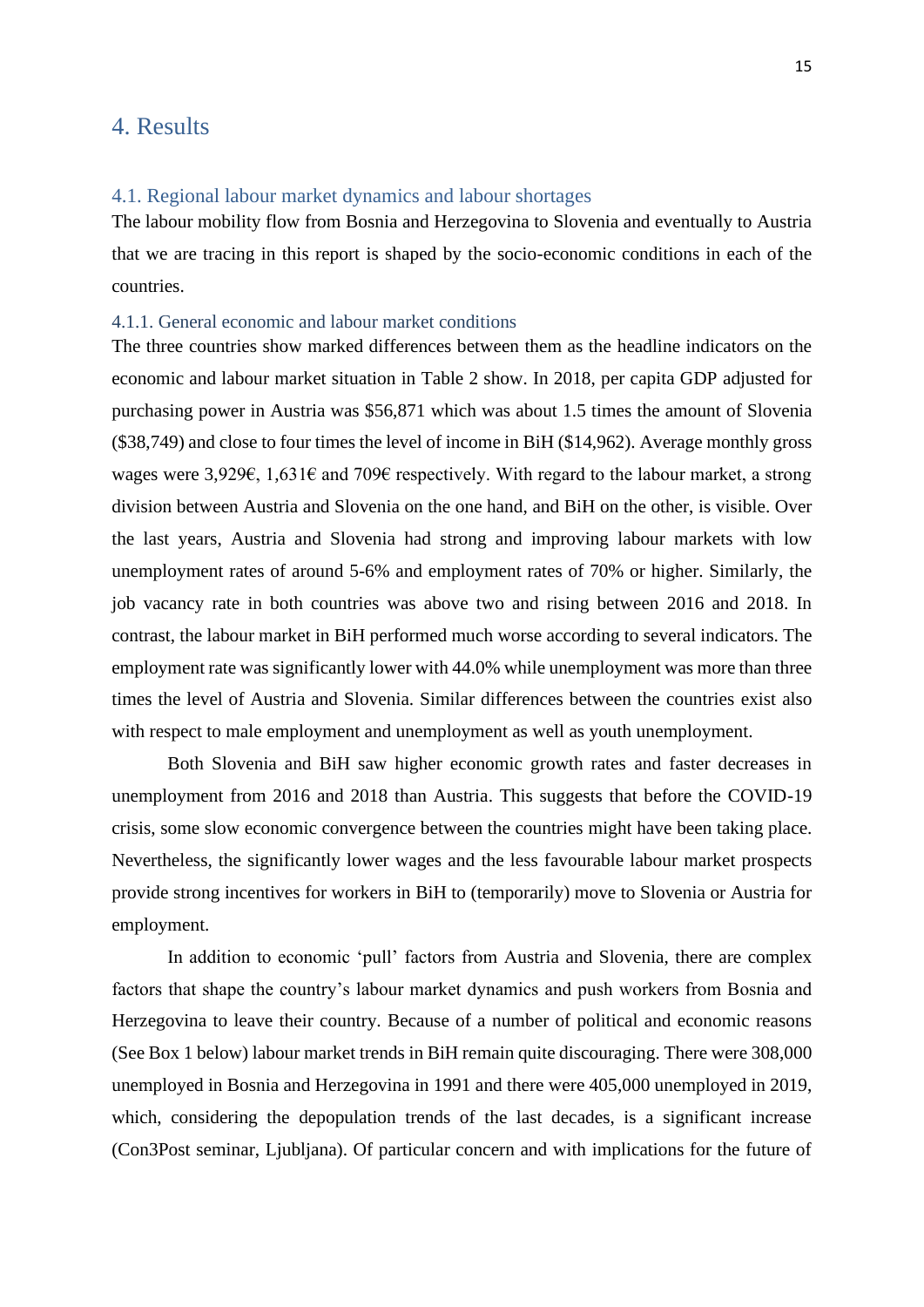the country is the issue of youth unemployment, their low levels of activity, high early school drop-out rates, and long-term unemployment (Čavalić, 2016).

*Table 2: Overall labour market dynamics*

|                                                                                            | AT        | <b>SI</b> | BiH <sup>4</sup>                                                |
|--------------------------------------------------------------------------------------------|-----------|-----------|-----------------------------------------------------------------|
| Annual per capita GDP in \$, in PPP <sup>5</sup> : 2018                                    | 56,871    | 38,749    | 14,962                                                          |
| GDP real (annual growth in %) <sup>6</sup> : 2018/Average<br>2016-2018                     | 2.4/2.3   | 4.1/4.0   | $3,6/2,9^7$                                                     |
| Employment rate, population aged $(15-64)$ (%) <sup>8</sup><br>2018/Average 2016-2018      | 73.0/72.2 | 71.1/68.7 | 44.0/42.4                                                       |
| Job vacancy rate (industry, construction, services) <sup>9</sup><br>2018/Average 2016-2018 | 2.9/2.4   | 2.5/2.3   | <b>NA</b>                                                       |
| Unemployment rate, population aged $(15+)$ (%) <sup>10</sup><br>2018/Average 2016-2018     | 4.9/5.5   | 5.1/6.6   | 18.5/21.6                                                       |
| Male employment rate $(15-64)$ $(\%)$<br>2018/Average 2016-2018                            | 77.4/76.3 | 74.5/72.0 | 54.7/53.0                                                       |
| Male unemployment rate $(15+)$ (%)<br>2018/Average 2016-2018                               | 5.0/5.8   | 4.6/6.0   | 17.3/19.6                                                       |
| Youth unemployment, population aged 15-24 (%)<br>2018/Average 2016-2018                    | 9.4/10.1  | 8.8/11.7  | 38.8/46.3                                                       |
| Informal employment as share of total non-agricultural<br>employment $(\%)^{11}$           | N.D.      | N.D.      | 18.34 %                                                         |
| Average monthly gross wage <sup>12</sup> (in EUR)                                          | 3929/3840 | 1631/1576 | 1388 km/709,77<br>EUR, last<br>quarter of<br>2018 <sup>13</sup> |
| Monthly gross minimum wage <sup>14</sup> (in EUR)                                          |           | 843/813   |                                                                 |

During the focus group discussion, the situation on the labour market in Bosnia and Herzegovina was described as experiencing 'tectonic changes', even an 'exodus' [of the qualified labour force] (Federal Employment Institute) mainly due to (e)migration. There is evidence that employed and unemployed, highly qualified and unqualified persons are now leaving from Bosnia and Herzegovina. These outgoing trends are creating considerable labour shortages and even structural unemployment (a lack of workers in specific sectors), as is the case for international transport. Furthermore, there is a mismatch between education and skills. During the post-conflict transition period, education has been deeply underfunded and unable to provide students with appropriate labour market skills (ILO, 2011). The low mobility of the

[http://bhas.gov.ba/data/Publikacije/Bilteni/2018/LAB\\_00\\_2018\\_Y1\\_0\\_HR.pdf](http://bhas.gov.ba/data/Publikacije/Bilteni/2018/LAB_00_2018_Y1_0_HR.pdf) <sup>5</sup> World Bank<https://data.worldbank.org/indicator/NY.GDP.PCAP.PP.CD>

<sup>4</sup> Unless indicated otherwise, data for BiH is from the World Bank (GDP) and the BiH 2018 Labour force survey, p. 39 (employment and unemployment numbers)

<sup>6</sup> Eurostat: NAMA\_10\_GDP

<sup>7</sup> <https://data.worldbank.org/indicator/NY.GDP.MKTP.KD.ZG?locations=BA>

<sup>&</sup>lt;sup>8</sup> Percentage of total population, resident population concept – LFS. Eurostat [LFSI\_EMP\_A]

<sup>&</sup>lt;sup>9</sup> Eurostat livs a rate r2l

<sup>&</sup>lt;sup>10</sup> Eurostat [LFSO\_URGAED]

<sup>11</sup> https://data.worldbank.org/indicator/SL.ISV.IFRM.ZS

 $12$  Average single person with no children. Eurostat [EARN\_NT\_NET]]

<sup>&</sup>lt;sup>13</sup> [http://bhas.gov.ba/data/Publikacije/Saopstenja/2019/LAB\\_05\\_2018\\_Q4\\_0\\_BS.pdf](http://bhas.gov.ba/data/Publikacije/Saopstenja/2019/LAB_05_2018_Q4_0_BS.pdf)

 $14$  Eurostat [EARN\_MW\_CUR]]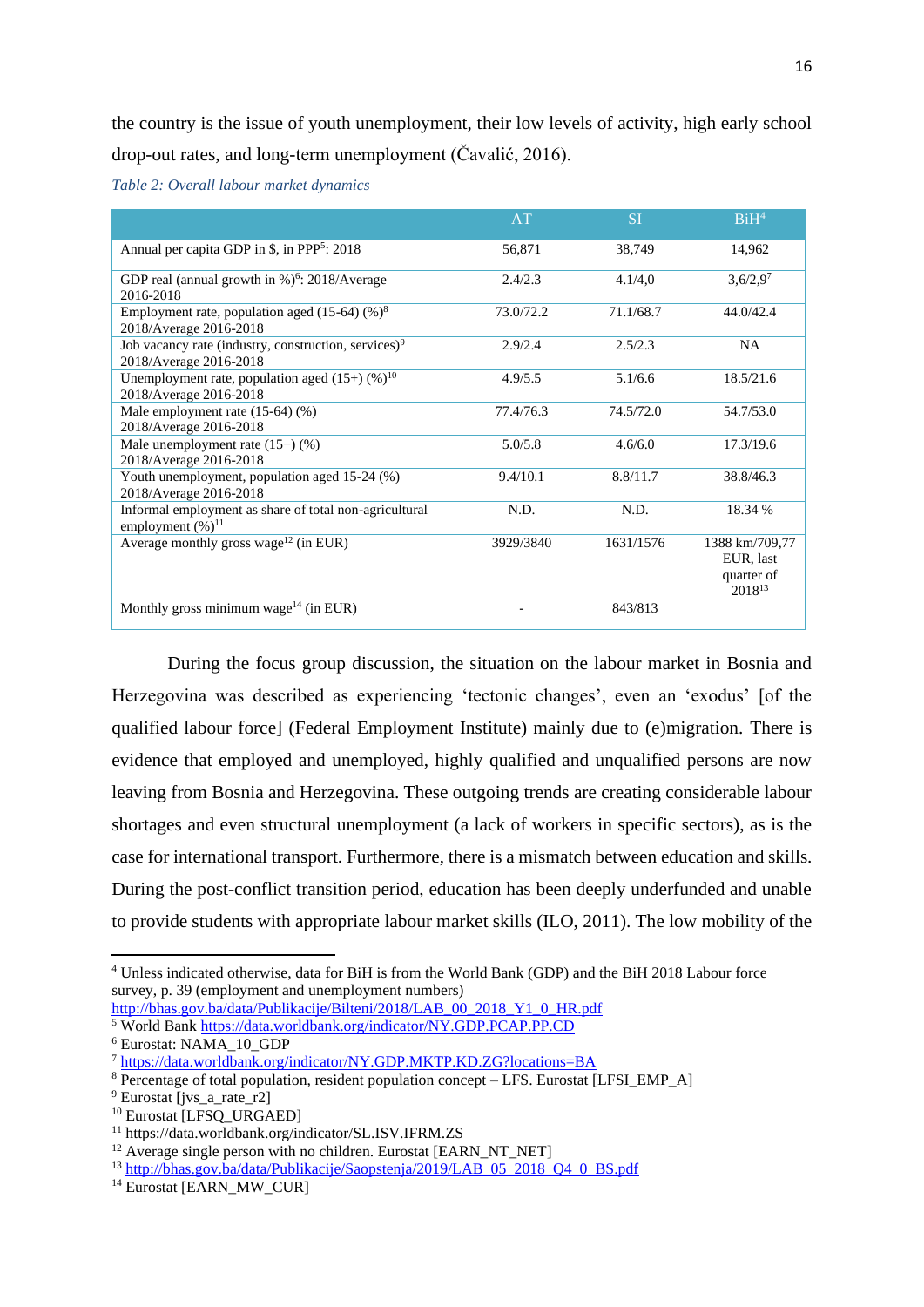labour force within the country caused by ethnic discrimination of workers and difficulties of transfer of social benefits between administrative territories has further hampered labour market adjustments (Kačapor-Džihić & Oruč, 2012). Furthermore, the labour market prospects and institutional support for workers – for example through trade unions – in BiH remain low compared to Slovenia or Austria.

The combination of push and pull factors resulted in a significant outflow of workers and labour shortages in BiH, which have forced some companies to offer better pay and working conditions in order to retain the workforce, but with little lasting effects, as emigration trends continue to persist.

#### <span id="page-17-0"></span>4.1.2. Economic and labour market conditions in construction

The construction sectors of all three countries are roughly similar in terms of their contribution to national employment and added value (see Table 3 for 2018 data). In terms of employment, the construction industry is largest in Bosnia and Herzegovina (8.6% of employment) followed by Austria (8%) and Slovenia (5.8%). In terms of gross value added, construction contributed most to the national economy in Austria (6.69%), followed by Slovenia (5.74%) and Bosnia and Herzegovina (4.69%).

However, the medium-term growth rates of the sector vary strongly. The Slovenian construction sector was one of the economic sectors that was hit the most by the economic crisis (2008-2010) and is still far behind in growth compared to other sectors in Slovenia. From 2012 to 2017, the sector grew by only 0.3%. In 2017 and 2018, the Slovenian construction sector experienced growth in all areas, but turnover has not yet returned to what it was in precrisis times (European Commission, 2018). The Austrian construction sector has benefited from robust growth and low interest rates in recent years. Total turnover in the Austrian construction sector in 2017 was EUR 48.5 billion which represents a 13.9% increase since 2012. In Bosnia and Herzegovina, construction, which relies heavily on infrastructural projects at the local level, grew the strongest, i.e. 25.4% over the same period.

All three countries have been experiencing shortages of construction workers in recent years. In Austria, employment in construction increased by 13.9% from 2010 to 2017 (European Commission, 2019) while the vacancy rate in construction increased from a low of 1.7 in 2014 to 4.6 in  $2018$ ,<sup>15</sup> which is 1.7 points above the vacancy rate of the Austrian economy. The growth in employment was mainly due to an increase in the number of

<sup>&</sup>lt;sup>15</sup> Eurostat [JVS\_A\_RATE\_R2]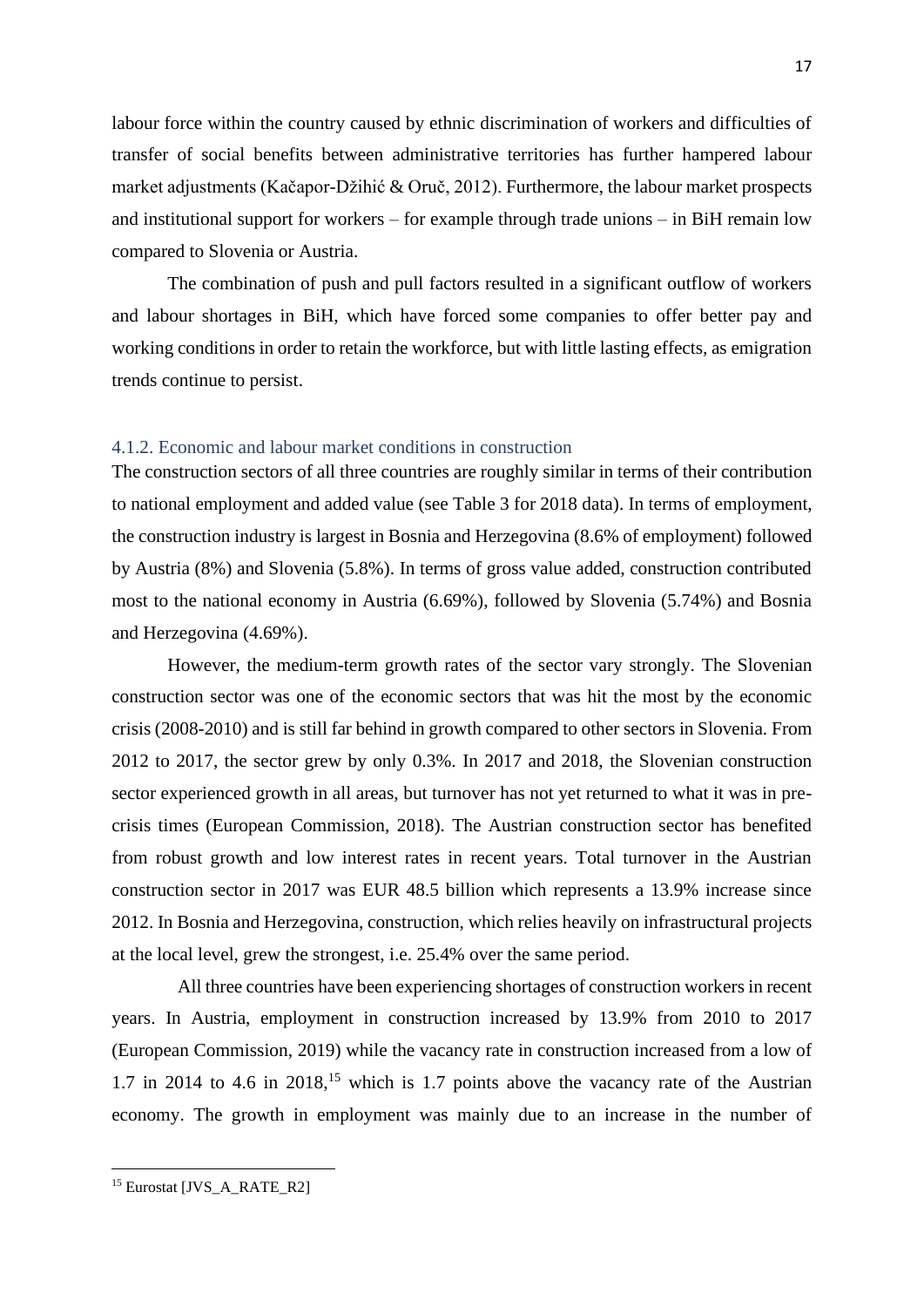professionals. In contrast, the share of managers and low-skilled workers decreased (European Commission, 2019). Austria has a generally well-developed VET system, but the training of new construction workers has fallen. The number of apprentices in construction companies decreased consistently from 3,420 in 2010 to 2,752 in 2018 (WKÖ, 2019: 18) as the industry struggled to attract young people (European Commission, 2019). Furthermore, training in at least one construction-related profession, such as iron benders, is no longer provided in Austria because this task is usually carried out by specialised workers from other EU countries (Con3Post Focus Group, Vienna). The increased demand for construction workers and insufficient training have contributed to significant and increasing skills shortages. Furthermore, before the outbreak of the COVID-19 crisis, growth in the construction industry and demand for construction workers was expected to continue for the foreseeable future (European Commission, 2019; Con3Post Focus Group, Vienna).

In Slovenia, the job vacancy rate in construction was even higher with 6.7 (2018), and a shortage of skilled labour was reported as one factor constraining construction companies<sup>16</sup>. The slow but continuous growth in the construction sector in the period 2016-2018 caused a rather large increase in the workforce (IMAD, 2019). The number of people employed in construction grew from January 2018 to January 2019 by approximately 9%, to 58,900 persons, of which 65% worked in specialized construction activities. In the last five years the number of workers in construction has increased by 15%.<sup>17</sup> Now, skills shortages are particularly acute with regard to blue-collar workers. In 2018, a less educated workforce prevailed, as around 76% of employees in the construction sector were workers with secondary education.<sup>18</sup> There is a lack of masons, carpenters, electrical engineers and electricians (Focus Group discussion). Discussants in the Focus Group in Slovenia emphasized that these labour shortages are rooted in problems deeply embedded in society. The main reasons are negative demographic trends, low interest among young people for occupations in the construction sector and the sector's bad reputation due to low wages, low scholarships, long working hours, seasonal work (in low season, during the winter, many workers are made redundant and have to apply for unemployment assistance), and low added value. In short, jobs are difficult, dirty, and most often dangerous (3 Ds). Another problem connected to skill shortages is the fact that Slovenia does not have an effective apprenticeship system for workers in construction, as, for example, Germany does.

<sup>16</sup> https://www.stat.si/StatWeb/en/News/Index/8278

<sup>17</sup> https://www.stat.si/StatWeb/en/News/Index/8004

<sup>18</sup> https://www.stat.si/StatWeb/en/News/Index/8278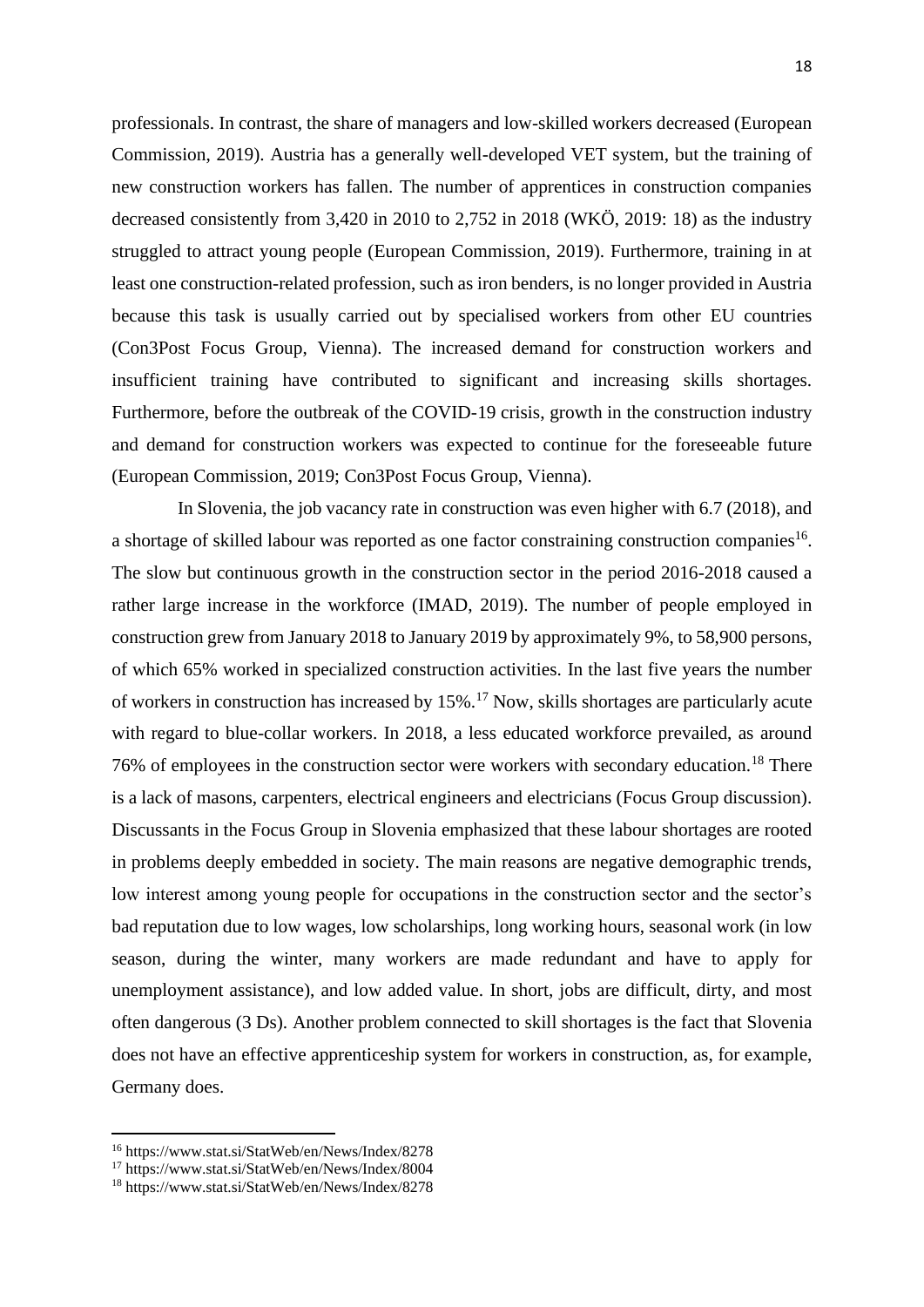In Bosnia and Herzegovina, growth in construction is also held back by labour shortages (Federal Employment Institute, Con3Post foresight). The lack of workforce is considerable, also in many occupations directly or indirectly linked to construction, such as ceramicists, welders, builders, water-workers, carpenters, and others. The shortages have forced employers to change their attitude towards workers. If in the past they could treat workers unfavourably due to their high supply, this is no longer the case. To retain workers, some Bosnian companies are now offering incentives such as scholarships, apprenticeships, professional training, and capacity building. Despite the observed change in employers' attitude, economic development and employment opportunities remain poor. The country suffers from the lack of proper investments and the lag in external trade exchange, especially with Germany. The country has become a supplier of cheap labour not only through migration but also through the establishment of production lines of big foreign companies, especially in the textile sector (Federal Employment Institute, Con3Post foresight).

*Table 3: Regional labour market dynamics in the construction sector (all data for 2018 unless otherwise indicated)* 

|                                                                                       | AT           | <b>ST</b>                   | <b>BiH</b>                               |
|---------------------------------------------------------------------------------------|--------------|-----------------------------|------------------------------------------|
| Annual growth in turnover in construction 2016-<br>$17/2012 - 17$ (%) <sup>19</sup>   | 3.6/13.9     | 12.5/0.3                    | 7.0/25.4                                 |
| Total turnover in construction in 2017 (in billion<br>$EUR)^{20}$                     | 48.5         | 4.8                         | 1.8                                      |
| Gross value added by construction industry (in<br>percent of total added value)       | 6.69%        | 5.74%                       | 4.69%                                    |
| Employment in construction (total/share of<br>employees aged $15-64$ ) <sup>21</sup>  | 340,200/8.0% | 55,800 / 5.8%               | $37,395^{22} (2017)$<br>$8.6\%^{23}$     |
| Job vacancy rate in construction; 2018/Average<br>2016-2018 <sup>24</sup>             | 4.6/3.4      | 6.7/5.7                     | N.D.                                     |
| Full-time employment in construction, share of<br>employees aged $15+^{25}$           | 90%          | 95%                         | N.D.                                     |
| Self-employment in construction, share of<br>employees aged $15+(%)$                  |              | $17\%^{26}$                 | N.D.                                     |
| Hourly labour costs in construction<br>(compensation plus taxes minus subsidies) $27$ | 34.66        | 14.46                       | 3.76(2016)                               |
| Monthly gross minimum wage in construction                                            | N.D.         | 886,6€ <sup>28</sup> (2019) | 909 KM / $464.42\text{E}^{29}$<br>(2018) |

<sup>&</sup>lt;sup>19</sup> Eurostat [TIN00149[\] https://ec.europa.eu/eurostat/databrowser/view/tin00149/default/table?lang=en](https://ec.europa.eu/eurostat/databrowser/view/tin00149/default/table?lang=en)

 $^{20}$  Own calculation based on Eurostat data [nama\_10\_a10]

<sup>&</sup>lt;sup>21</sup> Own calculation based on Eurostat data [lfsa\_esegn2]

<sup>&</sup>lt;sup>22</sup> [http://www.bhas.gov.ba/data/Publikacije/Bilteni/2019/NUM\\_00\\_2018\\_TB\\_0\\_BS.pdf](http://www.bhas.gov.ba/data/Publikacije/Bilteni/2019/NUM_00_2018_TB_0_BS.pdf)

 $^{23}$  Own calculation based on ILO [EMP\_2EMP\_SEX\_ECO\_NB\_A]

<sup>&</sup>lt;sup>24</sup> Eurostat [jvs. a rate\_r2]

<sup>&</sup>lt;sup>25</sup> Own calculation based on Eurostat [lfsq\_epgan2]

<sup>26</sup> [https://www.stat.si/StatWeb/en/News/Index/8004,](https://www.stat.si/StatWeb/en/News/Index/8004) ref. year Jan. 2019 (10. 3. 2020)

 $27$  Eurostat [LC\_LCI\_LEV]

 $\frac{28 \text{ https://www.gov.si/teme/minimalna-placa/}$  $\frac{28 \text{ https://www.gov.si/teme/minimalna-placa/}$  $\frac{28 \text{ https://www.gov.si/teme/minimalna-placa/}$  ref. year 2019 (8. 3. 2020)

 $29$  Data for the last quarter of 2018 from

[http://bhas.gov.ba/data/Publikacije/Saopstenja/2019/LAB\\_05\\_2018\\_Q4\\_0\\_BS.pdf,](http://bhas.gov.ba/data/Publikacije/Saopstenja/2019/LAB_05_2018_Q4_0_BS.pdf)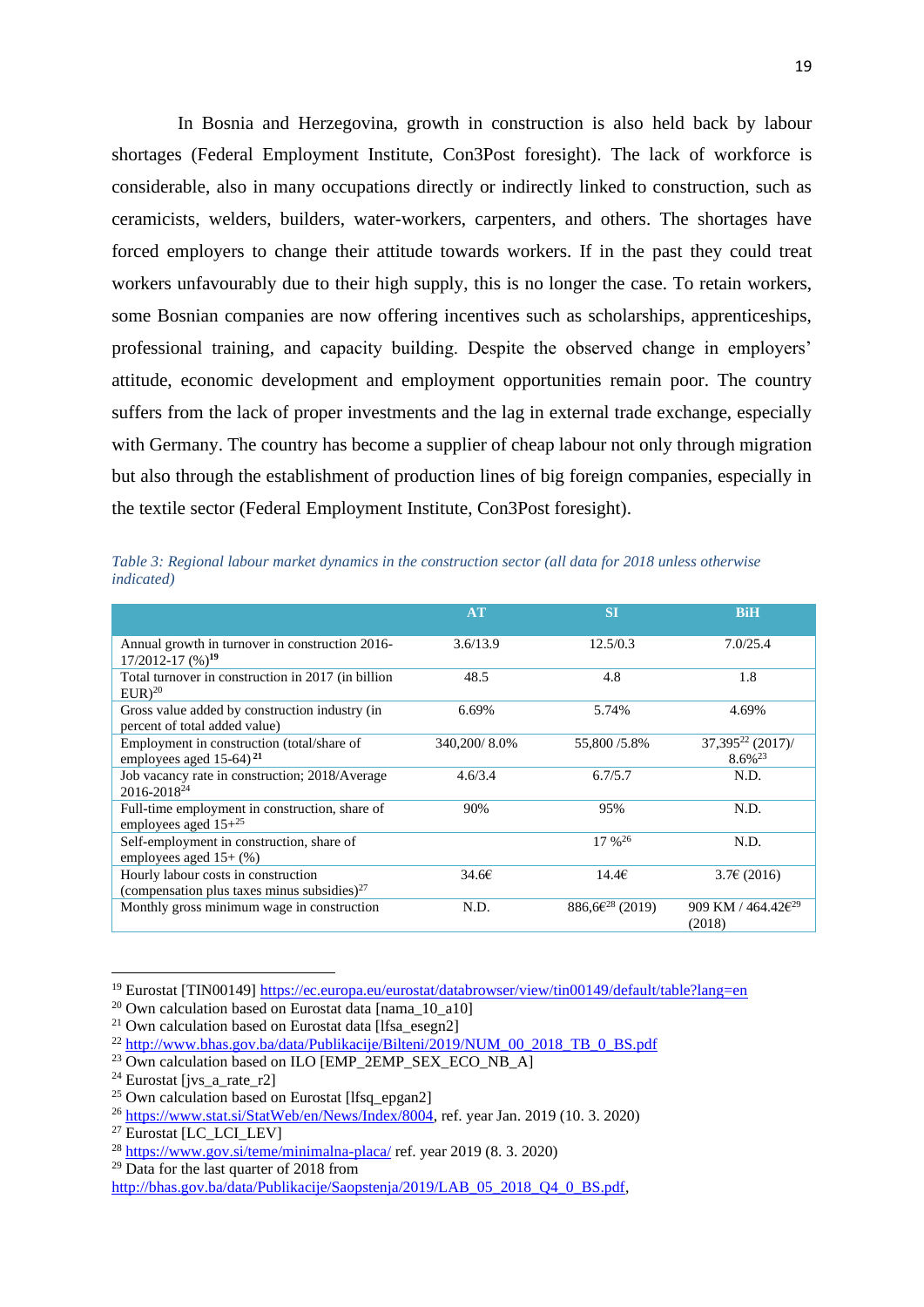In terms of wages and labour costs, the three countries show the same pattern in the construction industry as in the overall economy. Hourly labour costs are by far the highest in Austria (34,6€), followed by Slovenia (14,4€) and Bosnia and Herzegovina (3,7€). In other words, labour costs in Austria are nearly 10 times as high as in Bosnia and Herzegovina. The contrast with regard to wages is similar. The minimum monthly gross wage in construction in Bosnia and Herzegovina was 909 KM (464 $\varepsilon$ ) for the last quarter of 2018. In Slovenia, the minimum monthly gross wage in construction is the same as the minimum wage in other sectors, i.e. 843€ in 2018 and 887€ in 2019. Austria does not have a statutory minimum wage. However, wages and overall labour costs in construction are high compared to other European countries. The hourly employment costs including taxes and social contributions of a construction worker in 2018 were estimated to be 34,6€ compared to an average of 24,9€ in the EU 28. The total costs consist of wages  $(23,9e)$  and non-wage costs like taxes and social contributions (10,7 $\varepsilon$ ). The share of non-wage costs (30.8%) in the Austrian construction sector is comparatively high (EU 28 average  $23.7\%$ )<sup>30</sup>. This not only means that the construction workers tend to earn significantly higher wages in Austria than in Slovenia and even more so Bosnia and Herzegovina, but also that hiring construction workers posted to Austria can be beneficial for employers because they can benefit from lower social contribution payments in sending countries like Slovenia.

### <span id="page-20-0"></span>4.2. Labour migration and posting trends

The three countries in this posting flow have, of course, different migration trends. As Table 4 indicates, net migration is positive for both Austria and Slovenia, while it is alarmingly negative for Bosnia and Herzegovina. From the three countries, we can see that BiH is mostly a country of origin for immigrants whose preferred destinations are EU and neighbouring countries. Slovenia has become a destination country, especially for TCN workers from several Balkan countries, while outgoing migration is mostly towards the EU. Whereas Austria seems to be predominantly a receiving country for both EU and TCN workers, mostly coming from its neighbouring states. Below we present a more detailed account of the migration trends and the factors that influence these trends in each of the three countries.

Statistics on migration in BiH are difficult to obtain since according to the director of the Agency for Statistics of Bosnia and Herzegovina, there are no mechanisms to assure a

<sup>&</sup>lt;sup>30</sup> Eurostat [LC\_LCI\_LEV] [https://appsso.eurostat.ec.europa.eu/nui/show.do?dataset=lc\\_lci\\_lev&lang=en](https://appsso.eurostat.ec.europa.eu/nui/show.do?dataset=lc_lci_lev&lang=en)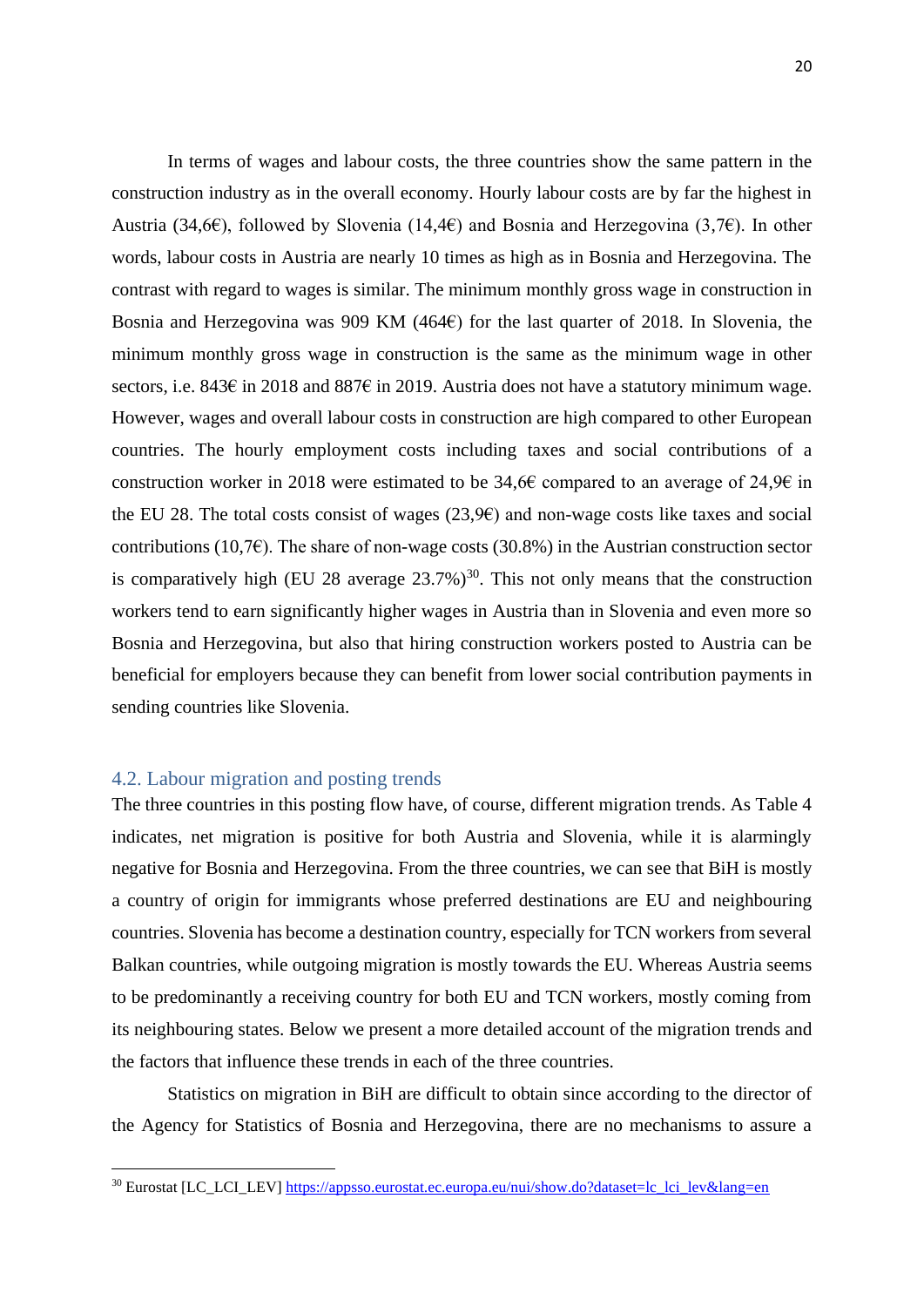quality database of (e)migration also due to politically motivated speculations about its extent (see Čičić et al., 2019, and *Migracioni profil*, 2019). Nevertheless, the estimates available give us a sense of the overall trends. The number of individuals from BiH, who have obtained a residence permit in 32 countries of Europe in 2018, is 54,107, while the number for the last 10 years is 228,230 individuals. The number of permits increased by 45% between 2018 and 2017 and by 37% between 2017 and 2016, which indicates a strongly growing emigration trend. Most permits were issued in Germany, Croatia, Slovenia, and Austria (Čičić et al., 2019). Interestingly, 42,6% of residence permits were issued for a limited period of 3 to 12 months, and less than 10% of those who leave deregister their residence in Bosnia and Herzegovina, which suggests a considerable share of emigration is circular/temporary (most probably also posting). The distribution of this temporary migration among destination countries is unclear, with the exception of emigration to Croatia and Montenegro, which, as previous research confirms, is mostly temporary, as many BiH workers in construction and hospitality return home at the end of summer (Kačapor-Džihić & Oruč, 2012). The increase in the number of permits can also be linked to the relatively easier mobility for BiH citizens to the EU enabled by the visa facilitation agreement between BiH and the EU, i.e. the *AGREEMENT between the European Community and Bosnia and Herzegovina on the facilitation of the issuance of visas*<sup>31</sup> since 2007 and the eventual removal of the visas for the Schengen area since 2010.

For all three countries, most emigrants and immigrants are of working age (Table 4), which might indicate also that the main reason for their mobility is labour migration. However, in the case of BiH, economic reasons are not the only main motivation. Except for family reunification after the war, student emigration, and economic migration, emigration is also increasingly caused by the general climate of insecurity and political tensions in the country (see Box 1: *The political and demographic drivers of emigration in Bosnia and Herzegovina*; but also Čičić et al., 2019, Con3Post Focus Group, 2019; Kačapor-Džihić, 2012; MDG Achievement Fund, n.d.). The results of a large-scale survey among 2,028 respondents residing in Bosnia and Herzegovina (Čićić et al., 2019) corroborate these findings: 49% reported work as the main reason for emigrating (to find a better-paid job or to find a job outside the country), whereas 38% stated 'general security' as their main reason. Of all respondents, 34% stated they would permanently leave Bosnia and Herzegovina, 24% would leave temporarily and only 22% expressed no intention to emigrate. They perceived unemployment, nepotism, corruption,

<sup>31</sup> https://www.auswaertiges-amt.de/blob/286858/7d400ce193ce935890fd6e3037b52708/eu-bih-abkommendata.pdf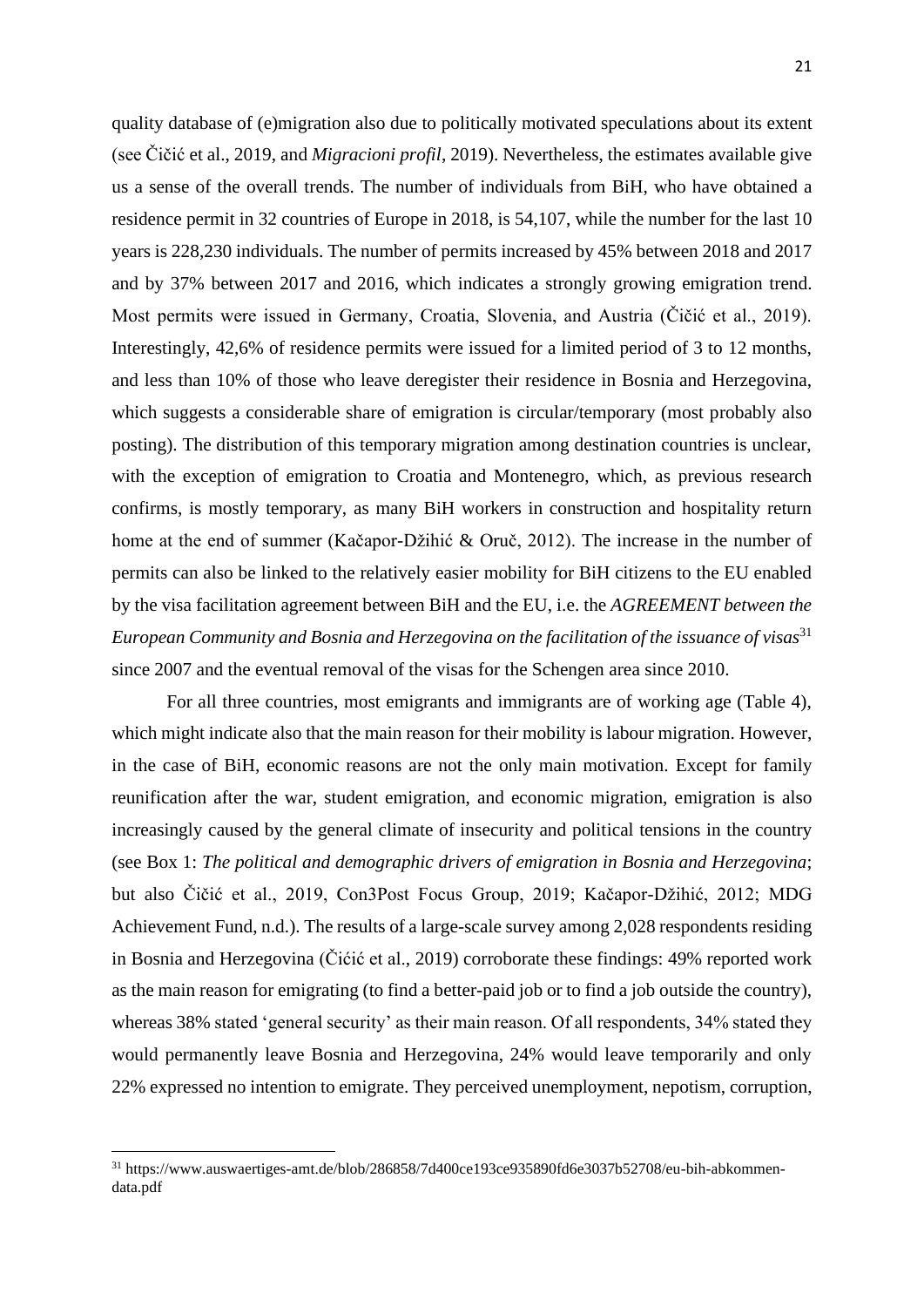the poor living standards, and political issues as the main problems in the country. Institutional discrimination of ethnic minorities is also a highly relevant reason for migration in a postconflict BiH society (Efendic et al. in Čičić et al., 2019). Another important migration trend is internal migration from rural to urban areas, which according to the European Council on Foreign Relations report is higher than international migration (Vracic, 2018).

#### *Box 1: The political and demographic drivers of emigration in Bosnia and Herzegovina*

The economic development in BiH has been strongly influenced by the collapse of Yugoslavia, the subsequent state-building process, and the transition to a market economy. As elsewhere in the Western Balkans, economic growth has been quite volatile with the early twenty-first century slight improvements curtailed by the economic crisis of 2009 (ILO, 2011). The principal challenges to economic development include the collapse of key industries of Yugoslav times, the limited range of in-country production, and high dependence on foreign markets and their imports. In addition, the instability of the newly introduced political and economic system has resulted in a sharp increase in unemployment, low living standards, and weak social security systems (ibid.). High unemployment and poor-quality employment are due to skill mismatches and to the lack of jobs in Bosnia's weak economy, especially in the formal private sector (Friedrich Ebert Stiftung, 2020).

Politically, the country is highly fragmented, which means that although there is a Department of Labour Legislation at state level within the Ministry of Civil Affairs, labour legislation and policies are designed and enacted at the regional level of both entities and the Brčko District. Likewise, social dialogue takes place primarily at the level of entities and the Brčko District, and all have formed their own Economic and Social Councils (ILO, 2011). This is strongly influenced also by the ethno-national divisions in the country and its overly complex administrative (entity and cantonal) structures (Federal Employment Institute, researcher 1, Con3Post foresight). The complicated political and administrative structure is intertwined with the limited competence of national institutions and the weak interest of Bosnian political elites to comply with EU recommendations and move past the longstanding institutional deadlock (Huszka, 2020).

The demographic composition of the population has largely been affected by the war causing a significant process of depopulation in the country. Although migration from Bosnia and Herzegovina, mostly to Western Europe, took place long before the outbreak of the war in 1992, during the 1992-1995 war an immense territorial redistribution of the population occurred (Kadusic & Suljic, 2018). Bosnia and Herzegovina had 4,377,033 inhabitants in 1991, whereas in 2013, when the latest census was conducted, the number was  $3.531.159^{32}$ (Con3Post seminar, Ljubljana).<sup>33</sup> Apart from the war, the reduction of the population is attributed to both natural decline and the negative migration balance. Around 2.2 million people were displaced from their pre-war settlements and around 1.2 million have sought refuge and other kinds of protection in different countries (Pasalic & Pasalic, 2016). After the war, the administrative division of the country into entities and ethnic homogenization has further deepened the political instability and hindered its economic and social development (Kadusic & Suljic, 2018). Current population trends in Bosnia and Herzegovina continue to be discouraging: falling fertility rates, negative natural increase (a higher number of deaths than births), depopulation (decrease in the number of the population), negative net migration, and rapid ageing (Kadusic and Suljic, 2018; Čičić et al., 2019). And since there are no institutionalized population policies in the country, similar demographic trends could be expected in the future (Kadusic and Suljic, 2018).

Qualitative research has also revealed that the decision to migrate links the lack of a sense of security to the perception of an uncertain future (Čičić et al, 2019), which has resulted in a strong intention to emigrate also among employed individuals and even those with 'good' jobs (Čičić et al., 2019). In terms of 'brain drain' (percentage of students and highly-educated

<sup>&</sup>lt;sup>32</sup> Methodologies of censuses are not directly comparable. From the Second World War until 1991, also persons temporarily working abroad and their family members residing there were included in the population of Bosnia and Herzegovina which was in accordance with the concept of de iure population vs. usual place of residence (Čičić et al., 2019).

 $33$  For the official source see also[: http://www.bhas.gov.ba/Calendar/Category/14#](http://www.bhas.gov.ba/Calendar/Category/14)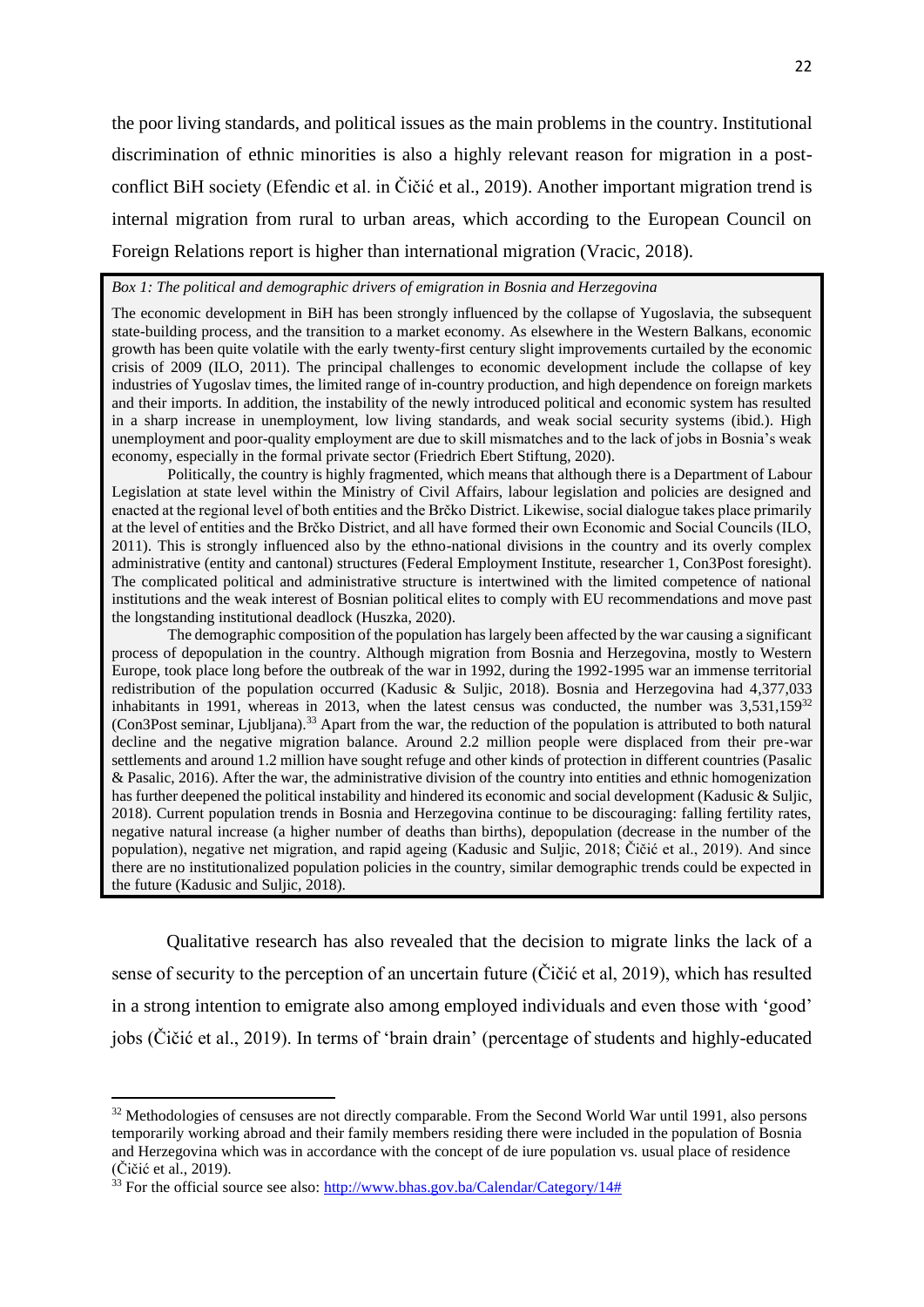individuals that are going abroad), Bosnia and Herzegovina is the fifth-'worst' country in the world, followed only by Serbia, Burundi, Haiti and Algeria (Barnes & Oruc, 2012; Con3Post seminar, Ljubljana). According to the World Bank estimates (in Čičić et al., 2019), the percentage of emigration from Bosnia and Herzegovina is 44.4%, which positions the country on  $16<sup>th</sup>$  place among the 214 countries they collect data on. According to the Ministry of Human Rights and Refugees and the Ministry of Security of Bosnia and Herzegovina, the number of emigrants born in Bosnia and Herzegovina and residing in other countries is 1,691,350, and according to the World Bank, this number is 1,638,113, since they only take into account the first generation of migrants (in Čičić et al., 2019). The Ministry of Security estimates that the total number of BiH emigrants and their descendants is around 2 million (*Migracioni profil*, 2019).

Labour emigration is facilitated by public agencies, such as the Labour and Employment Agency of Bosnia and Herzegovina, in cooperation with the employment services of both entities and the Brčko district, which has signed bilateral agreements with Germany, Slovenia, Serbia and Qatar, and therefore acts as an intermediary for the employment of BiH citizens to these countries. The agreement with Germany is specific to the health sector and only for individuals who have completed their secondary education, passed a professional exam, and have a B1 level of German.

Immigration to BiH remains small-scale due to the limited opportunities for employment as well as its complex bureaucracy (IOM, 2014). Long-term immigrants seem to have equal social and economic rights to the rest of the population, while temporary migrants do not always have immediate access to the labour market and cannot change jobs (Vankova, 2014). The foresight discussion participants confirmed the country is largely unprepared for recent 'refugee' arrivals as well as labour-related migrations. The number of issued permits for temporary stay has been increasing steadily from 2009 to 2015 but has been decreasing from 2015 to 2018 due to the interruption of infrastructural works (e.g. electricity plant building and the highway Turcin-Sarajevo) and the decline in the number of students from Turkey (*Migracioni profil*, 2019). In 2018, 10,756 permits for temporary stay were issued, mostly (59%) for citizens of Serbia (2,101), Turkey (1,990), Croatia (970), Montenegro (737) and Northern Macedonia (511). Only 23,88% were issued with a work permit, while the rest was issued for family reunification or education. According to the representative of the Federal Employment Agency, the statistics demonstrate that there is no systematic recruitment of workers in specific sectors into Bosnia and Herzegovina, since most work permits are issued to education and cultural staff, entrepreneurs and/or managers (Con3Post foresight).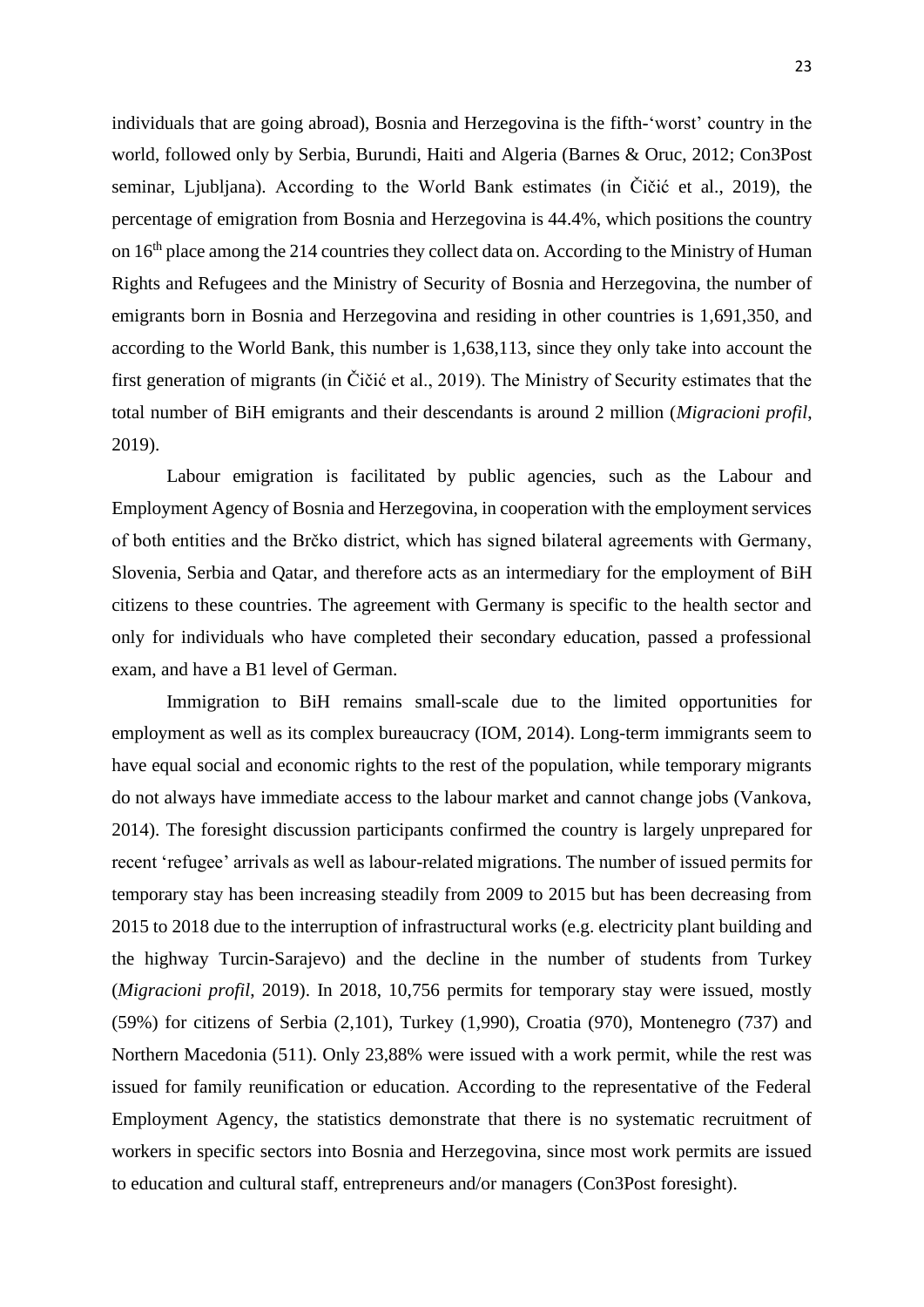Participants in the joint visit were somehow sceptical that either refugees or other groups of foreign workers would be willing to reside and work in Bosnia and Herzegovina. They viewed Bosnia and Herzegovina as a transit country on the way to the West, also because they have invested large sums of money into their journey, often through exploitative practices of employers and/or their recruiters (trade union representative 1, 2; researcher 2). This is in line with the fact that Bosnia and Herzegovina, as the other Western Balkans countries, has granted only hyper-temporary protection (Sardelić, 2017) to the transiting individuals both during the so-called refugee crisis in 2015/2016, as well as currently, providing only very minimal standards of protection and inclusion for these individuals.

*Table 4: General labour migration and posting trends and migration and posting trends in construction (all data for 2018 unless otherwise indicated)* 

|                                                                  | AT                             | <b>SI</b>                                                      | <b>BiH</b>                                                         |
|------------------------------------------------------------------|--------------------------------|----------------------------------------------------------------|--------------------------------------------------------------------|
| General labour migration and mobility trends                     |                                |                                                                |                                                                    |
| Net migration <sup>34</sup>                                      | 38421                          | 14928                                                          | $-107,926^{35}$                                                    |
| Total number of emigrants                                        | 67212                          | 13527                                                          | 411336                                                             |
| Total number of immigrants                                       | 105633                         | 28455                                                          | 34,80337                                                           |
| Total EU migrants received                                       | 65327                          | 3381                                                           | <b>ND</b>                                                          |
| Total TCN migrants received                                      | 30553                          | 20720                                                          | <b>ND</b>                                                          |
| Share of immigrants of working age (19-65 years<br>old) $(in %)$ | 74,90%                         | 79,20%                                                         | <b>ND</b>                                                          |
| Share of emigrants of working age (19-65 years<br>old) $(in %)$  | 75,70%                         | 76.10%                                                         | <b>ND</b>                                                          |
| Main countries of destination                                    | Germany,<br>Switzerland        | Germany, Austria,<br>BiH, Croatia, Serbia                      | Germany, Austria,<br>Croatia, Slovenia,<br>Serbia                  |
| Main countries of origin <sup>38</sup>                           | DE, RO, HU,<br>Serbia, Croatia | BiH, Serbia,<br>Kosovo, N.<br>Macedonia, Croatia,<br><b>BG</b> | Serbia Turkey,<br>Croatia.<br>Montenegro,<br>Northern<br>Macedonia |
| Total number of outgoing posted workers (Art.<br>12 estimate)    | 88,117                         | 58.91739                                                       |                                                                    |
| Total number of incoming posted workers (Art.<br>12 estimate)    | 119,907                        | 9.17340                                                        |                                                                    |

<sup>34</sup> Eurostat [migr\_imm1ctz] and [migr\_emi1ctz]

<sup>35</sup> [https://data.worldbank.org/indicator/SM.POP.NETM?locations=BA,](https://data.worldbank.org/indicator/SM.POP.NETM?locations=BA) ref year 2017

<sup>36</sup> http://www.msb.gov.ba/PDF/010720191.pdf

<sup>37</sup> [https://data.worldbank.org/indicator/SM.POP.TOTL?locations=BA&view=chart,](https://data.worldbank.org/indicator/SM.POP.TOTL?locations=BA&view=chart) reference year 2015,

international migrant stock

<sup>38</sup> Statistik Austria (2020).

https://www.statistik.at/wcm/idc/idcplg?IdcService=GET\_NATIVE\_FILE&RevisionSelectionMethod=LatestRe leased&dDocName=076742

<sup>39</sup> De Wispelaere et al., 2020, individual persons, reference year 2018.

<sup>40</sup> De Wispelaere at al., 2020, ref. Year 2018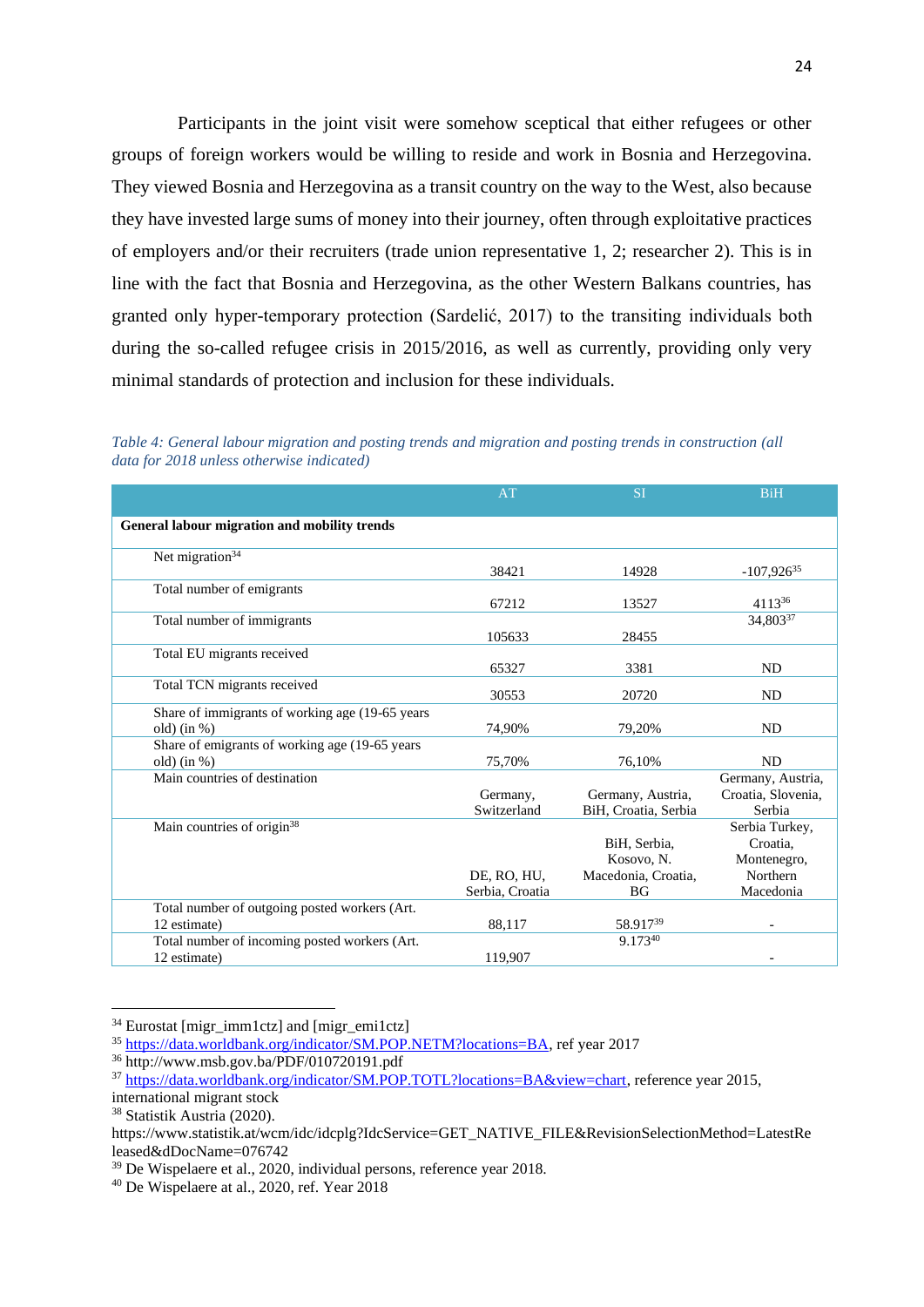| Labour market share of incoming posted workers   |                        |                              |           |
|--------------------------------------------------|------------------------|------------------------------|-----------|
|                                                  | 2.0%                   | 1.0%                         |           |
| Total number of TCN posted workers (national     |                        |                              |           |
| data)                                            | $15,296^{41} (2019)$   | ca. $25.172^{42}$ (2019)     |           |
| Main countries of destination for posted workers |                        | Germany $(60\%)$ ,           |           |
|                                                  |                        | Austria, Belgium             |           |
|                                                  | DE, IT, CH, FR         | Croatia, Italy <sup>43</sup> |           |
| Main countries of origin of posted workers       |                        | Croatia, Germany,            |           |
| received                                         | DE, SI, SK, IT         | Austria <sup>44</sup>        |           |
| Main countries of origin of TCN posted workers   | BiH, Serbia,           |                              |           |
| received                                         | Ukraine, Turkey, N.    |                              |           |
|                                                  | Macedonia,             | BiH, Serbia,                 |           |
|                                                  | Kosovo, Belarus        | Kosovo <sup>45</sup>         |           |
| Labour Migration and mobility trends in          |                        |                              |           |
| construction                                     |                        |                              |           |
| Total number of immigrants in construction       |                        |                              |           |
|                                                  |                        | $30\%^{46}$                  | <b>ND</b> |
| Total number of incoming posted workers in       |                        |                              |           |
| construction (numbers and/or %)                  | $64,3\%$ $(2017)^{47}$ | 26,4% (2017) <sup>48</sup>   |           |
| Total number of outgoing posted workers in       |                        |                              |           |
| construction (numbers and/or %)                  | 45.6% $(2017)^{49}$    | 59,4 % <sup>50</sup>         |           |
| TCN incoming posted workers in construction      |                        |                              |           |
| (numbers and/or %)                               | $15.4\%$ <sup>51</sup> | N.D.                         |           |
| TCN outgoing posted workers in construction      |                        |                              |           |
| (numbers and/or %)                               | N.D.                   | $30 - 50 \%$ <sup>52</sup>   |           |
|                                                  |                        |                              |           |

According to the Statistical Office of Slovenia (SURS, 2020), there has been an increase in the number of people who have immigrated to Slovenia from 16,623 in 2016 to 18,808 in 2017 to 28,455 in 2018, including 4,354 Slovenian return migrants. As only  $13,527^{53}$ individuals moved out of the country in 2018, the country had a positive net migration rate. Slovenia received a total of 6,762 EU migrants and a total of 17,338 TCNs. The share of immigrants of working age was 67%, while the share of emigrants of working age was 47.3%. The main countries of origin of immigrants are BiH, Serbia, Kosovo, North Macedonia and Germany. The last is also one of the main countries of destination for people leaving Slovenia.

<sup>&</sup>lt;sup>41</sup> National data on posting to Austria is collected by the financial police based on forms which employers have to submit in line with the national anti-dumping law (LSD-BG). The data includes data on posted workers (ZKO3) and seconded workers (ZKO4). Data supplied by the Federal Ministry of Finance.

 $42$  ZZZS, correspondence,  $(25.3, 2020)$ 

<sup>43</sup> ZZZS, correspondence, reference year 2019, (26. 3. 2020)

<sup>44</sup> De Wispelaere et al., 2020: 24; reference year 2018, only valid for PW send under article 12.

<sup>45</sup> ZZZS, correspondence, reference year 2018, (25. 3. 2020)

<sup>46</sup> [https://www.stat.si/StatWeb/en/News/Index/8278,](https://www.stat.si/StatWeb/en/News/Index/8278) ref. Year 2018 (11. 3. 2020)

<sup>47</sup> De Wispelaere & Pacolet, 2019: 32.

<sup>48</sup> Ibid.

<sup>49</sup> De Wispelaere et al., 2020: 30.

<sup>50</sup> De Wispelare et al., 2020, reference year 2018.

<sup>&</sup>lt;sup>51</sup> According to BUAK, 4,614 construction workers were posted to Austria of which 711 were from third countries. The BUAK numbers are significantly lower than the estimates by De Wispelaere & Pacolet (2019) and De Wispelaere et al. (2020) because BUAK uses a narrower definition of 'construction industry'. <sup>52</sup> ZZZS, correspondence, reference year 2018, (25.3.2020)

<sup>&</sup>lt;sup>53</sup> The official figures include only those persons who have checked out of their tax residence, regardless of nationality.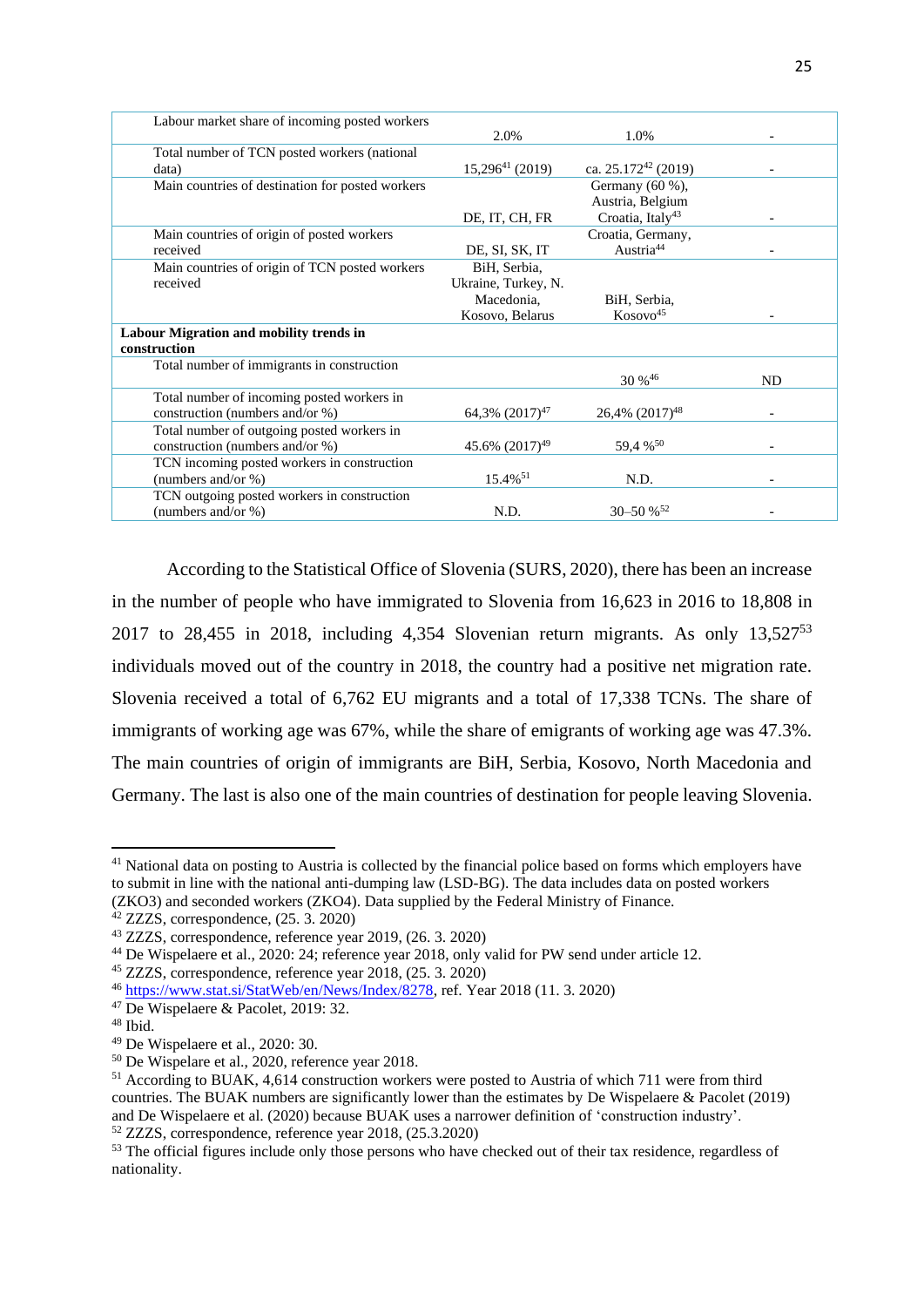Other countries of destination are Austria, BiH, Croatia and Serbia (SURS, 2018). Several countries are both countries of destination and origin. The reason for these trends could be the historical ties between Germany and Austria on the one hand, and the republics of the former Yugoslavia on the other.

The extensive labour migration from the Western Balkans to Slovenia is a result of historical reasons, geographical proximity, and the comparatively better economic situation of the receiving country. After joining the EU, Slovenia was growing economically and receiving more migrant workers from the region, a trend that declined during the economic crisis of 2009 and restarted in 2015 (SURS, 2020). The Slovenian government supported the recruitment of workers from the region by signing a bilateral agreement on the employment of workers with Bosnia and Herzegovina<sup>54</sup> (March 2013) and later with Serbia<sup>55</sup> (September 2019). Conditions for their recruitment include registration with the Employment Office in the country of origin, a justifiable demand for labour outside the domestic market, a one-year contract with a Slovenian employer, which upon completion gives them unrestricted access to the Slovenian, and eventually EU, labour market.

Workers from Bosnia and Herzegovina are recruited via both formal channels (e.g. through employment services) and informal channels (e.g. through individual workers, personal acquaintances or family ties) (Federal Employment Institute). While most workers from Bosnia and Herzegovina go to Germany, Austria, Croatia and Serbia, a considerable number also go to Slovenia. Focus group participants argued the reason was that it was easier to obtain residence and work permits in Slovenia, in comparison to, for instance, Germany, where procedures at the embassy are supposedly much slower. They also believed that companies were using the swifter procedures to Slovenia as a pull factor that has over time developed into a sort of a business model, in which Slovenian companies recruit workers from the former Yugoslav republics (not only from Bosnia and Herzegovina, but lately also from Kosovo) in order to send them to other EU countries, often through posting.

Like Slovenia, Austria is also receiving more immigrants than has people emigrate. Despite a restrictive labour migration regime, since 2011 immigration from Central and Eastern Europe to Austria has doubled, if we consider long-term and temporary migration (Fuchs et al., 2018). Nonetheless, TCN labour migration that aims to fill labour shortages is supported by the Austrian government. For example, Austria included several construction sector

 $54 \text{ https://www.uradni-list.si/1/obiava.jsp?sop=2012-02-0086}$ 

<sup>55</sup> https://www.uradni-list.si/glasilo-uradni-list-rs/vsebina/2019-02-0033?sop=2019-02-0033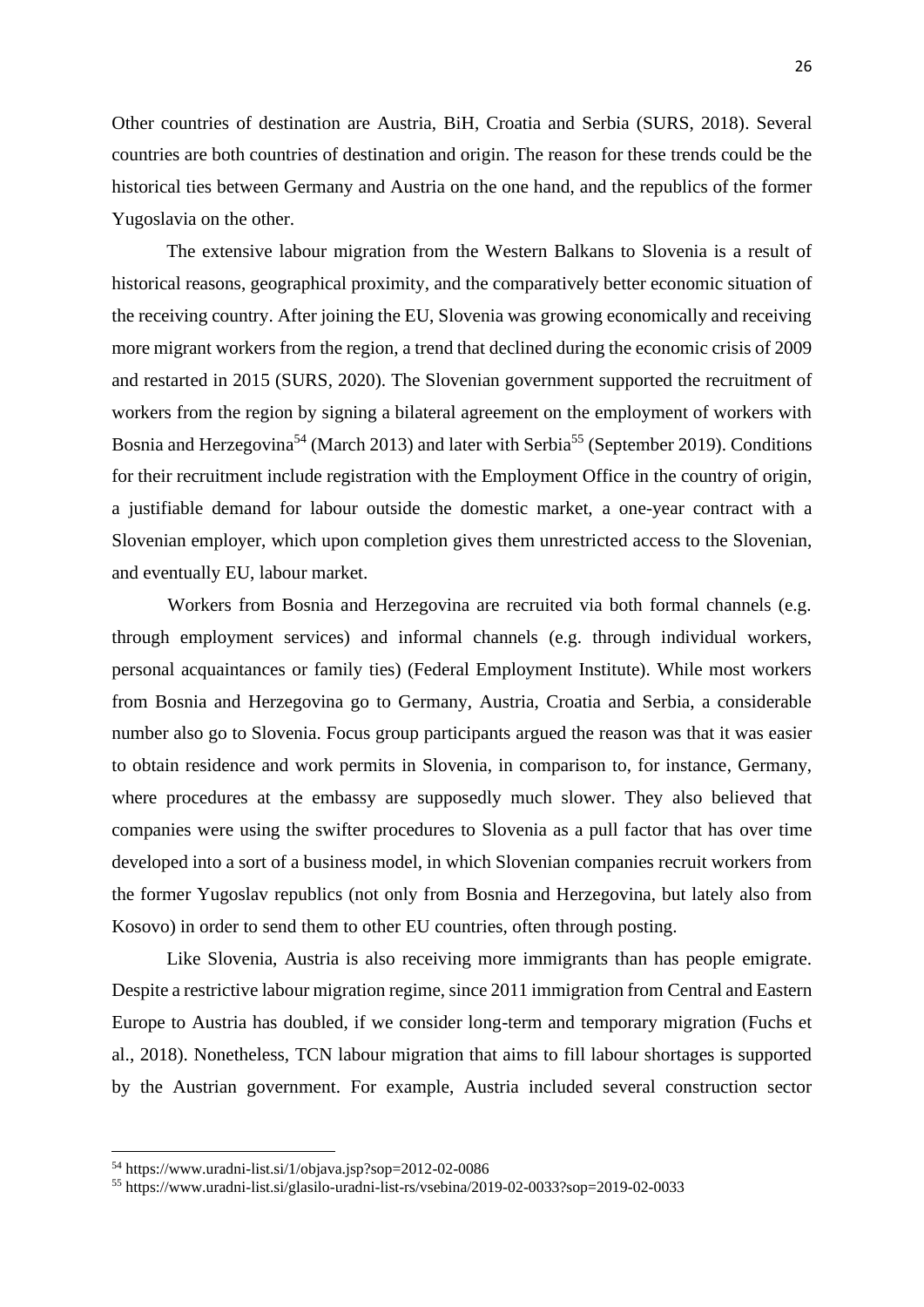occupations including technicians, roofers, concrete constructors, carpenters and tilers in a list of shortage occupations to increase migration from non-EU countries in 2018 (European Commission, 2019). The total number of immigrants in Austria for 2018 was 105,633, out of whom 65,327 were EU citizens and the rest were TCNs (30,553). The significant differences in wage levels between Austria and new EU Member States as well as non-EU countries in the Western Balkans (see Table 4), create strong incentives for labour migration, even if immigrants are not always paid Austrian collective agreements' rates (Gagawczuk, 2019; Krings, 2019).

#### <span id="page-27-0"></span>4.2.1 Posting Trends

Although many BiH workers might, at some point in their working life and sometimes immediately, be posted, their posting is not conducted directly from their country of origin but can be traced in the overall data of workers posted from and to the different EU Member States. Therefore, in this section we discuss posting trends in Slovenia and Austria, and where possible the presence and numbers of BiH workers posted from Slovenia and to Austria.

Slovenia is both a receiving and a sending country for posted workers. The number of received posted workers, however, is much smaller than those sent from Slovenia to other EU countries. For example, in 2018, the number of incoming posted workers was 9,173. Differently from 2017, when Slovenia issued the highest number of portable documents A1 forms also referred to as PDs  $A1^{56}$  (almost 191,000), in 2018 only 127,059 PDs A1 were issued, or 12,4 % of the employed population in Slovenia (De Wispelaere et al., 2020: 20, 21), which in relative terms makes it one of the main sending countries. The sudden decrease between 2017 and 2018 could be ascribed to regulatory changes such as the new law on transnational provision of services (i.e. posting of workers) that came into force in January 2018. Although there is still no official analysis of the legal implications of this law in practice, the focus group participants, in particular the representative of the Ministry of Labour, strongly emphasized that stricter conditions for issuing PD A1 make Slovenian employers more cautious in deciding whether or not to post workers abroad. However, the negative trend was short-lived as in 2019

<sup>56</sup> According to Article 19 of the Implementing Regulation (EC) No 987/2009) a certificate, also known as the portable document A1 form, is provided by the Member State where an employer is registered to at the request of that employer or a person employed by them, which establishes that the holder is properly affiliated to the social security system of the Member State which has issued the certificate. PDs A1 are used for various cases: pursuing activities in another Member State on the basis of Article 12; pursuing activities in two or more Member States on the basis of Article 13. Most of the data on posting are estimates based on the number of PDs A1 issued by the sending countries (for more see De Wispelaere et al., 2020).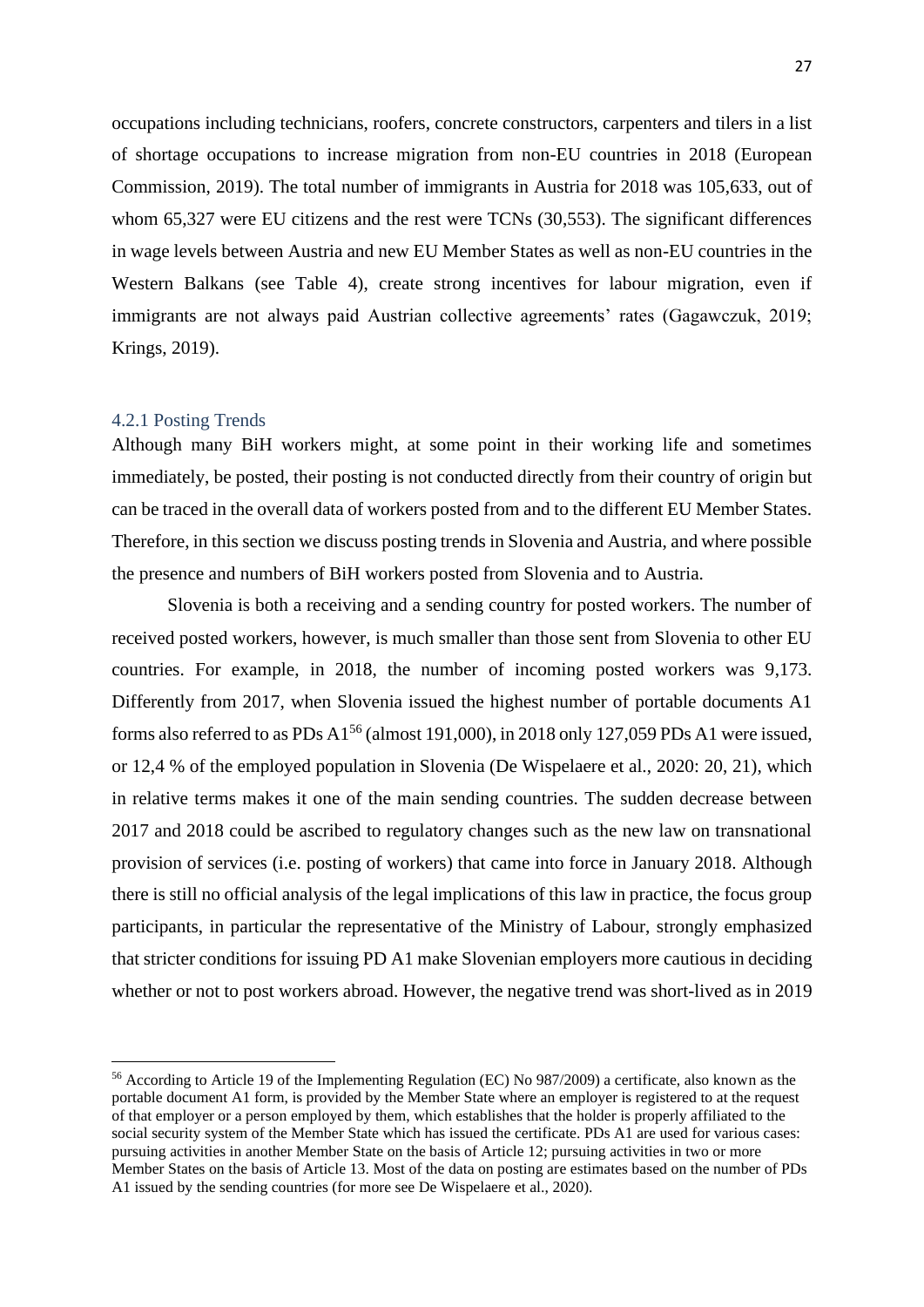the number of issued PDs A1 again rose to  $146,157$ <sup>57</sup> Slovenia is among those Member States that send more than 40,000 PDs A1 to one country. In 2019, the main countries of destination for posted workers were Germany, with over 59% of posted workers, Austria, Belgium, Croatia, and Italy. The main countries of origin of posted workers that Slovenia received in 2018 were Croatia, Germany, and Austria (De Wispelaere et al., 2020: 23-24).

According to the Slovenian *Employment, Self-employment, and Work of Foreigners Act,* even TCNs that obtain a residence and work permit, and have a signed contract valid in Slovenia, can be posted and work temporarily in another EU Member State. Data provided by the Health Insurance Institute of Slovenia (ZZZS) indicate that the total number of TCN posted workers in 2019 was around  $25,200$ ,<sup>58</sup> out of whom more than 50% are from BiH (almost 17,000), 6,181 from Serbia, and around 2,000 from Kosovo. The rest are mostly from North Macedonia and Montenegro.

The dominant posting sector for Slovenia is construction. In 2018, 59,4% of the workers in the Slovenian construction sector were posted (De Wispelaere et al., 2020: 34). That year, only 70% of persons employed in construction were Slovenian citizens.<sup>59</sup> The ratio changed in 2019, as there were 62% of Slovenian citizens and 38% of foreign citizens employed in the construction sector,<sup>60</sup> of whom 22% were from Bosnia and Herzegovina, 8% from Kosovo, 3% from North Macedonia, and  $6\%$  other nationalities.<sup>61</sup> The share of TCN construction workers that are posted is estimated between 30-50% of the total number of the outgoing posted workers in the sector. $62$ 

Posting to Austria increased consistently from  $2010(59,642)$  to  $2017(141,046)^{63}$ . From 2017 to 2018, however, the number of posted workers to Austria decreased to 119,907. Posting from Austria occurs at much lower levels but follows the same upward trajectory from 25,957 in 2010 to 88,117 in 2018. Most posted workers come from Germany (60,753) followed by Slovenia (17,405), Slovakia (9,645) and Italy (7,193). Posting from Austria primarily occurs to Germany (26,108), Italy (3,638), Switzerland (3,274) and France (2,561). The few data available indicate that most posting to and from Austria occurs in construction: 45.6% of workers posted from Austria in 2018 and 64.3% of those posted to Austria in 2017 (De Wispelaere & Pacolet, 2019). However, the real share is likely to be even higher. Focus group

<sup>57</sup> E-mail correspondence with Health Insurance Institute, March 26, 2020.

<sup>&</sup>lt;sup>58</sup> E-mail correspondence with Health Insurance Institute, March 26, 2020.

<sup>59</sup> https://www.stat.si/StatWeb/en/News/Index/8278

<sup>60</sup> https://www.stat.si/StatWeb/en/News/Index/8004

<sup>61</sup> https://www.stat.si/StatWeb/en/News/Index/8004

 $62$  E-mail correspondence with Health Insurance Institute, March 26, 2020.

<sup>63</sup> Unless indicated otherwise, all numbers are from De Wispelaere et al., 2020.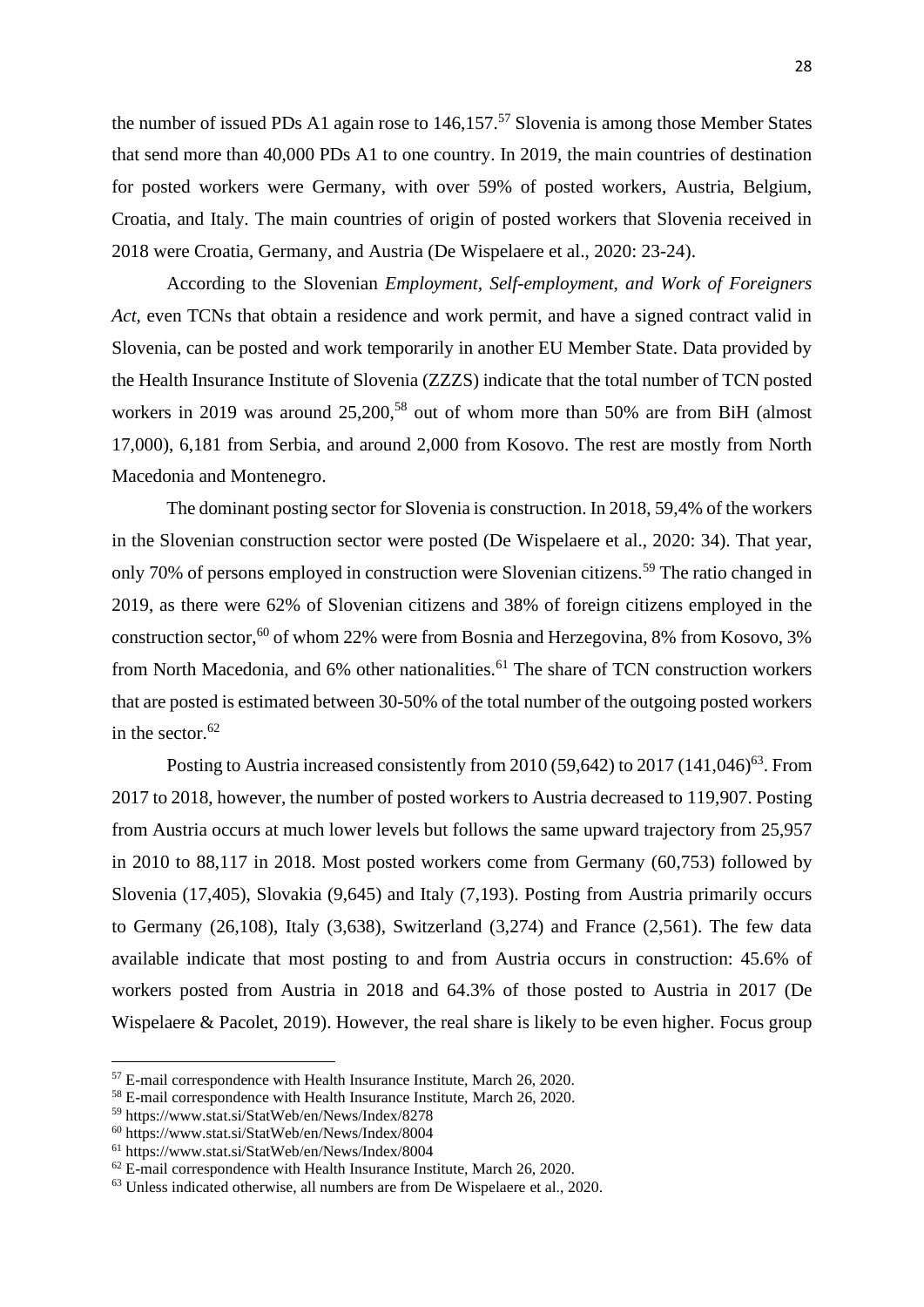participants said that in order not to pay the mandatory contributions to the Construction Workers' Annual Leave and Severance Pay Fund (BUAK), employers through specialized consultants manage not to declare all workers, a circumstance that workers are likely not aware of.

Posted workers play a significant role in the Austrian construction sector. While posted workers account for only 2% of the labour force, posted workers made up an estimated 21% of total employment in construction in 2017 (De Wispelaere & Pacolet, 2019). Further, posting is becoming increasingly important as a form of labour migration. Foreign labour has always played an important role in the Austrian construction industry. However, between 2011 and 2016, the number of migrants directly employed by Austrian construction companies increased by 20% while the number of construction workers posted to Austria doubled (Krings, 2019: 29). As in the case of individual migration, the comparatively higher wages that construction workers would receive in the country, even if they are not collective bargaining rates, might be the main incentive for posted workers in general, and TCN posted workers in particular, to agree to be posted to Austria.

Apart from the PD A1 forms, Austria also collects national posting data based on the number of posting notifications (so-called ZKO4 forms for the transport sector and ZKO3 forms for all other sectors) submitted to the Austrian Financial Police by employers who intend to post workers to Austria in accordance with Article 19 Paragraph 3 of the Austrian Act to Fight Wage and Social Dumping (LSD-BG). The ZKO figures differ from the PD A1 figures, as there were 657,289 ZKO3 notifications in 2017 according to data provided by the Austrian Financial Police, while the number of PDs A1 reported was 141,046. The ZKO3 figures for 2018 and 2019 have been lower, 206,209 and 212,233 respectively, which make 2017 a particularly high traffic year for Austria's incoming posted workers. ZKO3 data also clearly show that most TCN posted workers to Austria come from BiH with 38,107 BiH workers posted to Austria in 2017, 3,176 in 2018, and 6,138 in 2019. Other relatively important third country nationalities posted to Austria are Serbian, Kosovar, and North Macedonian workers, but the figures are much smaller than for BiH workers.

### <span id="page-29-0"></span>4.3. Labour rights, violations and representation of posted workers who are third country nationals

There are multiple labour rights violations reported in Bosnia and Herzegovina, mostly attributed to the high degree of informality in employment relations, i.e. many workers operate outside the scope of the legal framework. In 2009, a third to half of all employment in the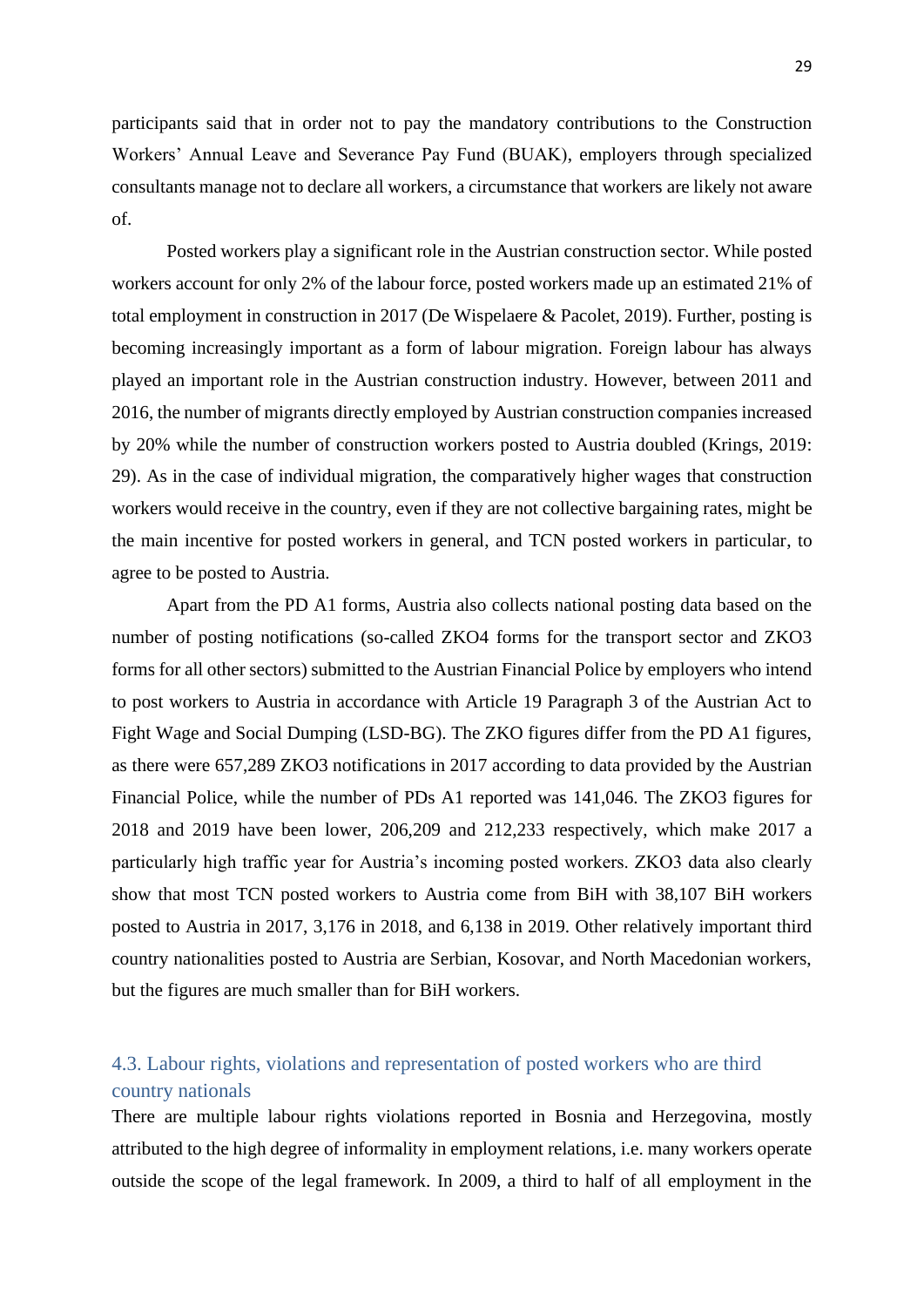country was believed to be informal, although around 5% of overall payroll contributions in Bosnia and Herzegovina are lost in total through informal employment, as many informal workers also receive social security benefits (ILO, 2011; Schneider, Buehn & Montenegro, 2010). Informal employment is more widespread in non-urban areas, and around 40% of all construction workers work informally, while semi-informal salary schemes are also common in construction. Forms of informal employment include: working while receiving unemployment benefits, working informally while not receiving any form of social protection, and informal networks of formal workers who work on mainly smaller and private construction sites informally (for example, the small housing and reconstruction market) (ILO, 2011). Semiinformal salary schemes include: cash-based operations such as small and minor construction works, paying wages as part of the profit or dividend of a company where only 10 instead of 34-40% payroll tax is deducted, and registering workers as students and paying them through student work centres which only tax income by 12%. Criminal practices such as money laundering have also been identified. Although there are no more recent data, the participants of the focus group believe these issues continue to persist to the present day.

Workers are often unaware of the implications and possible consequences of working informally and they have a weak bargaining position in relation to their employers. Furthermore, the very complex government structure and the overlapping competencies of agencies and different levels of government make drafting and enforcement of coherent and targeted policies highly challenging, costly, non-efficient and non-effective, as well as burdened with different negative trends and decision-making bottlenecks (Kačapor-Džihić & Oruč, 2012; see also ILO, 2011). Trade union representatives in the focus group further suggested that the complexities of the system are also politically oriented towards the facilitation of social dumping and the exploitation of 'leased' BiH workers from EU countries.

While the informal economy in Slovenia is not as widespread as in Bosnia and Herzegovina, multiple irregularities are identified in terms of the implementation of the legal framework for the employment of Slovenian and TCN workers posted from Slovenia (IRSD, 2018), in particular in construction (Focus Group). Breaches in the law include failure to register the employment of workers in Slovenia at the ESS before they actually start working, and failure to provide statutory documentation on demand by foreign companies operating in Slovenia. IRSD recorded 156 cases of violations in 2017 and 73 other cases in 2018, according to the *Employment Relationship Act* on the mandatory components of the employment contract for workers who are posted abroad, namely the supplementary provisions where duration, holidays, minimum annual leave, salary and the currency in which it is paid, additional health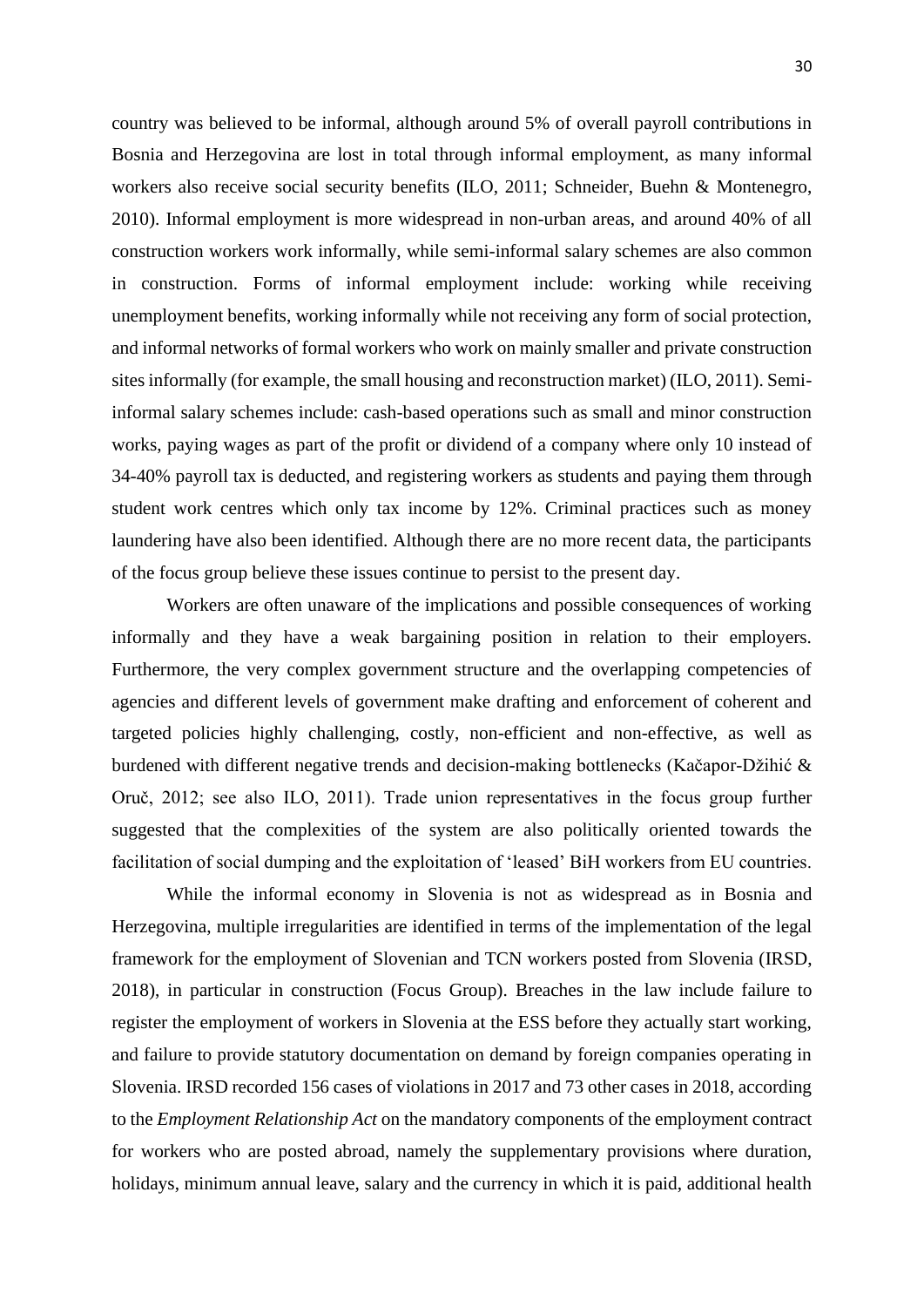insurance, other entitlements, the manner of protecting workers' rights, and the conditions of return are stipulated (IRSD, 2018). Other violations include double employment contracts, double pay slips, the application of sending country salary pay rates, i.e. the Slovenian minimum wage while part of the salary is paid out as other revenues (e.g. per diem), nonpayment, and poor accommodations (Focus Group; IRSD, 2018). The representative of the Ministry of Labour, Family, Social Affairs and Equal Opportunities emphasized that the main issue in posting is unlawful provision of workforce (and not provision of services) performed on the basis of the business cooperation contracts, where workers that should be posted formally work for the client under their supervision and with their equipment, thus depriving workers of their posting entitlements.

A particular challenge pose letterbox companies, who manage to avoid inspections by regularly changing the seats and appointing virtual representatives of companies, especially foreign nationals against whom it is difficult for Slovenian enforcement agencies to conduct proceedings (IRSD, 2018: 63). The representative of the Ministry of Labour, Family, Social Affairs and Equal Opportunities emphasized that the new Transnational Provision of Services Act of 2018 is going to prevent or at least limit such bad practices. He also suggested that the decrease in the number of postings from Slovenia is due to the new law, but no analysis of the impact of the Transnational Provision of Services Act is available yet.

The representatives of the Slovenian trade unions and NGOs are also openly opposing the working permit condition of one-year commitment to the same employer, as they have recorded violations of workers' rights during that one year. Workers become highly dependent and therefore compliant with the employer, as any form of resistance is threatened by the interruption of the contract and the loss of the permit. Nonetheless, contrary to the belief that TCN workers use posting via Slovenia as a springboard to the larger EU market (IRSD, 2018), the ESS representative stated that TCNs prefer working as posted workers via Slovenian employers, because they can work more hours, earn more, and do not have to deal with arranging travel and accommodation.

Informality per se is also minimal in Austria, but violations of labour rights exist and in the case of posted workers are mainly in terms of working hours, social contributions and wages. Restrictions on maximum work hours are ignored and/or work hours are not fully paid, e.g. full-time workers are declared as part-time. Allowances, supplements and special payments like holiday payments or sick pay are sometimes omitted or partially paid. Posted construction workers are entitled to holiday benefits under the collective agreement for the construction sector but do not often claim them, either because they are unaware or because the employers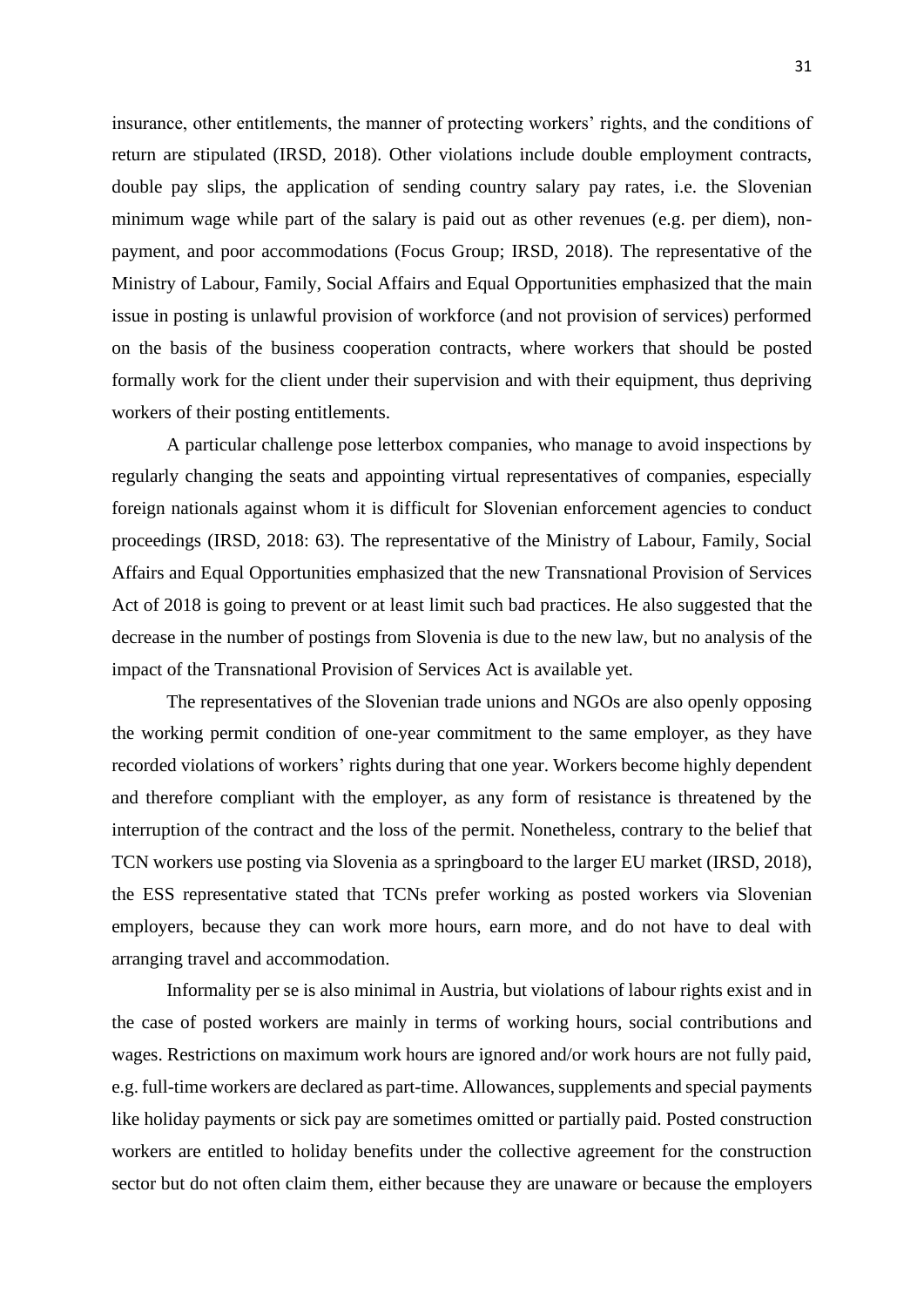do not declare them as skilled construction workers and do not pay the contributions to BUAK (Focus Group). In addition, some employers charge posted workers high rents for accommodation or other expense fees to reduce the effective wage (Schmatz & Wetzel, 2014). Austrian collective agreements stipulate surcharges of up to 30% for work in certain areas, which posted workers often do not receive, and in other cases they are falsely classified as unskilled to lower their pay (Krings, 2019; see also Gagawczuk, 2019).

Fake postings, i.e. the registration of local workers in another EU country with lower social security contributions, e.g. Slovenia, and their subsequent 'posting' to Austria is another problematic practice (Gagawczuk, 2019; Haidinger, 2018b; Krings, 2019). The workers never leave Austria, but on paper are employed in Slovenia. Fake postings also occur in the field of TCN workers. In this case, workers from third countries are hired and directly posted to the receiving country without ever being employed in the sending country itself, a practice our focus group participants find quite commonly used by Slovenian companies that post TCN workers from the Western Balkans to Austria.

According to participants of the Austrian focus group, there is a whole 'posting industry' consisting of letter box companies and specialised consultancies in Slovenia which help Austrian construction companies to reduce costs by paying only the lower Slovenian social contributions for the workforce they employ. These firms provide 'full service', which includes starting the company and providing all required documents:

"*I can tell you the names of three law firms right away which serve you well when you are an employer and you want to found a company in Slovenia to post workers to Austria*" (GBH)

"*They provide you with folders with all the necessary forms and papers [posting companies have to provide to Austrian enforcement agencies] for the right collective agreement*" (Financial Police).

Fake postings increase the vulnerability of posted workers in particular when posting occurs through letter box companies, especially when they go bankrupt and fail to honour their obligations such as unpaid wages. Even when chain liability laws are in place, long subcontracting chains make it difficult for workers to claim their rights because they can make it very hard to identify the contracting company at the end of the chain.

#### <span id="page-32-0"></span>4.3.1 The protection of TCN posted workers

The high levels of informality and unemployment have contributed to the degradation of workers' rights and massive violations of these rights by employers in Bosnia and Herzegovina.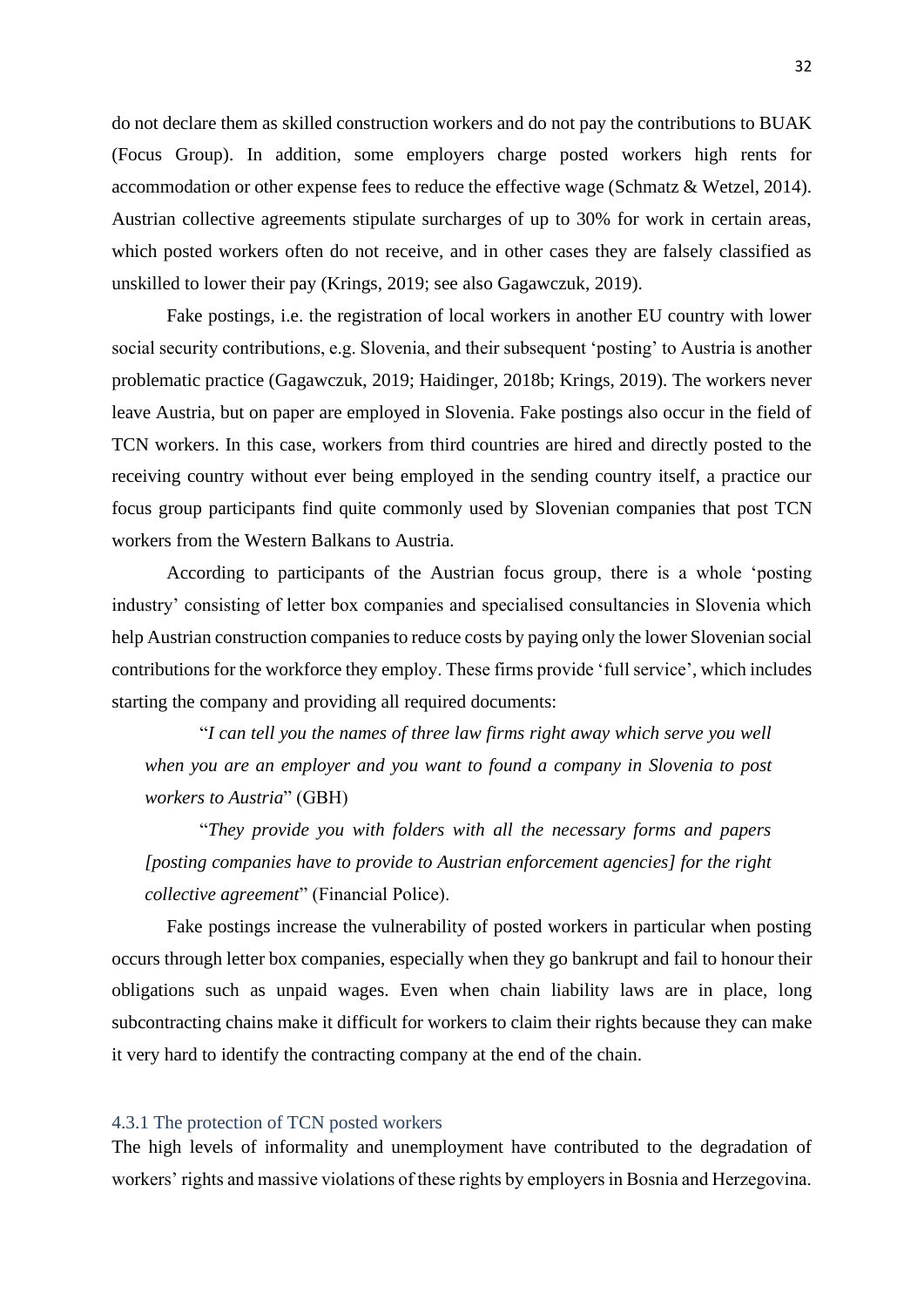According to Demir (2011), it is difficult to even talk about the notion of decent work in Bosnia and Herzegovina, since many union representatives describe the state of the labour market in the country not as a struggle to earn more or have better labour market conditions, but simply as a struggle to save the mere right to work. This attitude is combined with a general low trust in unions which are often perceived as incompetent organizations that tend to be corrupt, weak, politically biased, with no financial and professional capacities, and not supported by any political forces in the country (Demir, 2011; Foresight discussion, 2019; Kečo, 2018). The lack of a tripartite dialogue at the national level and disharmonized socio-economic policies between the entities further weaken the role of trade unions and consequently the position of workers in the country (Demir, 2011). Apart from the inability of the unions to organize workers, especially in the private sector, and the general disinterest and scepticism towards unions, the fear of trade union organizing is also an issue, as many employers, including multinational companies, directly and indirectly pressure workers not to join any unions and actively obstruct their unionization efforts (Con3Post foresight, researcher 1). Therefore, trade union density is, according to estimates, around 50%, although accurate data are not available, since there exist many companies where workers have not received salaries for months and years, therefore payment of union membership fee is not an accurate predictor of trade union membership. In construction, 30% of the formal workers are unionized, although 75% to 80% of construction workers make use of union structures and services without contributing to the union on a regular basis. Similarly, about 15% of employers are organized in the construction sector, but only 30 to 40% of these pay regular membership fees (Kečo, 2018).

The other available protection mechanism is the judicial system, which is equally dysfunctional, as there is a large backlog of labour dispute cases, lengthy and expensive court procedures, widespread corruption and problematic executions of court decisions (ibid.).

In Slovenia, public authorities, trade unions and NGOs are providing workers' protection and collective representation. Relevant national authorities in the area of posting of TCN workers are the Ministry of Labour, Family, Social Affairs and Equal Opportunities (MDDSZ), the Labour Inspectorate (IRSD) and Employment Service of Slovenia (ESS), the Health Insurance Institute of Slovenia, the Ministry of Interior and Administrative Units. MDDSZ prepares laws and other regulations related to employment, including that of foreign workers and posting. The bodies under MDDSZ active in posting are: Labour Inspectorate and ESS. Labour Inspectorate supervises the implementation of employment relations laws and other regulations such as collective agreements, while ESS is competent for accepting the applications for providing services using posted workers and for issuing approvals of the single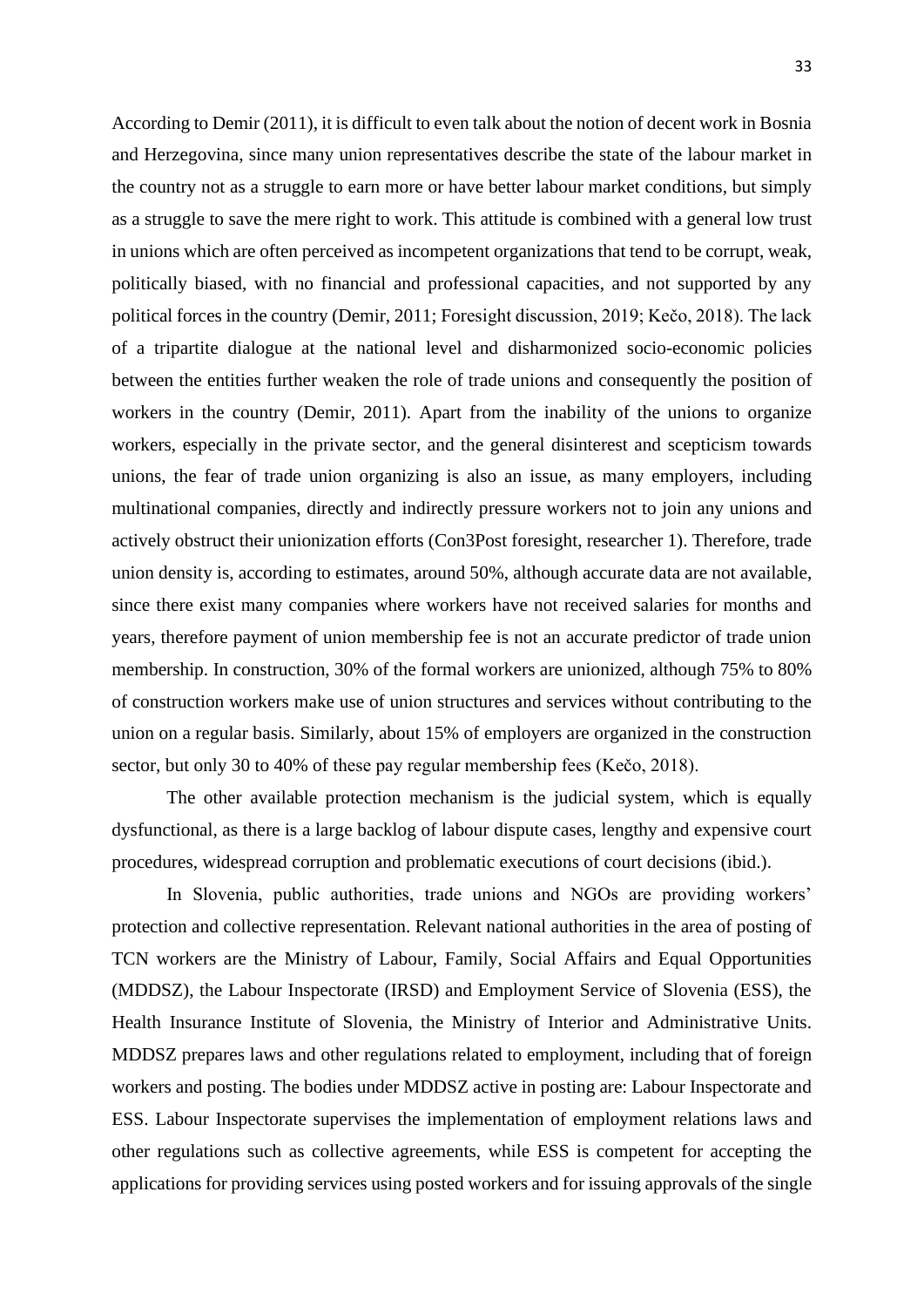residence and work permit for posted workers. The Health Insurance Institute of Slovenia (ZZZS) is responsible for healthcare as well as the A1 Certificate. Other competent authorities are Administrative Units that issue single work and residency permits for cross-border providing of service with posted works, based on Article 45 of the Aliens Act which stipulates the conditions required for the worker to obtain a single work and residency permit as a posted worker. Administrative Units also issue single work and residency permit for TCNs who can be posted to EU Member states.

The Labour Inspectorate monitors workplaces and investigates reported irregularities and violations of (posted) workers' rights. IRSD is the key Slovenian monitoring authority and user of the IMI system, and although they do not have inspectors specialised on posting and are understaffed, inspectors still pay special attention to posting. The Association of Free Trade Unions of Slovenia – Trade Union of Workers in the Building Sector is collectively representing domestic and foreign construction workers at the policy level, as well as by providing information and offering free legal advice to its members. In addition, its officers are involved in transnational projects and networks on posting, e.g. the Fair Working Conditions network. The Independent Trade Union of Slovenia, established in 2016, is also an eager and progressive actor in protecting workers' rights in Slovenia by providing information and legal counselling. However, the most active in workers' protection and collective representation in Slovenia is the Counselling Office for workers, which is dedicated to advocating, protecting, promoting and developing the labour, social and status rights of workers and other vulnerable groups, with particular attention to respect for the rights of posted workers. Since its foundation in 2016, this NGO has helped many Slovenian and TCN posted workers who were left in Germany or Belgium by their Slovenian employer, without payment and without any money to return to Slovenia or to their home countries.

Foreign workers are under-represented in the unions and even the Counselling Office is approached mainly when workers have dire circumstances (FG discussion). According to the focus group and foresight participants, the position of trade unions in Bosnia and Herzegovina could help us also understand why some of the migrant/posted workers are reluctant to approach union assistance, have little confidence in the work of trade unions and are reluctant to join them. In addition, most posting recruitment is done on networks of trust, which means that unless the employer breaks the trust, workers would not go to Slovenian authorities and/or unions (Focus Group).

Austria has the most complex and advanced system of worker protection. As a corporatist country, collective agreements play a central role, and only in construction there are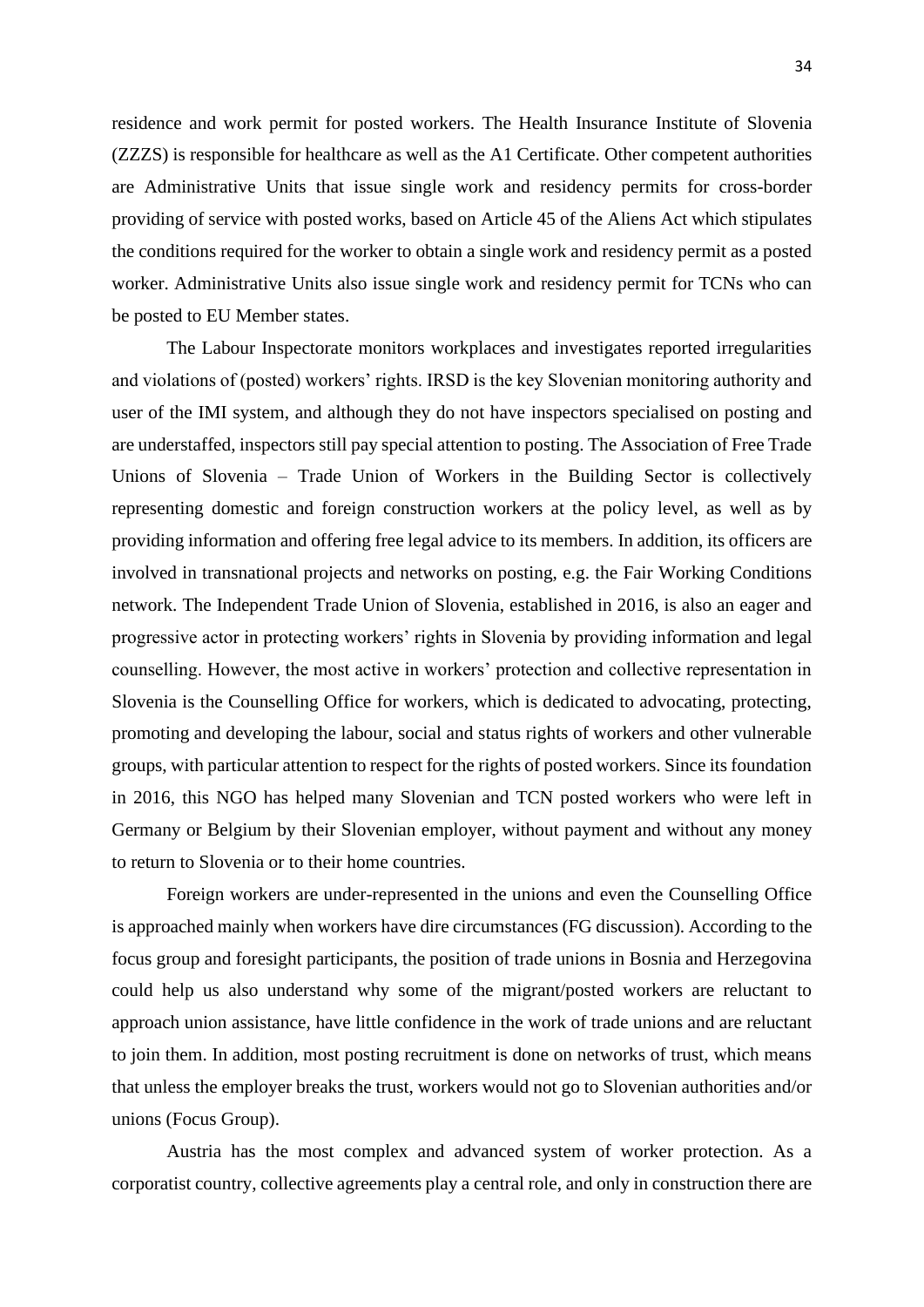19 different collective agreements. Each collective agreement includes definitions of occupations and task (e.g. apprentices, unskilled workers, skilled workers) and the minimum hourly and monthly wage to be paid for each occupation, the level of benefits like holiday pay, weekly and monthly work hours and overtime rules (WKÖ, 2019)<sup>64</sup>. Much of the regulatory framework is geared towards preventing wage and social dumping, i.e. the undercutting of Austrian wages and social security systems through the employment of workers at conditions below the standards set by Austrian laws and collective agreements. In particular, the adoption of the Law Against Wage and Social Dumping (*Lohn- und Sozialdumping-Bekämpfungsgesetz* – LSD-BG) in 2011 specified the equal payment rule for domestic workers and posted workers (Krings, 2019: 33). An update in the national anti-dumping law, in force since 2017, enables posted workers to sue the contracting party of their employer for unpaid wages (Gagawczuk, 2019a). In practice, it has been very difficult for workers to effectively use this mechanism, because: it is often very difficult for workers to identify the contractor who hired their firm; they have a short period of eight weeks to make the claim; they have language barriers and lack of knowledge of the Austrian legal system.

Labour rights in the Austrian construction sector are enforced jointly by the financial police, the labour inspectorate (*Arbeitsinspektorat*), the BUAK and the Competence Centre against wage and social dumping (*Kompetenzzentrum Lohn- und Sozialdumping* – LSDB) of the Austrian health insurance fund (Österreichische Gesundheitskassen)<sup>65</sup>. The Financial Police controls workplaces to ensure that foreign and posted workers are registered, that their wages and employment conditions comply with the legal requirements, and it controls the social security status of posted workers (Haidinger, 2018a; BMF, 2020). As of 2017, the financial police had 450 inspectors. However, its leadership argued that at least 600 inspectors would be required for the financial police to fulfil its mandate (Haidinger, 2018a). The labour inspectorate enforces OSH regulations such as compliance with safety requirements at the workplace and regulations on working time and rest periods. The labour inspectorate consists of one central office, 17 regional offices, and two specialized offices: one competence centre for the transport sector and one for the construction sector in Vienna and Lower Austria (Hollan & Danaj, 2018a). BUAK administers holiday and severance payments as well as other benefits for construction workers, and has been authorised by the LSD-BG to carry out inspections of

<sup>64</sup> [https://www.wko.at/service/kollektivvertrag/baugewerbe-bauindustrie-kv-angestellte-](https://www.wko.at/service/kollektivvertrag/baugewerbe-bauindustrie-kv-angestellte-2019.html#heading___8__Beschaeftigungsgruppeneinteilung) $2019.$ html#heading 8 Beschaeftigungsgruppeneinteilung

<sup>&</sup>lt;sup>65</sup> Until 01.01.2020, the Competence Centre was organized by the Vienna Regional Health Insurance Fund (Wiener Gebietskrankenkassen – WGKK). Effective on 01.01.2020, all regional health insurance funds have been merged into one nation-wide health insurance fund.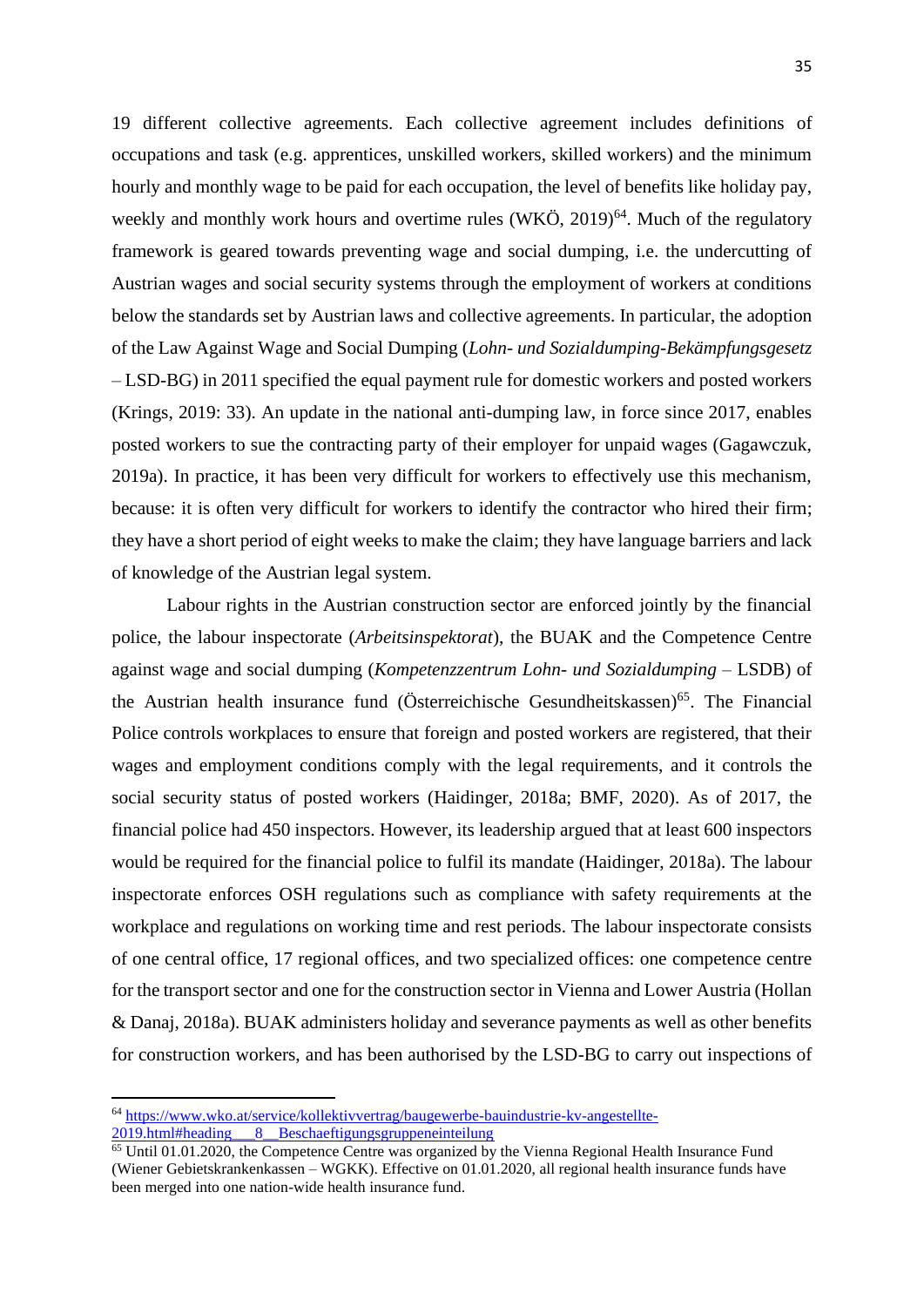construction sites to enforce the equal payment of wages and benefits to construction workers and to ensure that employers and employees pay their contributions to the fund (ibid; Haidinger, 2018a). The competence centre LSDB supports investigations by the financial police against fake posting by working with the social insurance funds of the sending countries to assess the validity of social insurance contributions and keeps a register of firms which have violated the LSD-BG (Gesundheitskasse, 2020<sup>66</sup>). However, social insurance funds in sending countries are often reluctant to cooperate (Haidinger, 2018a).

The enforcement of labour rights for TCN posted workers is difficult for several reasons. Firstly, because subcontracting is intentionally used by some Austrian employers to evade legal risks regarding the employment of non-EU workers. Irregular employment of TCN workers comes with stringent penalties such as the exclusion from public contracts. That is why, as a representative of the financial police explained, you only find third country nationals employed at the subcontractor level. Secondly, most posted workers do not come forward in reporting any violation, because they still earn comparatively more than in their country of origin and are often pressured to sign waivers relieving their employers of all wrongdoings. Thirdly, even when they do file lawsuits against their employers, they are put under significant pressure and even threatened by their employers to withdraw their claims (Focus Group).

In addition, it rarely happens that employers are found guilty and forced to compensate underpaid workers (Gagawczuk, 2019; Haidinger, 2018a; Krings, 2019, Focus Group). Civil lawsuits from posted workers against their employers usually require the cross-border exchange of legal documents, cross-border collection of evidence and the cross-border enforcement of payment claims, which prolong lawsuits, increase their costs, and add uncertainty to the outcomes (Gagawczuk, 2019: 108). Even when cases are won, the penalties for companies are very low. In the worst-case scenario, employers have to pay workers the outstanding payments and cover the worker's legal costs – without any additional penalties (Gagawczuk, 2019).

The recuperation of unpaid wages in cases of bankruptcy is also problematic. Posted workers are protected by insolvency funds in the sending country. These funds, however, often only cover payments in line with average, if not minimum, domestic wages of the sending country, which are usually much lower than in the receiving country. This means that in the case of bankruptcy of their employer, posted workers may only receive part of the wages owed

<sup>66</sup> <https://www.gesundheitskasse.at/cdscontent/?contentid=10007.818465&portal=oegkdgportal>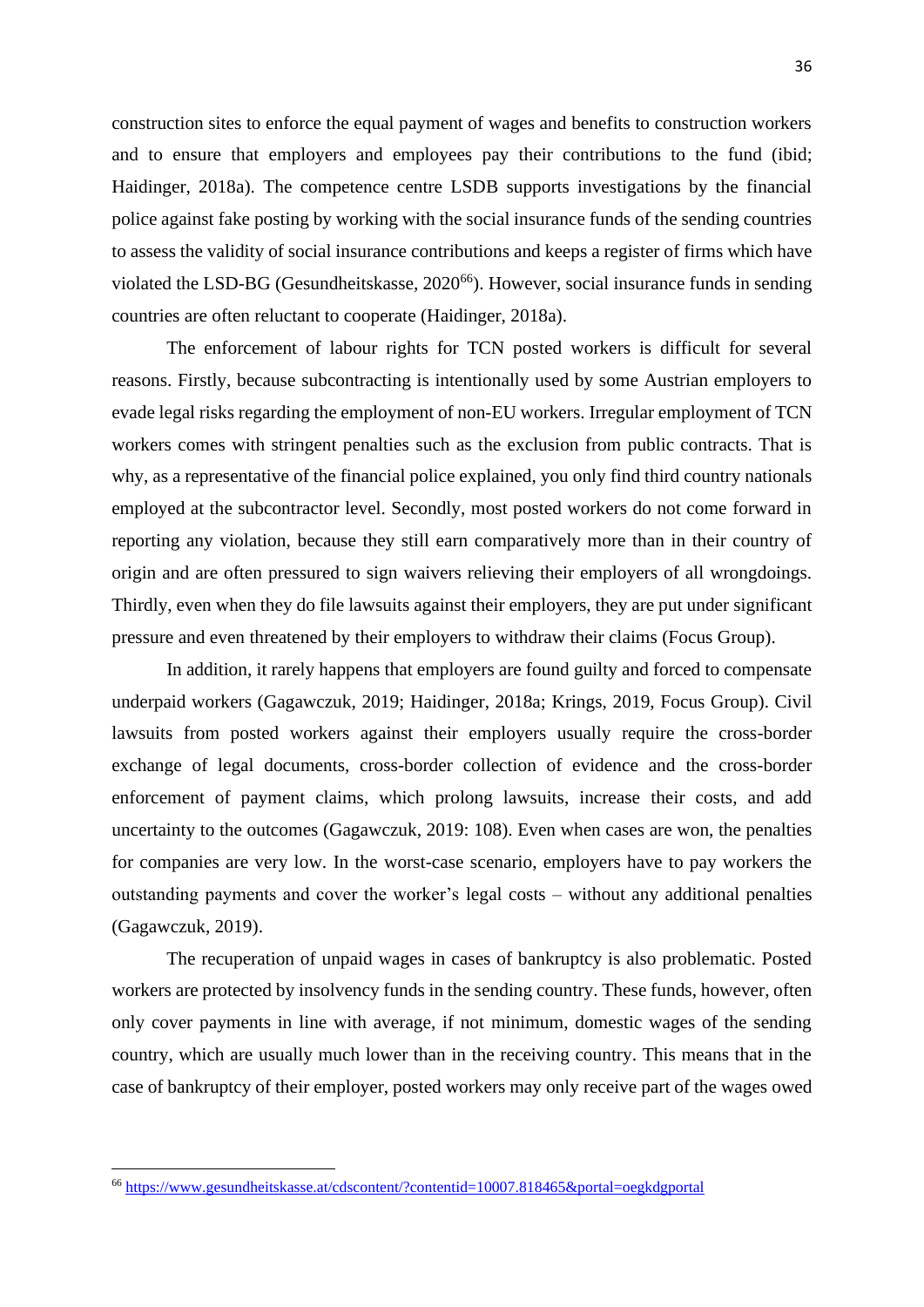to them. The difference between the wage they were supposed to earn in the receiving country and the average wage in the sending country will be lost (Gagawczuk, 2019: 108).

When it comes to disputes with their employers, posted workers do not have the same legal counselling that is guaranteed to all individuals employed in Austria by the Chamber of Employees (*Arbeiterkammer*). Nonetheless, the Chamber usually provides counselling to posted workers involved in labour disputes (Gagawczuk, 2019a). The construction trade union, GBH, offers legal protection to its members as well. However, only members who have paid union dues for at least six months are eligible for this service. As such, posted workers – who rarely join Austrian unions anyways (Hollan & Danaj, 2018) – are unlikely to qualify. Union representation is therefore offered to posted workers at the policy level.

The internal market information system (IMI) introduced by the Enforcement Directive was regarded by several members of the Austrian focus group as a useful albeit insufficient tool. The IMI itself was appreciated by representatives of Austrian enforcement agencies. However, they also complained that the system does not provide the exchange of information between different national social insurance providers, which is necessary to prevent fake postings. Thus, representatives of BUAK and the Austrian financial police suggested that an automatic exchange of social insurance information should be introduced. It was suggested that IMI should be expanded to also cover social insurance information (Focus Group). Similarly, the electronic information exchange through the Electronic Exchange of Social Security Information (EESSI) system was described as a step in the right direction by the Austrian Chamber of Labour (Gagawczuk, 2019). However, this practice has not yet been fully implemented.

#### <span id="page-37-0"></span>4.3.2 Access to information

Research on labour violations for posted workers indicates that they are partially a result of the lack of information from the side of the employers and most importantly the workers. The most pressing need highlighted in the focus group, especially with the experts from the country of origin and the sending country, is to inform workers before they migrate by raising awareness on possible abuses through the media, relevant stakeholders, or the embassies. The focus groups revealed that there are already a number of formal and informal information channels available to posting employers and posted workers in the three countries. In countries of origin like Bosnia and Herzegovina, the employment services and their migration centres provide information on life and work abroad in local languages. Different online information and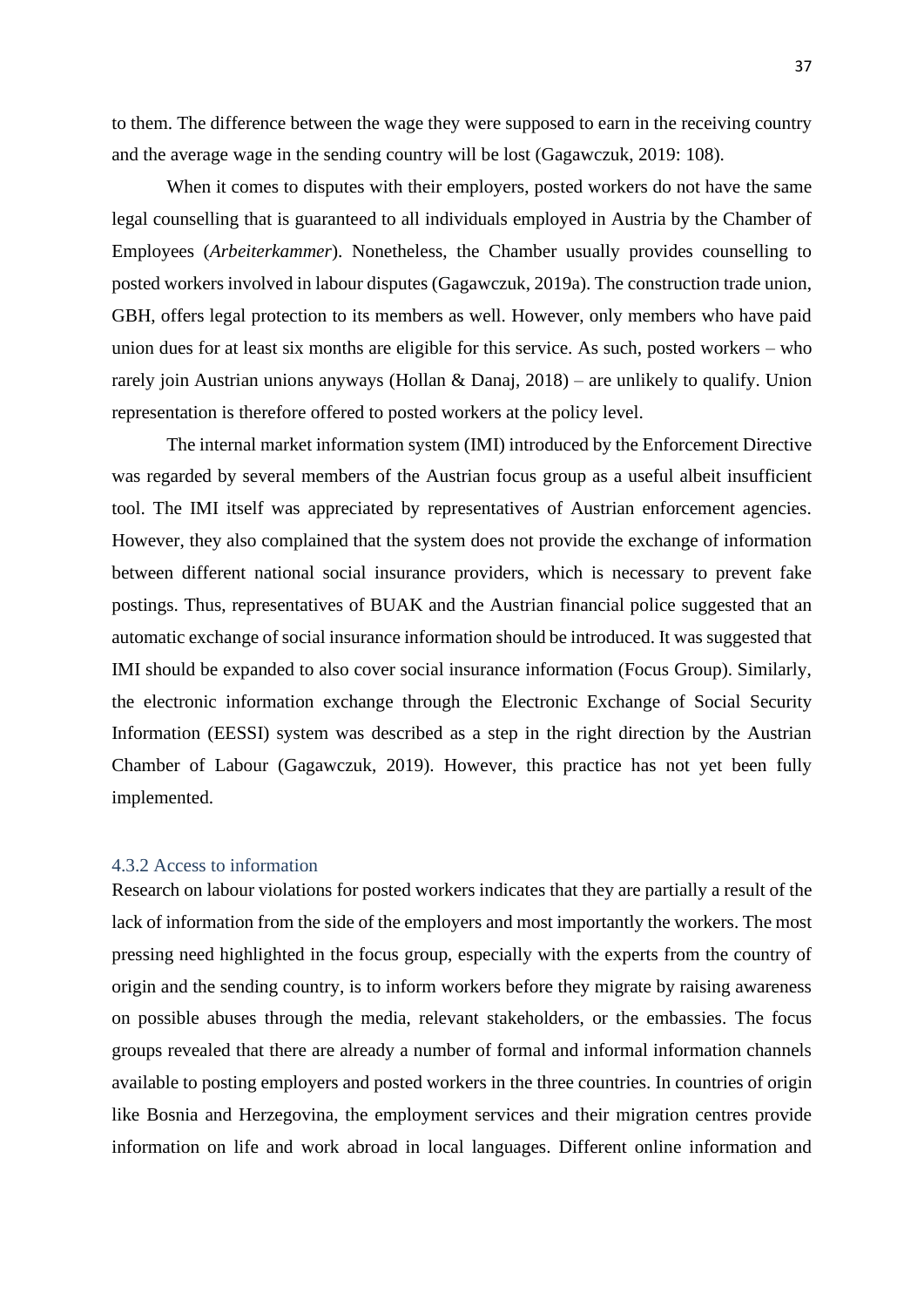employment platforms<sup>67</sup> or employment agencies that connect foreign employers (e.g. Slovenian companies) and job candidates in Serbia, BiH and other states, as well as job fairs, such as those organized by the Employment Service of Slovenia in Bosnia and Serbia, have also provided some information. Slovenian companies established in these third countries also provide some information, but their position of recruiter might influence the type of information they share with potential employees. Slovenia has made efforts to inform workers not only in their countries of origin but also in Slovenia.<sup>68</sup> Info Points for Foreigners were established by the Employment Service of Slovenia in 2010, shut down in 2015 due to the lack of funding, and then reinstated in September 2019.<sup>69</sup> Information on employment, workers' rights and living conditions in Slovenia is also made available by them online but only in Slovenian. In Austria, the main source of information is the national website on posting (*Entsendeplattfom.at or postingofworkers.at*) that provides information in several EU languages on labour and posting law, applicable minimum wages and collective agreements. Between April 2016 and November 2018, the website received approximately 7,000 visitors per month (Murr, 2019), although there are some concerns that the website is being used mainly by employers (Haidinger, 2018a), and it does *not* cover the languages of third country nationals like Bosnians, Albanians or Serbs. National embassies are also involved: those of Slovenia provide information in the countries of origin, whereas the Romanian embassy in Austria has been cooperating with the Austrian construction union, GBH, to provide information to Romanian workers before they move or are posted to Austria.

Finally, workers can also get information from labour inspectors and representatives of NGOs/trade unions, who also act in an advisory capacity. Slovenian unions have tried to do this by talking to workers in front of Slovenian embassies as well as through their own information dissemination campaigns in Slovenia. The Austrian trade union for construction workers, GBH, actively tries to inform posted workers including TCN about their rights. They have established one office on the Austrian-Slovenian border and one on the Austrian-Hungarian border in the *Burgenland* region, which provide information in Slovenian and Hungarian respectively. Over the last years, the Slovenian office has increasingly provided

<sup>67</sup> Mojedelo.com at http://sajamzaposljavanja.com/

<sup>&</sup>lt;sup>68</sup> The national website on posting of workers<http://www.napotenidelavci.si/en/> is mainly used by employers, but many useful information is also available for workers.

 $69$  The Info Point for Foreigners arose out of the need to provide migrant/posted workers with information at the onset of the economic crisis in Slovenia, during which these workers were also extremely affected and exposed to violations of labour legislation. The basic principle of the Info Point was that workers should receive information, if possible, in a language they understand and consultations were also provided on site, for example in collective accomodations, at work (e.g. construction) sites.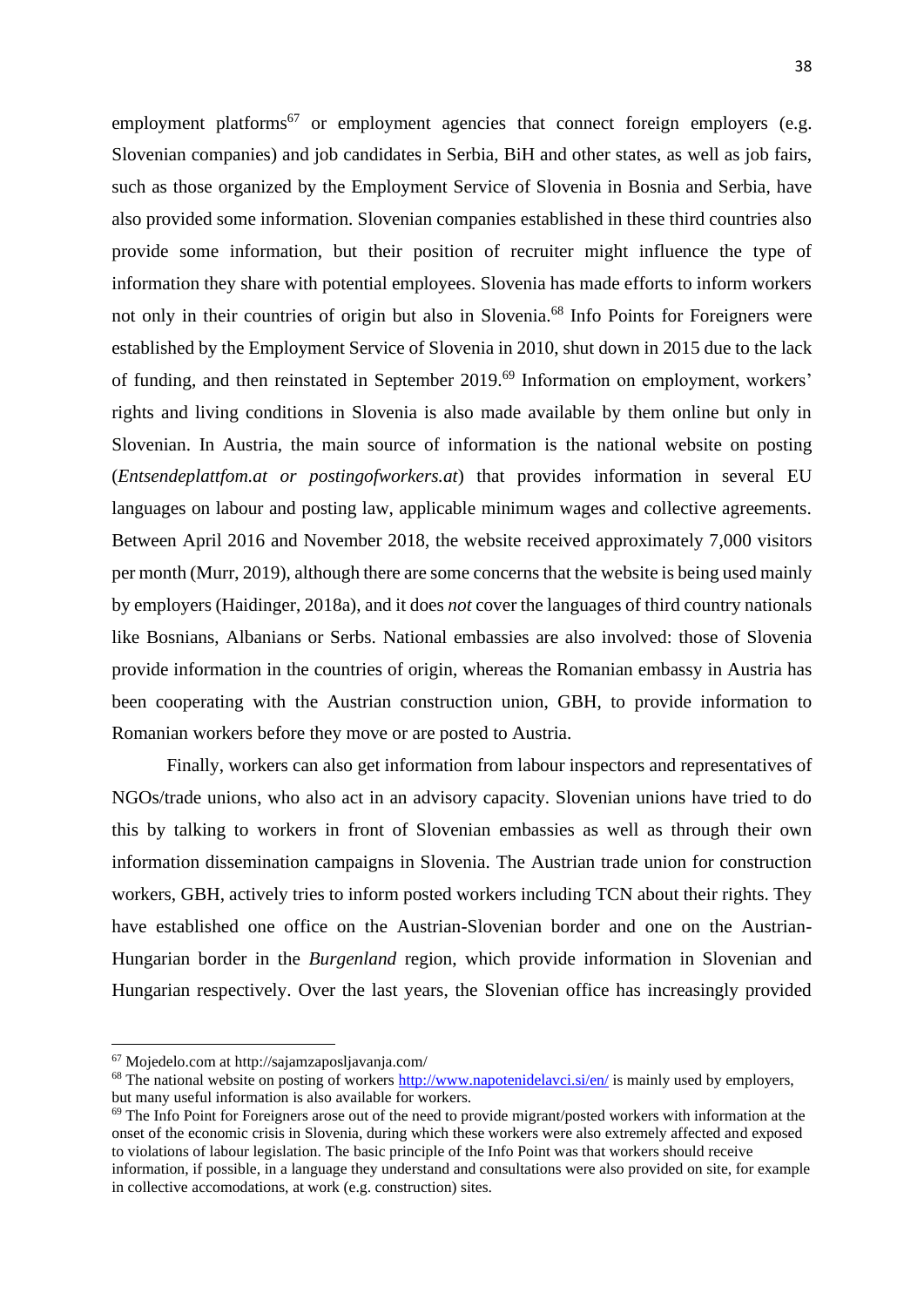information services also to individuals from Bosnia and Croatia (Focus Group). GBH also cooperates with BUAK in informing posted workers about their rights. BUAK has the responsibility to inform construction workers quarterly about the entitlements they have accrued<sup>70</sup>. Occasionally, BUAK attaches information material provided by the social partners to these letters. There was one case when BUAK and the regional office of GBH of *Styria* provided targeted information that encouraged Slovenian construction workers registered with BUAK to review their contracts to ensure they were paid adequately, but the initiative had limited results (Focus Group).

NGOs have also played an important role in both Slovenia and Austria in providing information and support to various categories of labour migrants. In Slovenia, the Counselling Office for Workers, which started as an office for migrants, also serves as an information centre. In Austria, UNDOK operates a hotline and in-person counselling in several languages on employment and social matters for undocumented and other irregular migrant workers $^{71}$ . UNDOK does not specifically focus on posted workers but they do support TCN posted workers, who may have problems with their employer. MEN VIA,<sup>72</sup> on the other hand, provides information and support to victims of human trafficking and forced labour, in various languages including Bosnian. Other NGOs in Austria reach out to immigrant workers through social and cultural communities established in Austria, such as the Filipino community church. However, there were no similar examples of outreach via ethnic or religious communities to TCN nationals posted to the Austrian construction industry. Successful outreach campaigns have been conducted in the agricultural industry where union members and other volunteers went into fields to proactively inform informally employed harvest workers about their rights. The campaign also included large-scale billboards along the roads leading to the fields with information on the level of applicable minimum wages (Focus Group).

Despite these many formal channels, informal information-sharing through relatives, friends and fellow countrymen remains the more efficient way, as many workers do not have access to internet or the digital skills to find useful and reliable information. The need for more systemic information dissemination measures was highlighted in all three focus groups.

 $70 \text{ }\frac{6}{5}$  24 of the Bauarbeiter-, Urlaubs- und Abfertigungsgesetz (BUAG).

<sup>71</sup> https://undok.at/de/ueber-uns/

<sup>72</sup> <http://www.men-center.at/via.html>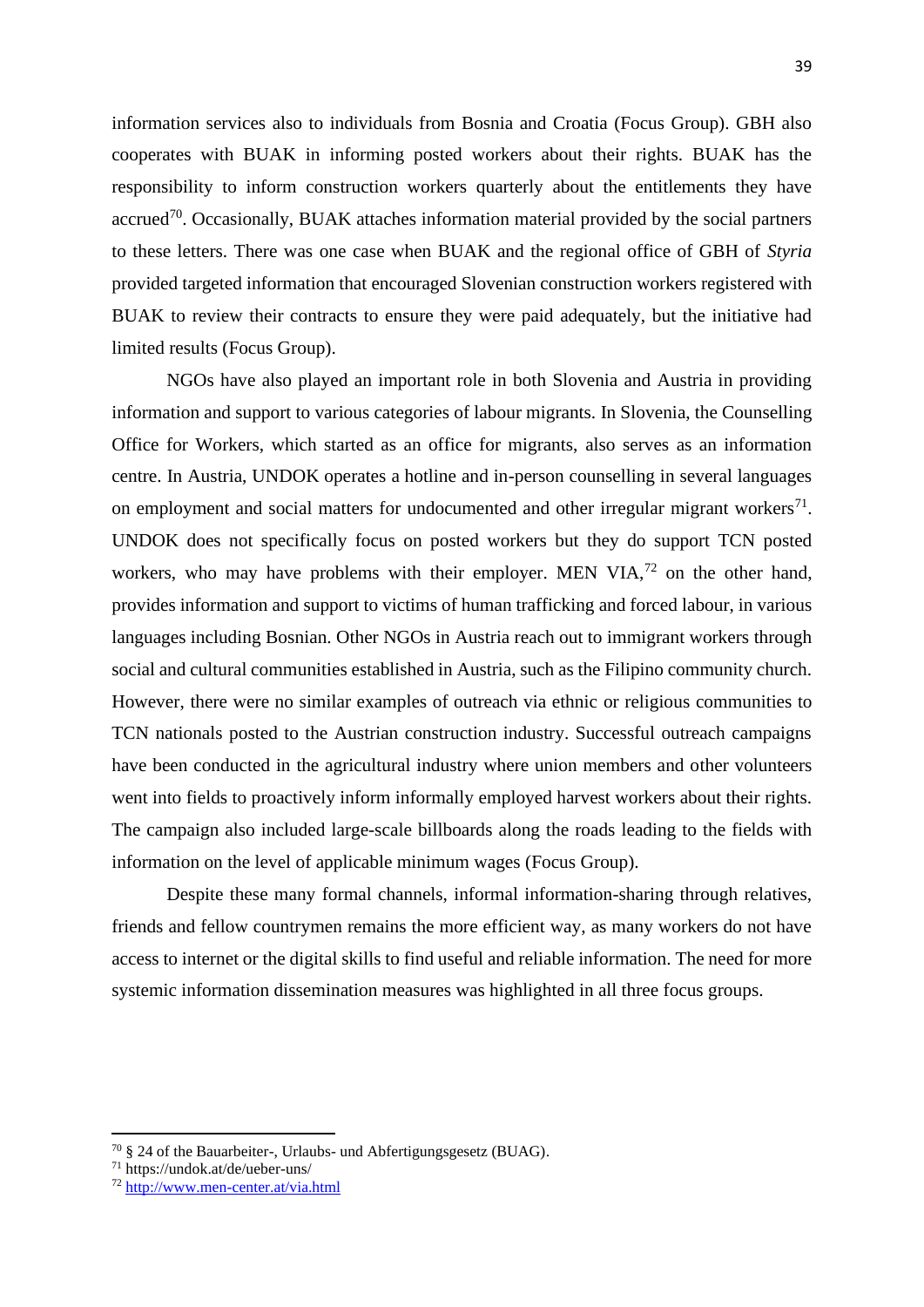<span id="page-40-0"></span>4.4. Social welfare, occupational safety & health and vulnerabilities of posted workers One of the main violations observed among TCN workers from Bosnia and Herzegovina employed abroad was the non-payment of social contributions and health insurance, which has direct negative consequences on their occupational safety and health. They also reportedly lack information on OSH, are not familiar with how to use the equipment, or how to ensure safety at the workplace. There are even cases when they sign that they have been trained on OSH when in reality no training has been provided. The most problematic in this regard are companies formed on an ad hoc basis (trade union representative 1). When the participants in the focus group discussed the safety and health of workers from Slovenia in, for instance, transport, they believed the situation was somewhat similar for all workers, except, perhaps, for the language barrier.

Irregular payment of social contributions for TCN workers was also reported by the Slovenian focus group, underlining in particular the unemployment benefit. By paying TCN posted workers the Slovenian minimum wage and paying the rest as other revenues (e.g. per diem), the unemployment benefit is then calculated on the minimum wage, which means much lower than it should be. No or insufficient healthcare insurance coverage is also common, but unfortunately uncovered in worst-case scenarios such as accidents or illness. Representatives of trade unions and the Counselling Office for Workers reported several cases of injured TCN posted workers with no insurance unlawfully removed from the accident site, so that they would not be reported as workplace accidents, or cases of TCN posted workers with huge hospital bills to pay, because their insurance was insufficient or the employer refused to take responsibility for the costs of medical treatment.

The issues with the OSH of TCN posted workers from the Western Balkans, especially from Bosnia and Herzegovina and Serbia, are corroborated by the focus group with Slovenian experts as well as the existing literature. TCN workers posted from Slovenia to other EU countries often have no or insufficient training on OSH or the use of equipment, due to the employers' negligence and ignorance of OSH. Slovenian labour inspectors also reported on OSH trainings conducted superficially or only on paper and cheap and fast medical examinations for posted workers. Many TCNs are also posted to other EU MS immediately after they sign the employment contract without any proper knowledge or awareness of the importance of OSH training. Bosnian workers frequently sign contracts they do not understand although they might not comply with Slovenian labour legislation because of the language barriers (Rogelja and Mlekuž, 2018: 114). Workers from BiH, Serbia, Kosovo, or North Macedonia are usually less equipped and trained than workers from EU Member States and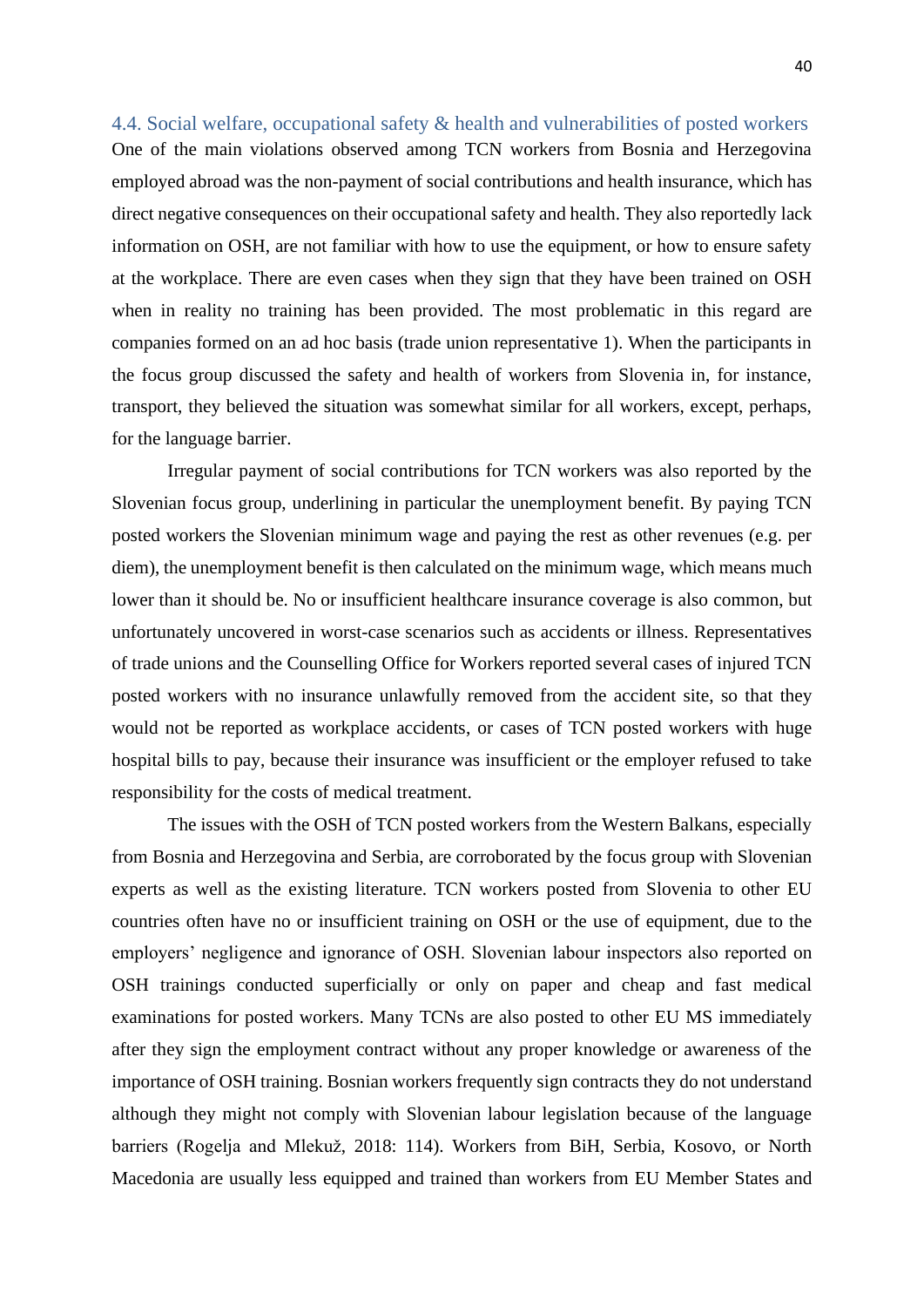because they do not receive any OSH training prior to being posted or at the beginning of their posting assignment, they are more prone to accidents and injuries. Language barriers while posted also mean that they do not understand OSH instructions at the construction site, and are not able to access the information on the local healthcare system. Likewise, they are in no position to report any violations of their rights to labour inspection in the receiving country. As other posted workers in general do, they are also more prone to turning a blind eye to OSH irregularities in order not to jeopardize their employment (Vah Jevšnik, 2018: 12, 21; Focus Group discussion). The labour inspector in the Focus Group stressed that determining responsibility is a major problem when dealing with accidents involving posted workers. The Slovenian Labour Inspectorate is frequently collaborating with Labour Inspectorates in other EU Member States, exchanging information on Slovenian employers, and is, thus, able to impose penalties on violators of posted workers' rights.

Long working time was reported as a specific condition TCNs agree to when they are posted, which increases their chances of exhaustion and accidents at work in a dangerous sector like construction. They are also provided bad living conditions and/or inadequate accommodation in remote places, preventing any social connection to local society. TCNs are also likely to work when ill or lightly injured, as they need money and want to finish their work. Representatives of employers' associations stated that presenteeism is characteristic for the construction sector in Slovenia, as many workers stay at work even if they are injured or ill (Focus Group discussion). Injured workers that can no longer work are taken to a hospital and the next day taken across the border to avoid expenses, sometimes without the doctors' knowledge or approval (Vah Jevšnik, 2018: 21). The Counselling Office for Workers reports several cases of permanently injured workers being left without any legal support or financial compensation from the state after initially being returned to Slovenia and later to their country of origin (Lukič, 2017). The most problematic cases and the most exposed among posted workers have been those from Bosnia and Herzegovina, Kosovo, Serbia, and North Macedonia.

Notwithstanding the reports from both Bosnia and Herzegovina and the Slovenia focus groups, the OSH situation of TCN posted workers was presented differently in the third focus group held in Austria. According to representatives of BUAK, financial police and GBH, there are no differences between Austrian workers and TCN workers when it comes to OSH in the narrow sense of preventing serious accidents. They explained that using TCN workers for more dangerous tasks would be practically not possible. As one of them put it: "This is not how work sites operate". Further, workplace safety provisions (wearing helmets, putting guardrails in place to prevent falls, etc.) could not be applied for one group and not for others at the same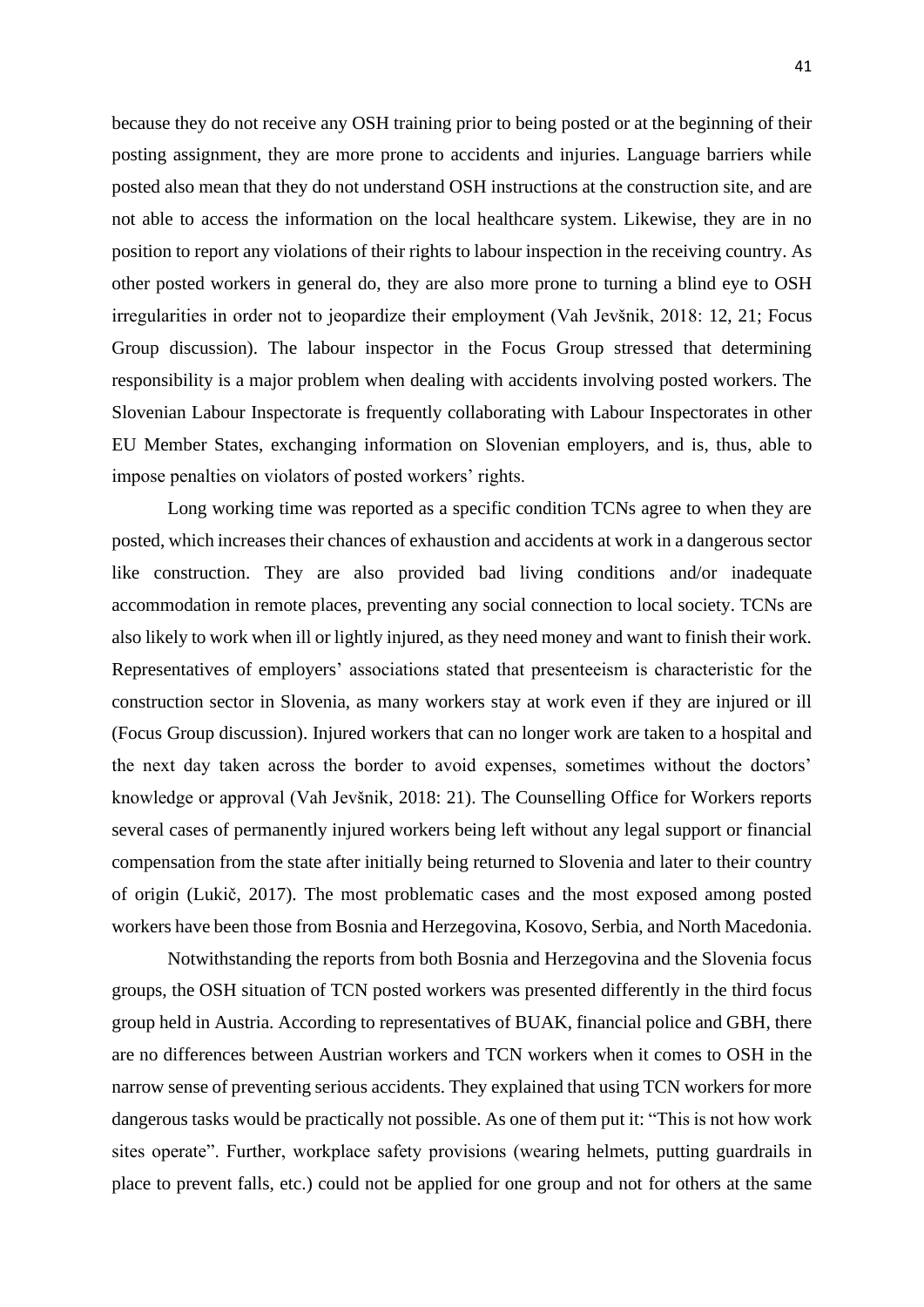workplace. However, it was mentioned that TCN workers may pay for their own safety equipment because they do not know that the employer is obliged to provide it. Meanwhile, as indicated by the Slovenian experts, crammed and unhealthy housing as well as excessive working hours were reported as problems (Focus Group).

Earlier research also indicates that temporary migrants and posted workers are more vulnerable to OSH-related problems. Hollan and Danaj (2018) identified several ways in which the temporary migration states affect the health and safety of those workers. First, employers paid less attention to training those individuals in safe work procedures. Second, their temporary work status made them more vulnerable to exploitation. Thirdly, due to the short duration of their stay, temporary migrants themselves were less motivated to gather information on their rights in Austria. A lack of information on local procedures, language barriers and strong economic dependence on their work income add to the vulnerability of such workers and make it more difficult for them to refuse dangerous activities such as working overly long hours or to report injuries when they occur.

TCNs tend to be even more vulnerable because they often depend on work visa issued by the sending countries. Losing their employment can result in the automatic loss of the visa and their right to stay in the European Union. For example, Hollan and Danaj (2018) recount the case of a Bosnian construction worker posted to Austria who was severely injured at work. He was hospitalised and underwent surgery in Austria. After leaving the hospital, he remained unable to work and in need of additional medical support. At this point, his employer started trying to convince him that medical care in Slovenia is superior and to persuade him through a middleman to sign a form stating that he wished no further medical treatment in Austria. The worker declined but later found out that such a request had been made to his health insurance provider by his employer without his knowledge. This created a problematic situation for this worker because remaining in Austria provided him access to sickness benefits that he was financially dependent on. However, his continuing stay in Austria was dependent on a work visa provided by the Slovenian company he was involved with. As such, he felt vulnerable to legally challenge his employer over the issue of health care coverage.

Similarly, posted workers often do not receive health benefits in case of illness. The representative of BUAK explained it in the following words:

*"The only thing we notice is that workers who become ill – ill, not because of an accident – that they are simply deregistered [from BUAK] and no longer receive their wages. So, going on holidays means being deregistered and falling ill means being deregistered."*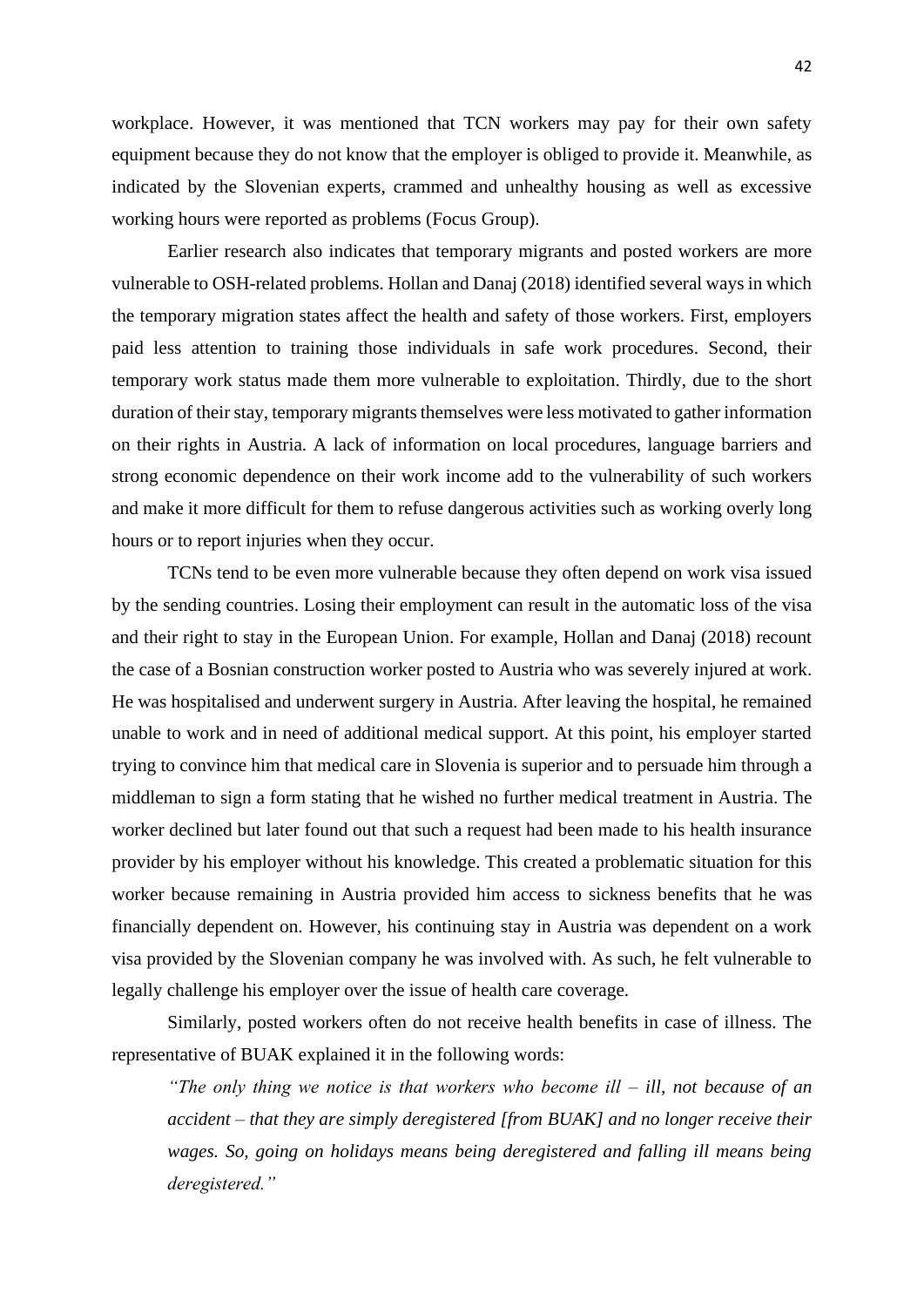Findings from Slovakia suggest that long subcontracting chains further increase the vulnerability of posted workers especially when letterbox companies are involved (Hollan & Danaj, 2018b). Subcontracting is used to reduce costs and thus naturally increases the cost pressure for the companies and workers at the end of the contracting chain. As a consequence of the cost pressures, these companies tend to pay less attention to OSH training and may not provide all necessary safety equipment.

#### <span id="page-43-0"></span>4.5. Managing transnational workplaces

The mobility of workers from Bosnia and Herzegovina (or other countries of the Western Balkans for that matter) to Slovenia has two purposes: to work in the country and to be posted, as the data reported in section 4.1 indicate. Yet, their presence in the Slovenian labour market is quite manageable and we did not receive any insights from the research participants on the management of multi-ethnic workplaces. The literature on labour migration to Slovenia indicates that the main problem in Slovenian construction workplaces is the transience of workers. While many experienced Slovenian construction workers went to work in Germany and Austria during the crisis of 2009, they were replaced by unskilled workers from the Balkan countries, who often lack the necessary knowledge and experience in both construction and occupational health and safety (IRSD, 2018: 45).

However, it is only in Austria that some of the workers from the Western Balkans might become posted workers from Slovenia. The primary concerns with regard to the management of transnational workplaces reported in the focus group relate to language barriers and contentious relations between TCN posted workers and officials of enforcement agencies. Representatives of BUAK, the Financial Police and the GBH union stated that construction foremen are struggling with the challenges arising from managing transnational workplaces. Language barriers caused by the lack of German language skills among many construction workers and the lack of a common language among workers on site in general, make it difficult for foremen, supervisors and other workers to communicate daily needs or inform on occupational safety.

In a previous study on language barriers as regards occupational safety in transnational workplaces (Hollan & Danaj, 2018a), it was reported that due to language barriers it was uncertain if posted workers had received the appropriate OSH training and information. The language barrier was also a challenge for labour inspectors and representatives of other enforcement agencies to monitor and control the working terms and conditions of posted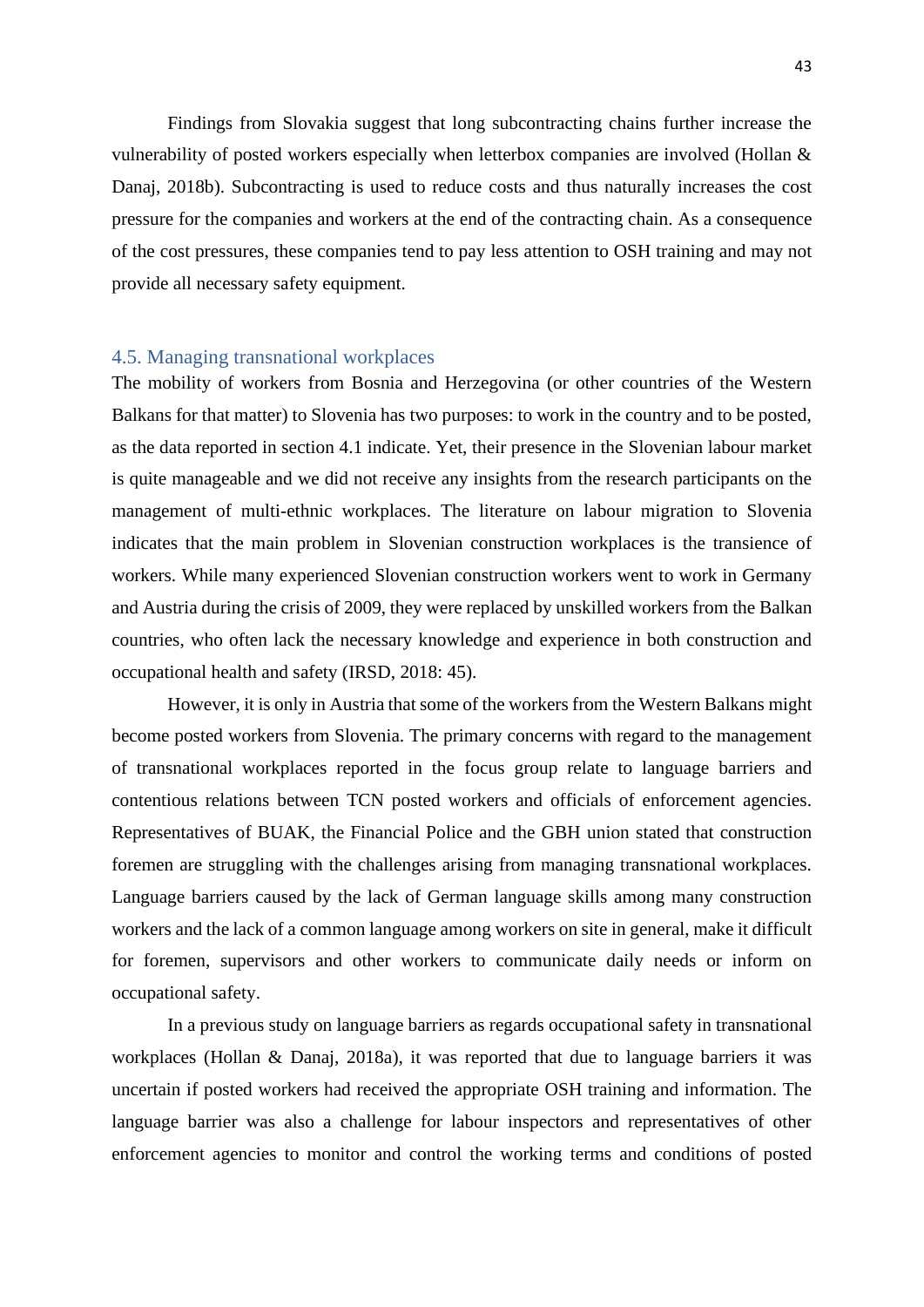workers in Austrian workplaces. General efforts were made through the national website on posting that provides information in seven languages, including German, or with flyers and posters in the main languages where posted workers came from. In the workplace, the assistance of one person or worker that served as an interpreter to other posted workers was employed by managers and other supervisors in daily communication and even language mobile apps were used by inspectors during their field inspections (ibid). However, TCN posted workers might be posted from a particular EU member state such as Slovenia, but they do not necessarily speak the language of the sending country, especially if they were recruited to be posted, which poses again the problem of language barriers. While in Slovenia, although different languages, there are enough similarities and knowledge of the common language of the former Federal Republic of Yugoslavia to get by, in Austria they are faced with a completely different language.

Another challenge was reported by representatives of BUAK and the financial police which was the concern over the increasing levels of aggression from construction workers towards officials from their enforcement agencies. The representative of the financial police recounted one case when one of their employees was attacked by a construction worker with a hammer. Some members of the focus group link the rising number of such occurrences to the different work cultures of the workers from third countries. They argued that in some other countries, enforcement institutions that monitor and control workplaces – such as is the case of BUAK, the labour inspectorate or the financial police in the Austrian context – are perceived differently and the relations between construction workers and these institutions are more antagonistic. It is uncertain how widespread these instances of aggression are among TCN construction workers, and whether it is TCN posted workers or TCN workers recruited differently who show such an attitude. Further research is necessary to examine the scale of the problem, the circumstances under which foreign construction workers react in this way in transnational workplaces in Austria, and their motives.

### <span id="page-44-0"></span>5. Conclusions and Forward-Looking Perspectives

In this report we investigated the main characteristics of the trend of posting of third country nationals to work in the EU construction sector. The report focused on the specific regional labour mobility patterns between Bosnia and Herzegovina as a third country, Slovenia as a sending country, and Austria as a receiving country. The main areas of the study included: 1.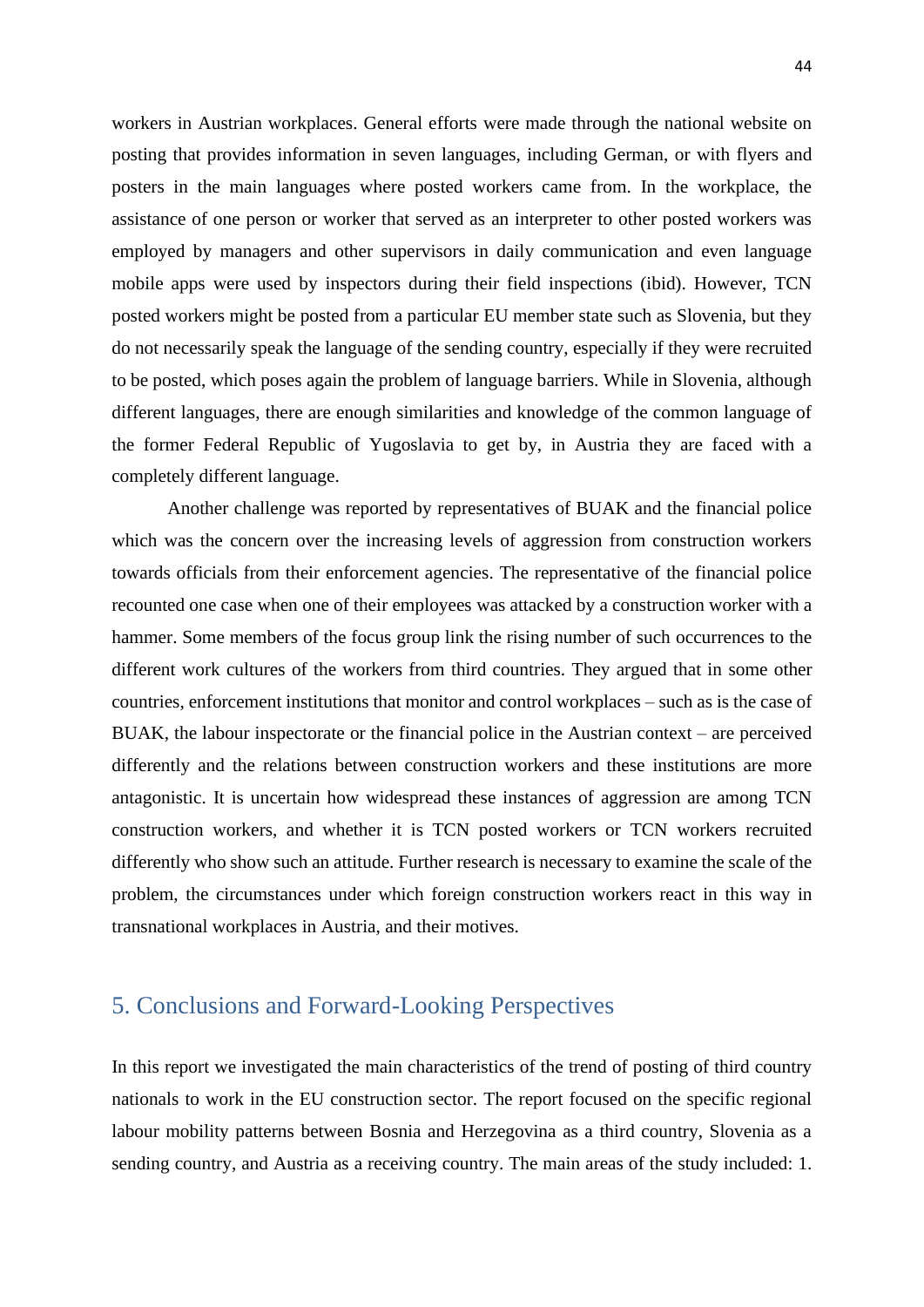regional and EU labour market dynamics and shortages (labour and skills shortages and the dynamics of supply and demand); 2. labour migration and mobility trends (labour migration policies, recruitment strategies and posting practices of third country nationals); 3. labour rights, violations and representation of posted workers who are third country nationals (access to information, main violations, and protection mechanisms); 4. social welfare and OSH vulnerabilities of posted workers, who are third country nationals; and 5. managing transnational workplaces (management challenges and practices in the receiving countries). We will summarize our findings for each of these sub-questions below.

Our findings indicate that there are marked differences in terms of their economic developments, labour market dynamics and labour shortages. BiH has experienced some growth after the Yugoslav wars, however, its economic development is halted by political instability and tensions among the various levels of governance that oftentimes lead to deadlock and by the persistent levels of informal employment relations. As a result, BiH is having a worrying and growing number of citizens emigrating abroad, thus further increasing the labour shortages. The construction sector seems to be particularly affected by informality and labour skills shortages, despite some modest efforts to incentivize workers to remain, such as increased wages or apprenticeships for young workers.

The labour markets of the other two countries seems to attract many of the BiH workers. Despite the fluctuating growth and some labour shortages, Slovenia remains the forerunner of the former Yugoslav republics and one of the preferred countries of destination for workers from BiH. Cross-border labour mobility between BiH and Slovenia is also facilitated by regional labour mobility agreements, which make it easier for BiH and other neighbouring Balkan countries' workers to receive work permits in Slovenia. While Slovenian wages are considered medium, especially compared to Austrian ones, they are nonetheless higher than in BiH. Even in the Slovenian construction sector, which was hit by the 2009 economic crisis and is now growing again since 2015, there is a high demand for skills supplied by workers of the region. Skills and labour shortages are a result of Slovenian workers' individual migration to other EU countries as well as the fact that Slovenian companies have become quite active in the wider European labour markets providing services through posting. Meanwhile, Austria has experienced the most robust growth and has a fairly strong labour market with low unemployment and the highest wages of the three. The construction sector has also been growing and has a high demand for new projects that has led to an increase in the overall number of the workforce.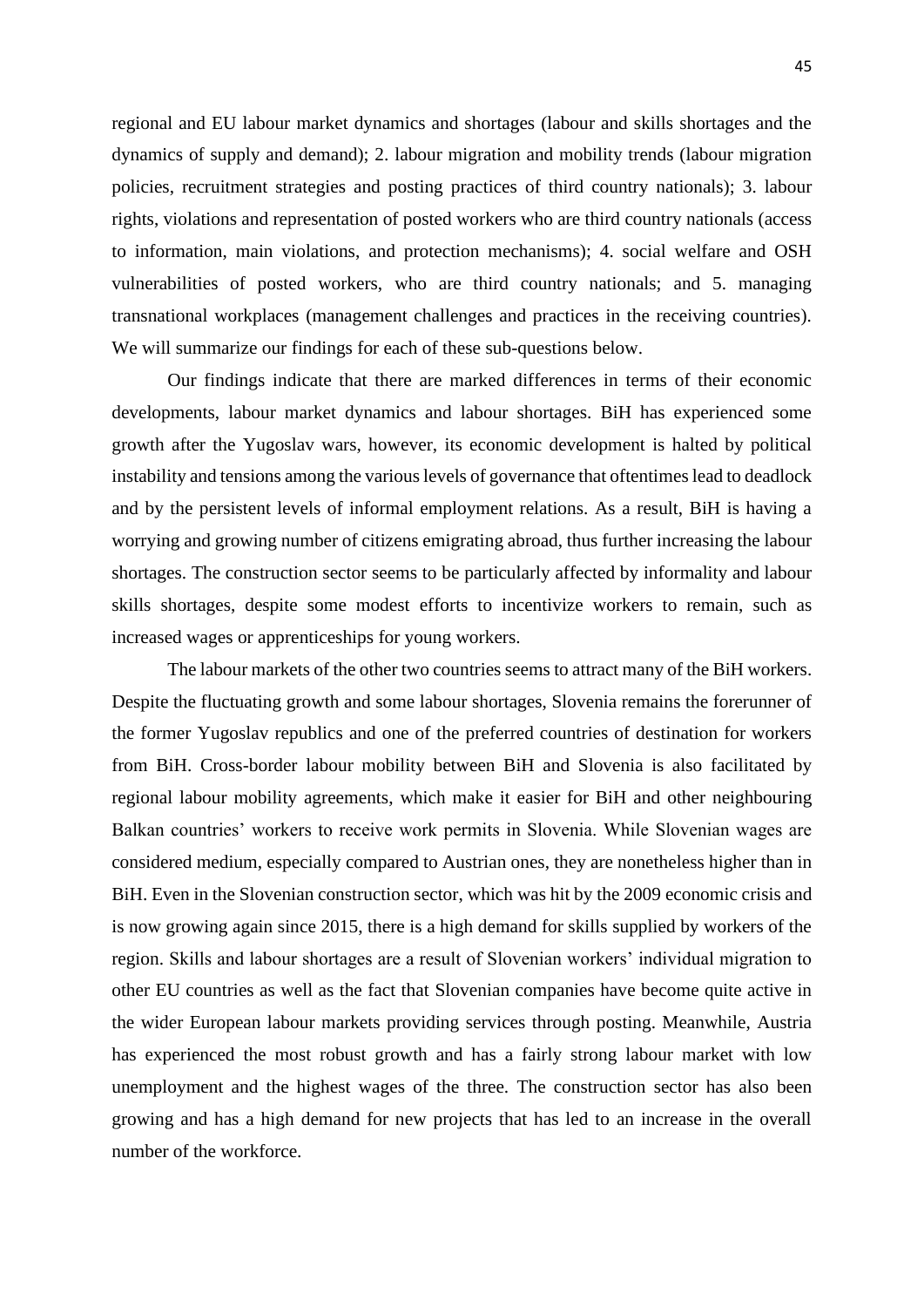The analysis of labour migration and posting trends confirms that Bosnia and Herzegovina is a source country for skilled and low-skilled migration in the region and the wider EU. The economic and insecurity reasons discussed in the previous paragraph are the main push factors. Recruitment patterns are a combination of personal channels, but also public employment services are involved in regular migration. Slovenia experiences positive net migration with more incoming than outgoing labour migrants. Similar to BiH, both public and private labour market actors are involved in labour migrants' recruitment, with employment services mostly involved in support of regular immigration. Slovenia is a target country for the Western Balkans but at the same time one of the main countries for provision of services through posting, which has led to the development of a so-called posting industry. In the case of the construction sector, 31% of the construction workforce is posted abroad, which in relative terms has made Slovenia the main sending country. Within the category of posted workers, Slovenia is also posting third country nationals, among whom BiH workers are the main group. BiH workers are also the largest group of posted TCN workers in Austria, which from our analysis is mainly a receiving country, and the fifth-ranked country receiving the most posted workers. Neighbouring countries, such as Slovenia, provide most of the posted workers, especially in the construction sector, where 21% of the workforce are posted workers.

BiH workers are exposed to several vulnerabilities and many experience labour rights violations at home and while working abroad. The most serious violations are reported in their country of origin, which continues to have high levels of informality and semi-formal salary schemes, considerable levels of unpaid contributions and health insurance, poor mechanisms for social dialogue and low trust on unions, as well as a dysfunctional juridical system, all of which providing poor levels of protection to the workforce in general. Even in the case of emigrants and posted workers, we find that the main channels of recruitment are informal and there is a lack of a more systematic information on what to expect and what to do when working abroad. While the current research cannot confirm this finding, there is a possibility that gangmasters are involved.

While in Slovenia and Austria informality is low, there are still cases of irregular contracts in Slovenia, especially in the case of TCN workers. The most vulnerable TCN workers are those that are posted. Our findings indicate that TCN posted workers often have irregular contracts, receive irregular salaries, e.g. they are paid sending country minimum wage, and their contributions and health insurance are unpaid or irregularly paid. TCN posted workers do receive support from the Slovenian trade unions, the enforcement agencies and the NGOs, especially the Counselling Office for workers, but the short-staffed enforcement and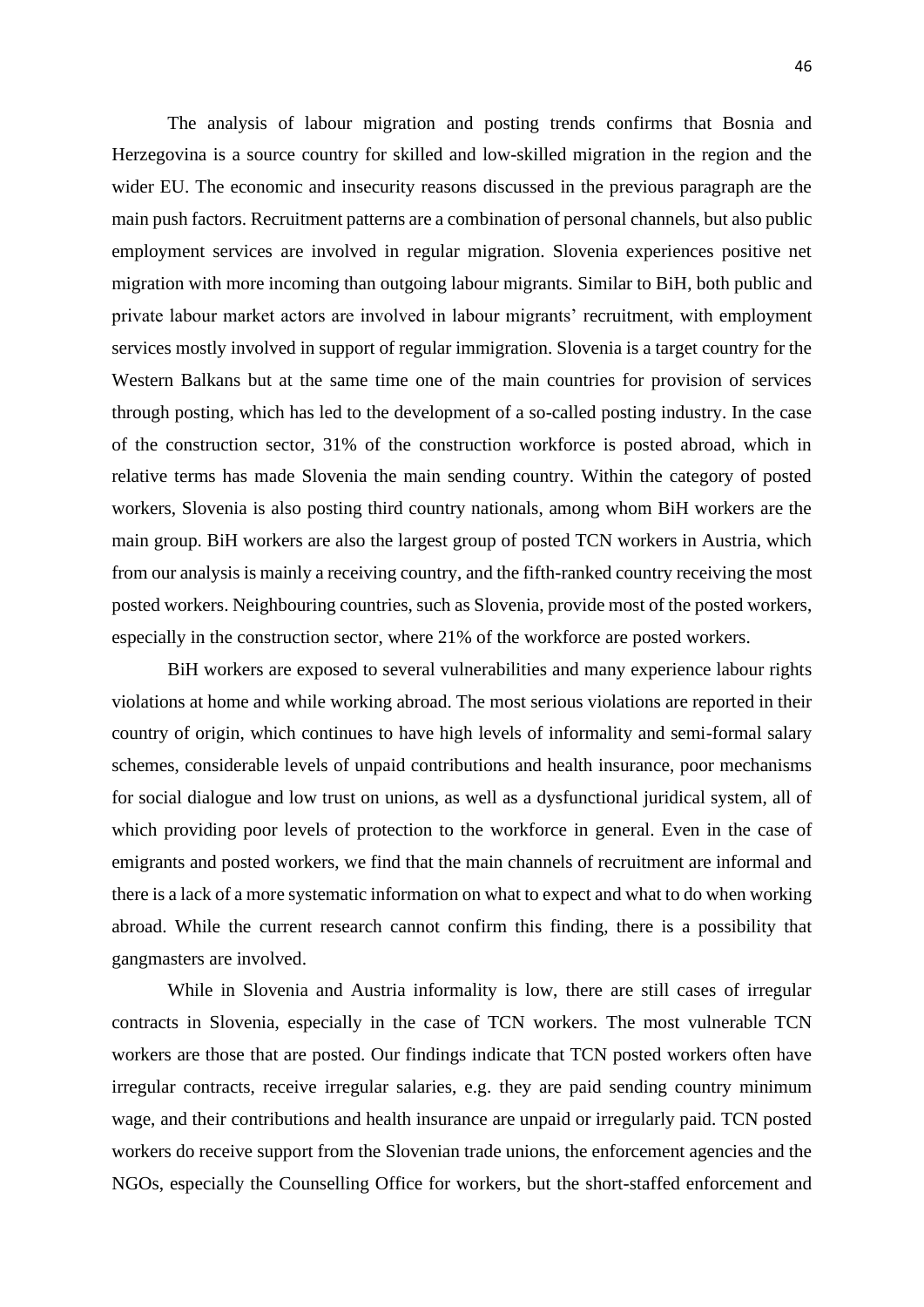protection organizations are outmatched by the increasing flows of a posting industry and letterbox companies. From a receiving country perspective, Austria does better than other countries, however, contractual irregularities with TCN posted workers are reported in this country as well. The main forms are irregular reporting of working hours, irregular reporting of workers' profession, skill level, and/or sector, unpaid/irregularly paid contributions and health insurance. Here, too, there is a posting industry and fake posting under development, especially with Austrian companies establishing firms in Slovenia with the purpose of posting their workers back to Austria at cheaper costs. Differently from the other two countries, Austria has a complex corporatist system – with 19 CBAs in the construction industry alone – and a strong network of enforcement and protection organizations both public and private. However, the Austrian protection system is also challenged by the transnational dimension of posting and a more systematic information that would help navigate the complex Austrian system is still missing, especially in the languages of TCN posted workers.

Regarding OSH, there are two main findings: TCN posted workers are exposed to high OSH risks at work, and they are commonly abandoned to their fates in cases of injury and illness. OSH risks are multiple and start from the complete lack of training to superficial training and medical tests performed in the third country, to the lack of equipment and protective gear they sometimes have to pay for themselves, to language barriers to understand warning signs and information, to poor and crowded accommodations. The risk of abandonment in case of injury and illness starts from the fact that some employers do not pay social contributions regularly or at all, do not provide sufficient health insurance, and when there are accidents do not report them as workplace accidents. There is a lot of pressure against incapacitated workers to not seek medical care, especially long-term care, in the receiving country, and efforts are made to return them firstly to the sending country and eventually to their country of origin, where due to no employment history and lack of health insurance, they do not receive any financial support and long-term care.

TCN workers in Slovenia integrate to some degree in the labour market, and the management of transnational workplaces was not reported as a concern, although it was mentioned that the workers from the Western Balkans, who are replacing emigrating Slovenian workers, do not always have the same level of skills required in the different professions of the construction sector. It is only in Austria that these workers become posted, and the main challenges of managing and monitoring transnational workplaces reported by the informants relate to language barriers and aggression towards the employees of the enforcement agencies. The issue of language barriers already reported in previous studies (Danaj & Zólyomi, 2018;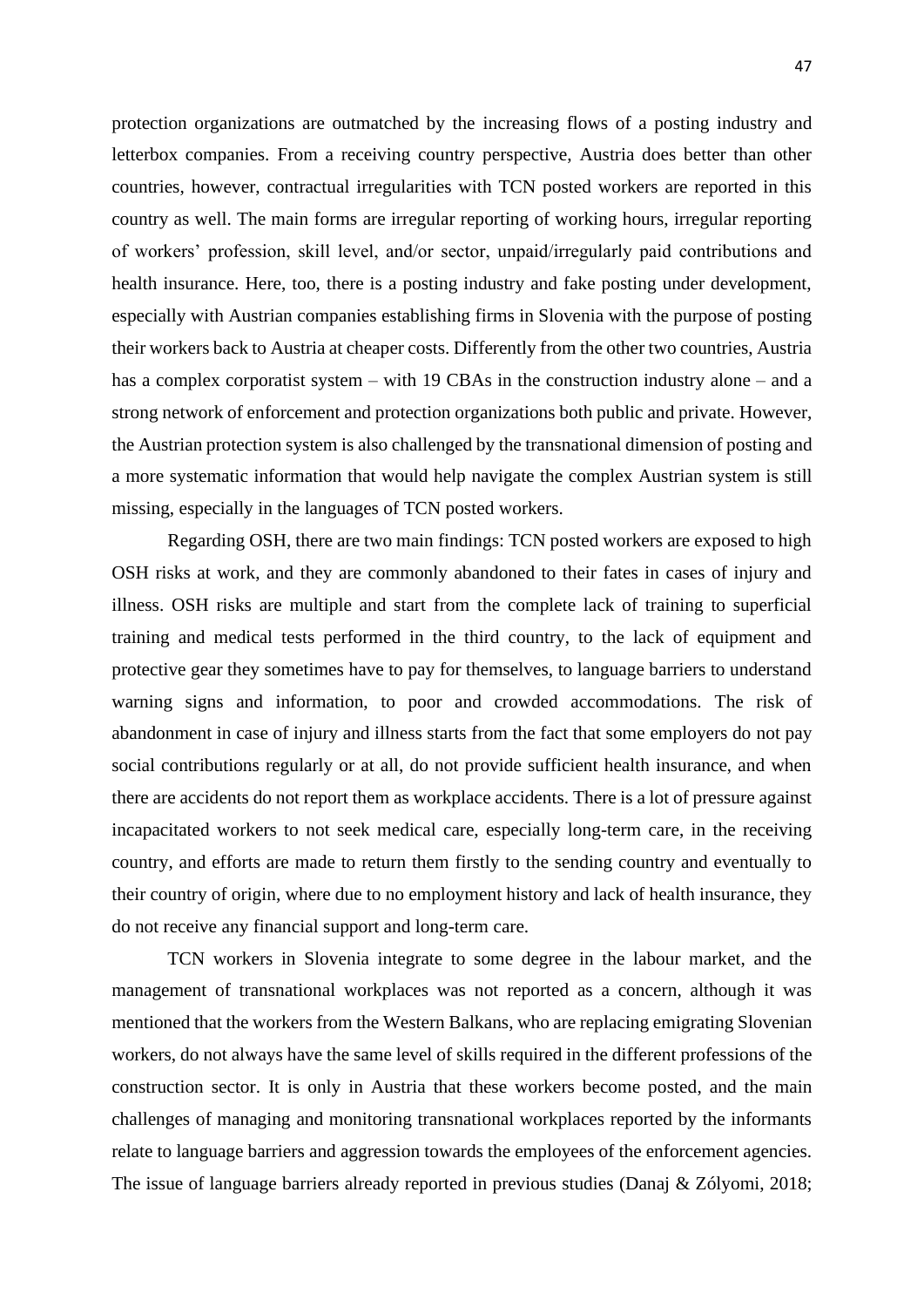Zólyomi & Danaj, 2019) is a challenge of communication among workers, between posted workers and their foremen/managers, and between posted workers and the enforcement agencies that inspect transnational construction sites. The issue of aggression was reported as a recent occurrence explained as a result of the antagonistic experience TCN workers have with authorities in their country of origin. Nonetheless, more in-depth research is necessary to examine the scale of the problem, the circumstances under which foreign construction workers react in this way in transnational workplaces in Austria, and their motives.

The main findings of this report indicate that there are strong push and pull factors between the country of origin, the sending country and the receiving country. BiH workers come from an experience of economic and political instability and insecurity that drives their mobility and migration plans to the neighbouring Slovenia that provides relatively easy access to its labour market for workers from former Yugoslavia. Employers in the construction sector in Slovenia have used these TCN workers as well as Slovenian workers to provide competitively cheaper services to the wider EU construction industry, thus transforming temporary service provision via posting into an expanding business model. We find that despite the fact that Slovenia and, more so, Austria have stronger employment regulations in place, including universally applicable collective bargaining agreements in the case of Austria, irregular and exploitative employment relations practices are transferred from the country of origin to the sending and the receiving EU countries. Despite the mechanisms for control and enforcement of national/EU standards, the vulnerability of TCN posted workers persists due to the cloaking effect of the posting employment characterized by subcontracting, cross-border mobility and temporary service provision.

#### <span id="page-48-0"></span>5.1. A glimpse at the future?

Apart from the data collection, in this study we also conducted foresight exercises based on a pre-prepared matrix, in which participants could elaborate on possible scenarios for each of the countries in this report. The project organizers invited informed individuals from different institutions, such as academia, public authorities and social partners, to share their opinion on how the situation could evolve in Bosnia and Herzegovina, Slovenia and Austria. Each discussion focused on one country, and the participants had to consider four circumstances that could be possible in 2035: there will be skill shortages, there will be no skill shortages, migrant labour will be in supply, and migrant labour will not be in supply in their country. These circumstances would then need to be combined and participants had to consider the most likely scenario and elaborate on how that scenario would look like at the country level, at the industry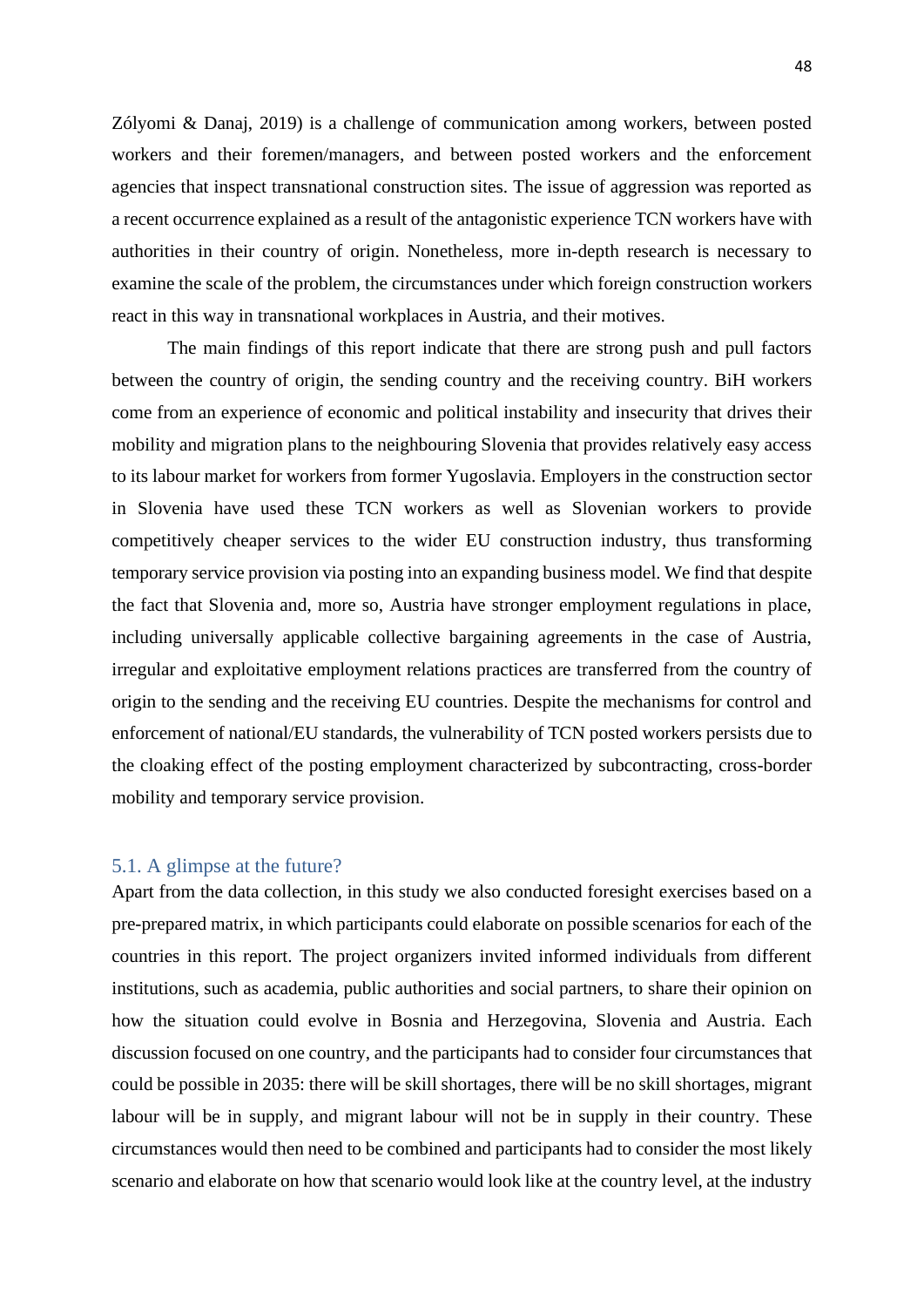level, i.e. construction, and at the individual TCN worker level. In this report, we present their joint narratives. These, however, certainly depend on the composition of the panel but still offer some interesting insights into the specific issues each country faces in the present and how that might affect their future. This was particularly evident in the development of the scenario for Bosnia and Herzegovina, during which the participants really struggled with portraying a possible future and repeatedly went back to discussing the current obstacles to the country's development, which they considered insurmountable, or at least paramount to be addressed before anything else was considered.

The scenarios are presented below, but we can summarize them as follows. In two of the three scenarios elaborated, i.e. in BiH and Slovenia, the participants think that there will be skill shortages but not labour migrants in supply, whereas in Austria they think that there will be shortages but also migrant labour in supply. So, the situation in BiH in 2035 will continue to be one where people will emigrate, while the country will try to attract immigrants to respond to the increasing demands of the labour market without managing, also due to a growing antiimmigrant sentiment. In Slovenia, too, the anti-immigrant sentiment is considered to be growing, while the labour demand in the country will continue to increase as more and more people will leave and workers from the neighbouring countries will not want to come, thus leading the authorities to look for solutions in more distant countries, such as China. The Austrian scenario, on the other hand, is moderately positive, as the growth, the demand and the supply are considered to continue in similar fashion to the present. What concerns the participants is the risk of social dumping, which they fear might grow if measures to prevent it are not strengthened in the present time. In other words, these scenarios mirror to some degree the current situation in each of the national labour markets, but also highlight some of the concerns for the future.

### <span id="page-49-0"></span>FORESIGHT 1. Emigrants out, immigrants in – new paths of development in an uncertain political future for Bosnia and Herzegovina

What stood out in the foresight discussion was the participants' 'inability' to construct a coherent scenario for the future, especially due to the bleak present situation in the country about which the participants seemed to be quite pessimistic. After some hesitation and confusion, they choose the scenario in which there will be no lack of labour force and there will be migrant labour in supply. Migrant labour provides the potential for the development of the country and it also enriches the cultural life in the country. However, the participants were unable to identify the specific group(s) of migrants who might fill the labour shortages in terms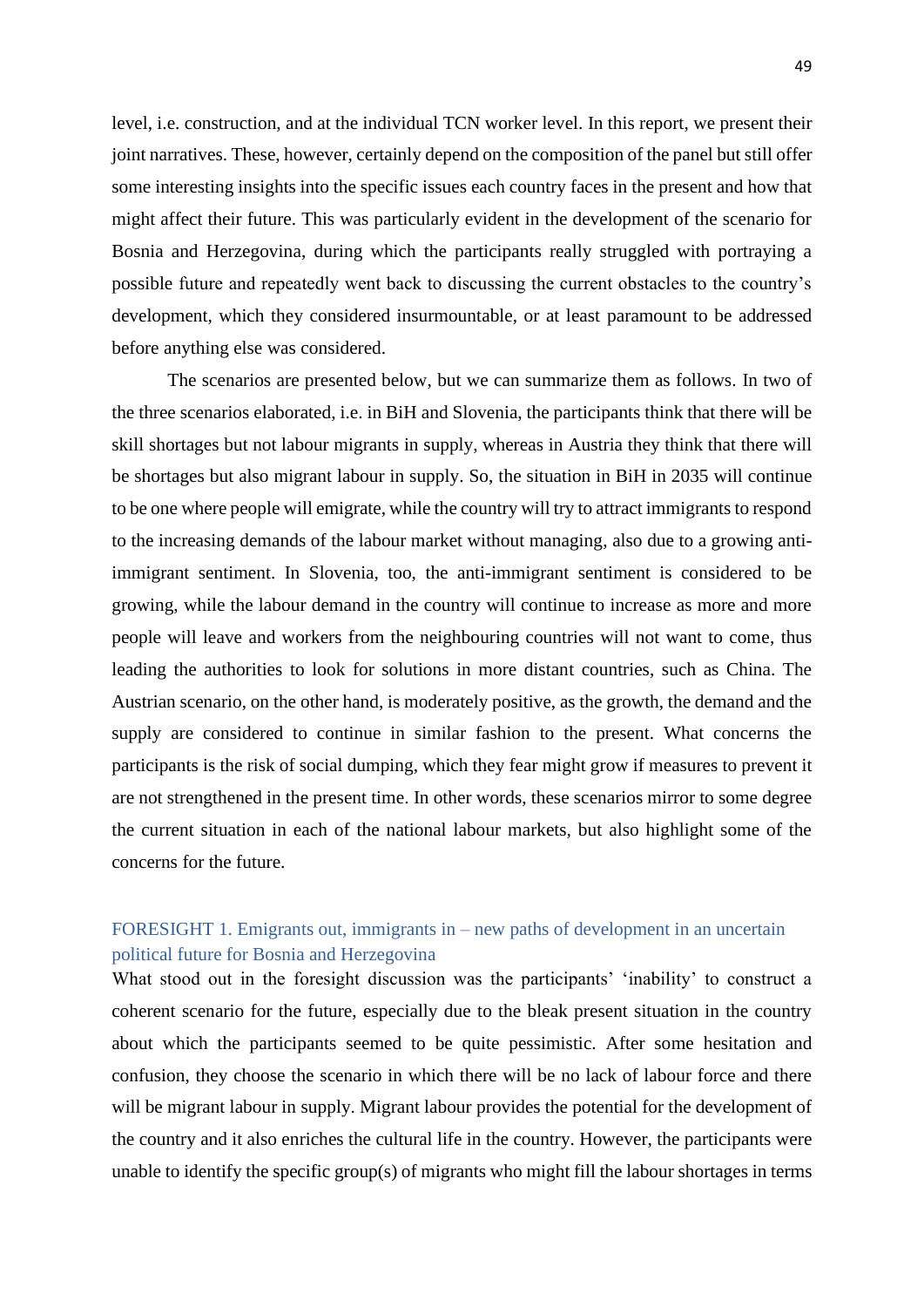of country of origin, structure, and so on. They were also somehow unable to imagine the administrative and political organisation of the country in 2035. They mentioned the involvement of Bosnia and Herzegovina into regional migration/mobility networks, but stressed that also neighbouring countries, such as for example Serbia, may also have lost most of their labour force due to migration by 2035. However, they did not envisage arrivals from more 'distant' countries. The climate in the country can be inclusive towards migrants, but also 'local' workers may still be leaving which may lead to further an anti-migration climate in the country. The political climate in general is pro-European. Also, the skills of migrants may be different from those of the 'local population'. The future for Bosnia and Herzegovina will be 'green policies' and the utilisation of natural resources, meant not only in terms of ecology, but in a wider sense, referring also to the organisation of the (political) system. The development of the technology (robotization and informatisation, etc.) will lead to the loss of certain types of jobs, but new opportunities for employment will be created (e.g. ecological agriculture, ecotourism, and further development of the tourism sector). There are possibilities for migrants to work in sectors where labour shortages exist.

### <span id="page-50-0"></span>FORESIGHT 2. Anti-immigrant sentiment, labour shortages, and the Chinese solution for the Slovenian market

In Slovenia in 2035 there will be a shortage of skilled labour and migrant labour is not available. The shortages are due to an overwhelming lack of interest in construction-related professions. In fact, in the entire Europe there is a widespread conviction that manual labour (especially 3D professions: dirty, dangerous and difficult) is to be done by migrant workers from third countries. This devaluation of certain professions is also because they are considered as migrant professions/jobs and hence enrolment in vocational training and schools is at its lowest. While robotization is blooming in some other EU countries, in Slovenia this is not yet a possibility due to high start-up prices. Hence, there is still a tremendous demand for workers in Slovenia. The ruling political party is right-wing, thus anti-immigrant, neoliberal and favourable to the Catholic Church, and above all very nationalistic. The welfare state is slowly disintegrating, which means that poverty is increasing, while the socio-economic status of an increasing share of the population is declining. The quest for economic growth is ruthless and not sustainable. People are increasingly more fearful of immigrants coming into the country, and there is a lot of worry that immigration will have a negative effect on all Slovenian matters – language, culture, heritage, etc. But Slovenia still needs workers, so it is a bit of a deadlock situation: 'We need workers, but we don't want to welcome migrants (especially from other continents)'. At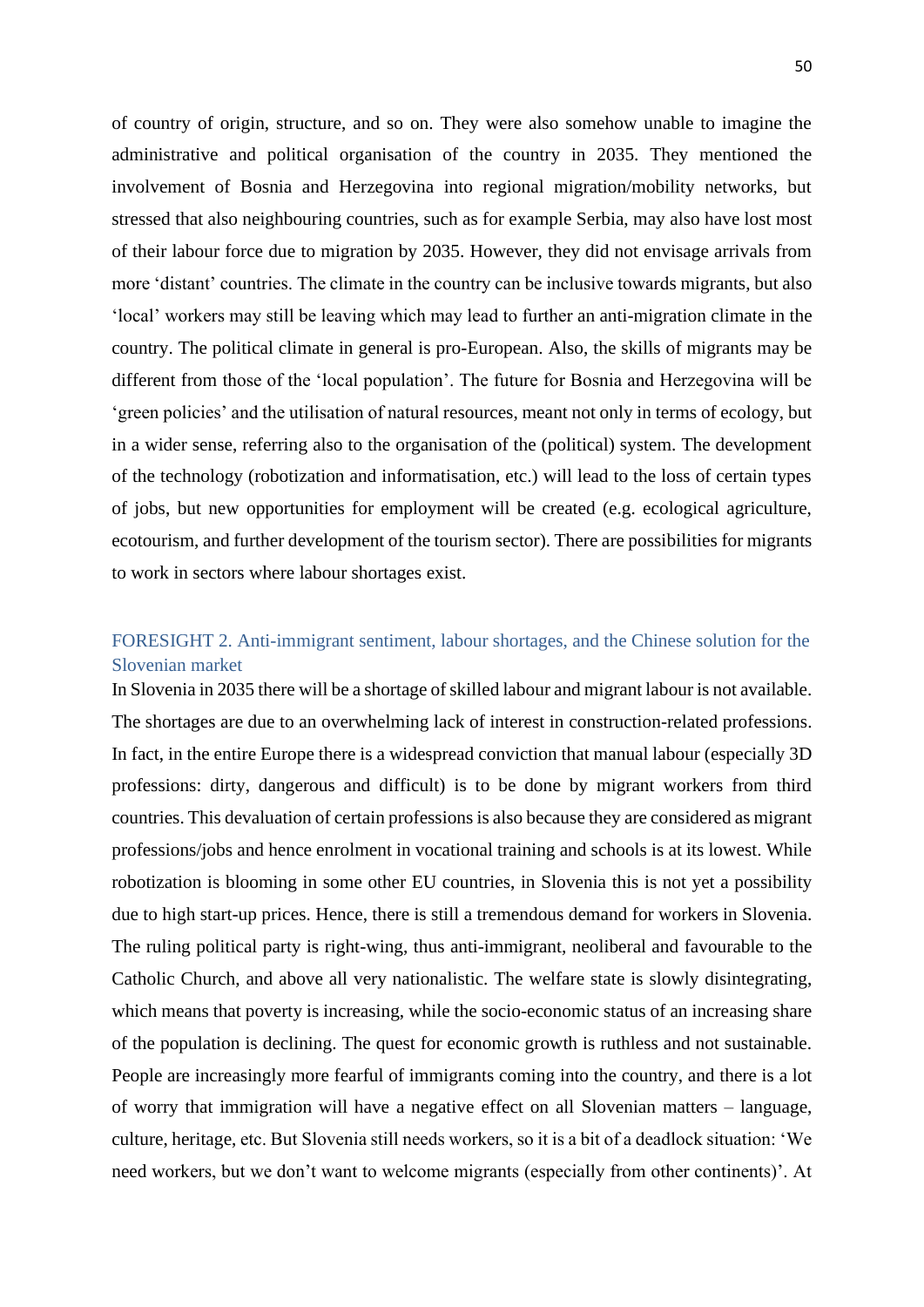the same time, there are no migrants available or willing to work in Slovenia. Until the final breaking point will be reached and there will be a collapse in certain sectors because of labour shortages, Slovenians will stubbornly stick to their own beliefs. Shortages of labour will also increase prices. If we have in mind the real-estate market, the prices will hit the roof and consumers will be paying much more for labour than they are now, making it increasingly difficult to secure decent housing. While the right-wing government in power will continue to act as a scare-monger towards immigration, it will simultaneously open the door to Chinese investors. The Chinese will penetrate Slovenian economy, they will buy out Slovenian companies and bring with them Chinese workers. That is how and from which country immigrants are going to arrive and settle in Slovenia.

### <span id="page-51-0"></span>FORESIGHT 3. Moderate growth, sustainable demand and supply of migrant labour, and the risk of social dumping in Austria<sup>73</sup>

A slightly positive scenario was developed for Austria. In 2035, Austria will be undergoing a restrained development that includes a moderate economic situation with labour surpluses and low interest rates which benefit the construction sector. The experts expect an increase in large orders from the public but limited regulations in the social field due to restricted effects for highly regulated issues. The economic potentials are regarded to be utilized by firms; even new upcoming forms/sub-types of posting are practised so that an increase of social dumping is most likely. EU Member States like Austria must continuously reflect on their role in the European labour market and adjust to current and upcoming changes until 2035. The most pressing issues include: enhancing the compatibility of their social systems, tightening employers' liability measures, increasing transparency in subcontracting practices, and/or reducing the practice of subcontracting. The scenario foresees an even higher need for regulations regarding subcontracting. The experts believe the role of the states must be strengthened. This is particularly required for supporting the implementation and enforcement of legal rights of posted workers. The experts expect good profit margins for large enterprises in the construction sector, but greater pressure for SMEs than today. On the one hand, the envisaged system will increase the demands for highly-skilled workers, while providing them with good job opportunities. However, finding and keeping workers at firms will be more difficult by 2035. On the other hand, additional stress will be put on the low-skilled labour force. The likely scenario at this distinct level also implies a danger for a "dualism" of the trade

<sup>&</sup>lt;sup>73</sup> The Austrian Foresight Exercise was moderated and conducted by Anette Scoppetta, who also prepared the longer version of this narrative.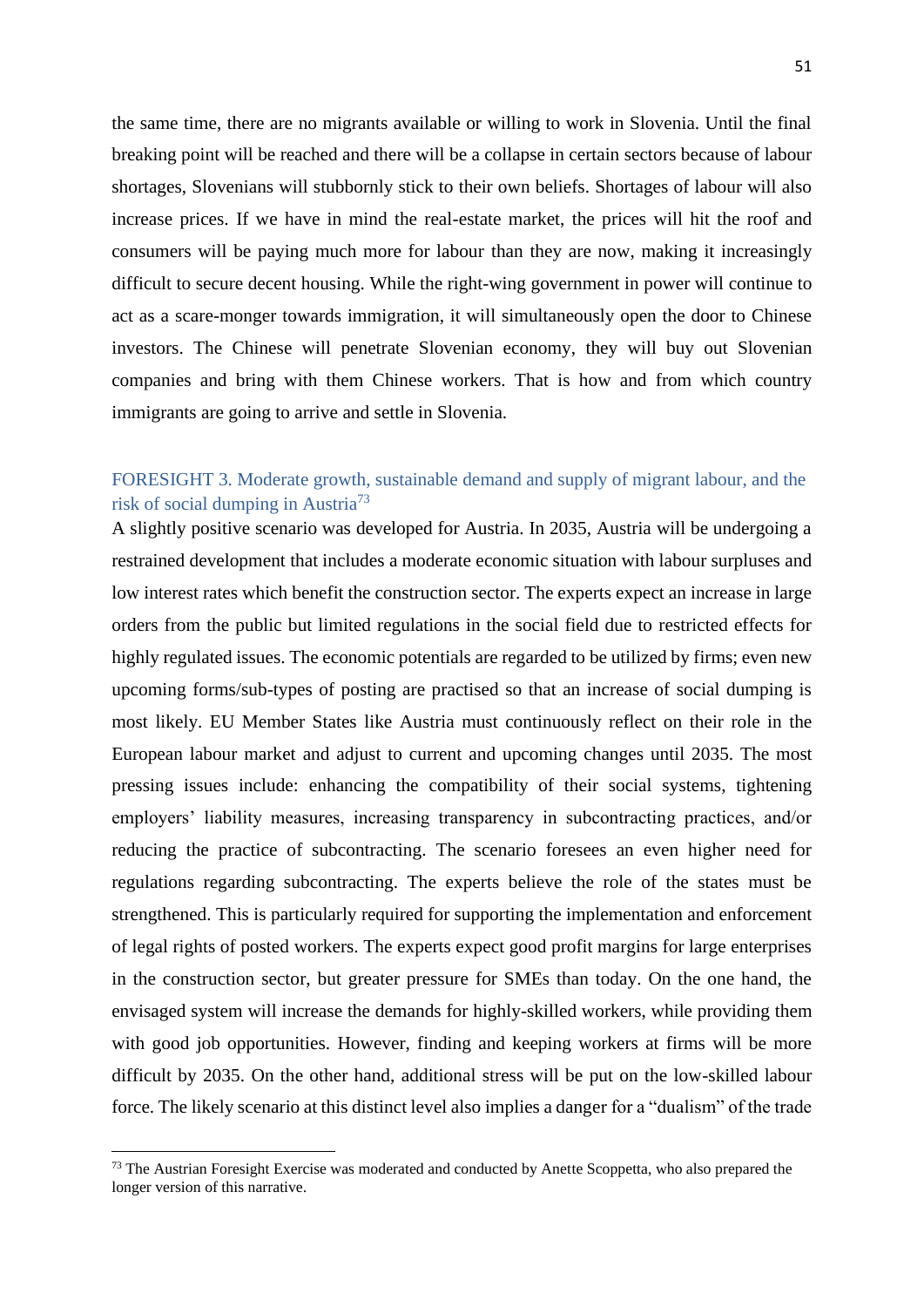unions. Experts regard it most likely that there are only few changes happening at the level of the individual compared to the situation in 2019. They identify wage dependency as a crucial factor for 2035. Austria will be attractive for posted workers since they will receive (still) higher salaries in Austria than in their countries of origin or the sending countries. Thus, social dumping will be a "lived practice" also in 2035. The situation will improve if national social protection systems are aligned. This, however, is not expected to happen although the experts suggest an increase in support for posted workers from trade unions as well as from NGOs dealing with this specific form of work.

### <span id="page-52-0"></span>6. Policy Recommendations

The posting of workers is viewed differently along the posting "flow". Therefore, different policies need to be recommended for sending, posting, and receiving countries. In this section of the report we provide several recommendations that were offered or inferred from our research. They will be presented according to the level of intervention: workplace and industry level, national level, regional level and in response to the five research topics explored in this report.

#### *At the workplace level*

Most of the findings in this report indicate that while rules and regulations might be in place, they are not necessarily applied in the workplace. Therefore, a closer monitoring and control of workplace practices should be conducted in all three countries. Authorities in BiH have to fight against considerable levels of informality and irregular salary schemes, whereas in Slovenia and Austria, they have to pay particular attention to the employment conditions of TCN workers. In order to do that, more frequent inspections might be necessary.

Yet, because of the alleged aggression some inspectors have faced during their visits in transnational workplaces, such as those reported in Austria, there is a need to establish better relations with the workforce, through information campaigns and other activities that will help familiarize the workers with the enforcement agencies. At the same time, institutions should transform or clarify their position from punitive organizations to enforcers of workers' rights, in order to be able to obtain their collaboration.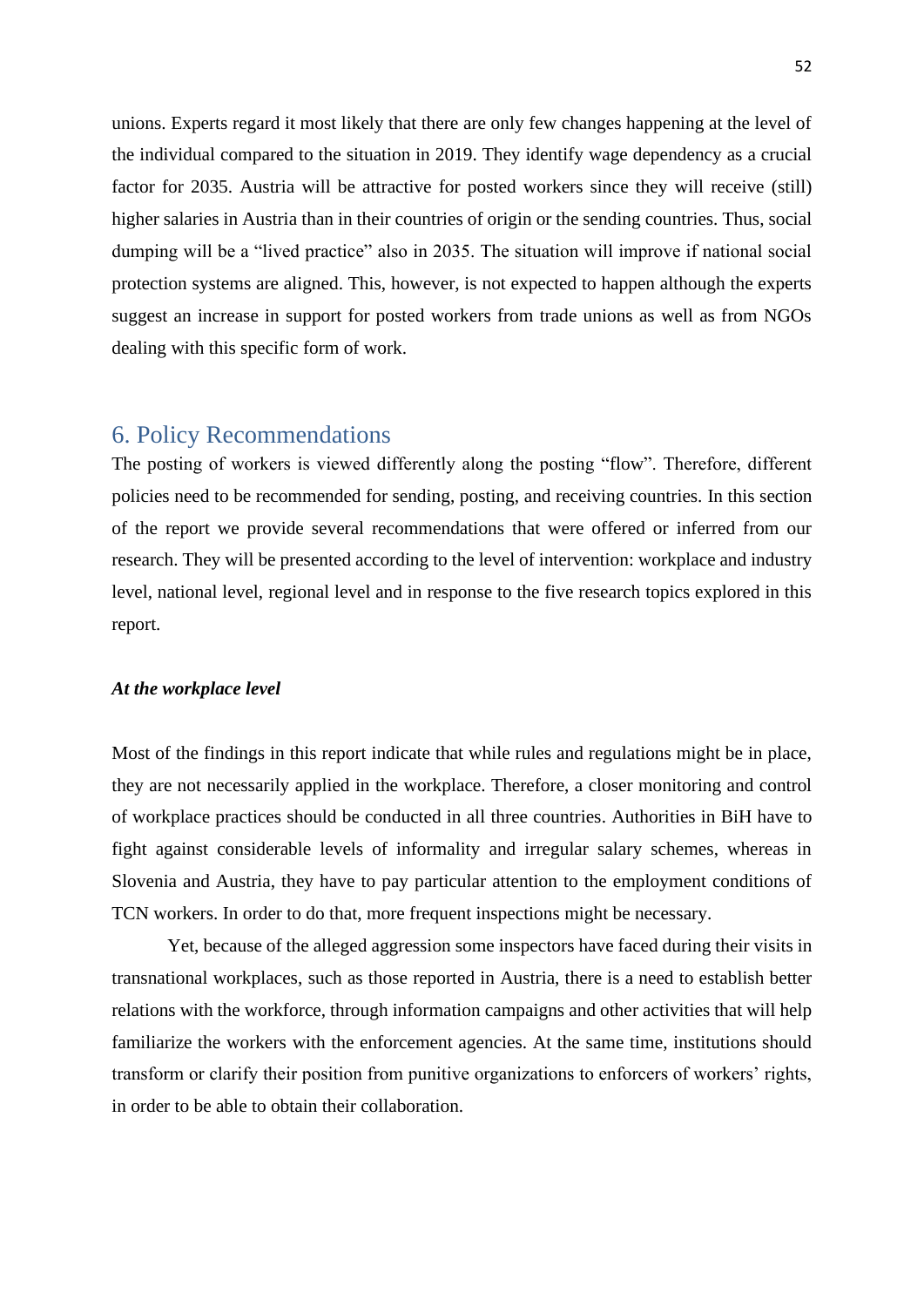#### *At the industry level*

Construction is a particular sector that presents similar challenges in all three countries, although at different degrees. Because of its project-based nature, contractual arrangements are always shifting and workers are often mobile following projects within the country and abroad. Better efforts should be made to control contractual arrangements, in particular in ensuring that workers are formally employed and according to the proper standards. In the case of posting, receiving country entitlements should be applicable, and enforcement agencies in both sending and receiving country should make sure that workers are employed according to the rules. Measures such as those applied by the Austrian institutions, which require companies to declare their posted workers to the authorities prior to their arrival, should also be made mandatory for companies in the sending country. A closer collaboration between sending and receiving countries' authorities would also make verification easier in order to prevent any forms of abuse.

In order to improve the supply of domestic and foreign workers in the construction sector in BiH and Slovenia and prevent the pressure on emigration and/or posting, measures for the revitalisation of the national construction sector and the improvement of its reputation in the wider society should be developed. Such measures might include efficient apprentice systems that should start already in primary schools, or incentives for sectoral workers to remain in the country rather than seek employment abroad.

In addition, ways to increase the social responsibility of employers should be considered. This could be done through the promotion of best practices and the issuing of a "certificate" for trustworthy employers (white list of good employers), which should then be made available to posted workers.

### *At the national level*

Bosnia and Herzegovina should develop a stimulating economic, cultural, and social environment to retain its workforce while providing accurate and reliable information on emigration matters like rights and the working conditions in other countries. Economic development strategies at the state, regional and local level should be used to create opportunities and support a more even economic development throughout the country. Such strategies should also address disparities between urban and rural areas. There is a need for better and more detailed data on emigration from BiH to inform policy-making. Overall, there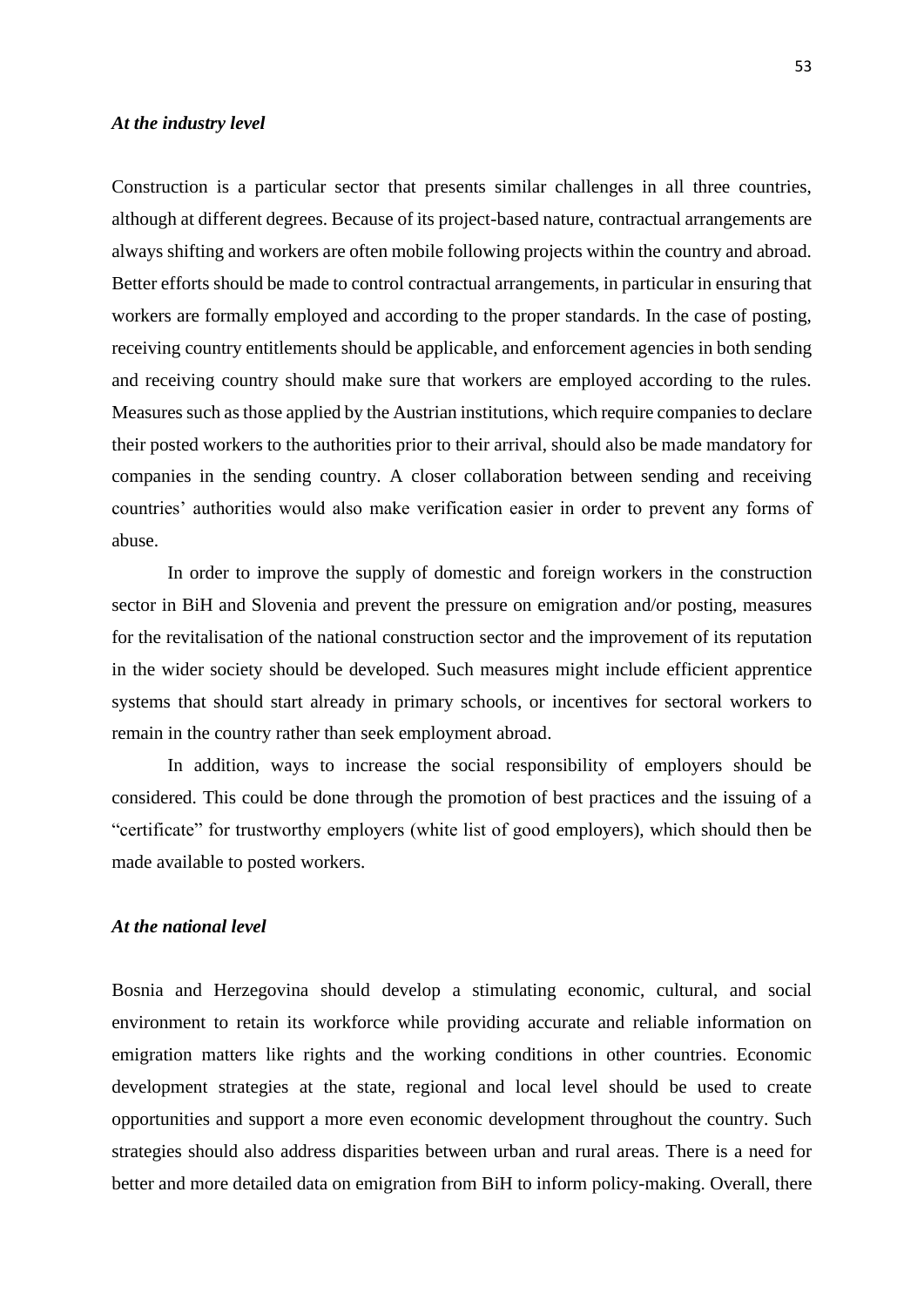should be a re-thinking of the concepts of 'brain drain' and 'brain regain'. A new look should be taken at how circular migration could contribute to the development of sending countries like BiH.

At the same time, as the posting of workers is viewed in the context of domestic skills mismatches and a lack of economic development, which contribute to emigration and brain drain which, in turn, again hamper economic growth in BiH, there is a need for a multisectoral approach that includes stakeholders from the areas of education, social partners, and policymakers to address the mismatch between education and skills. Curricula should be improved and the practical application of knowledge should be increased

In Slovenia and Austria, there is a need to improve the enforcement of existing legislation. For example, the capacities and human resources of labour inspectorates and OSH enforcement agencies should be increased. To ensure posted workers' rights and make monitoring of posting in Slovenia more efficient by covering a bigger terrain in the country, a mobile labour inspection unit accompanied by FURS (Financial Administration of the Republic of Slovenia) representatives should be established. Likewise, Austrian authorities also raise the need for more inspections and more personnel to conduct these inspections.

Furthermore, enforcement agencies and employee organisations in Austria approach the posting of workers largely from the perspective of safeguarding national employment and social standards. One core concern is the fight against fake postings and the binding nature of A1 forms. Representatives of the enforcement agencies voiced their frustration that under the current laws and jurisprudence, they have no means to directly challenge the validity of postings. If a worker has a valid A1 form issued by the social insurance provider of another EU member state, that person cannot be forced to pay into the social insurance system of the receiving country. Austrian agencies can ask the issuing social insurance provider to review the case and, if it turns out to be a form of fake posting, nullify the A1 form. However, this process is extremely complicated and, in the view of the Austrian agencies and workers' organisations very ineffective. Hence, the recommendation would be to simplify procedures of verification and nullification of A1 forms in cases that are evidenced as irregular or fake. These measures would also require a closer and more efficient collaboration among the authorities across both sides of the border.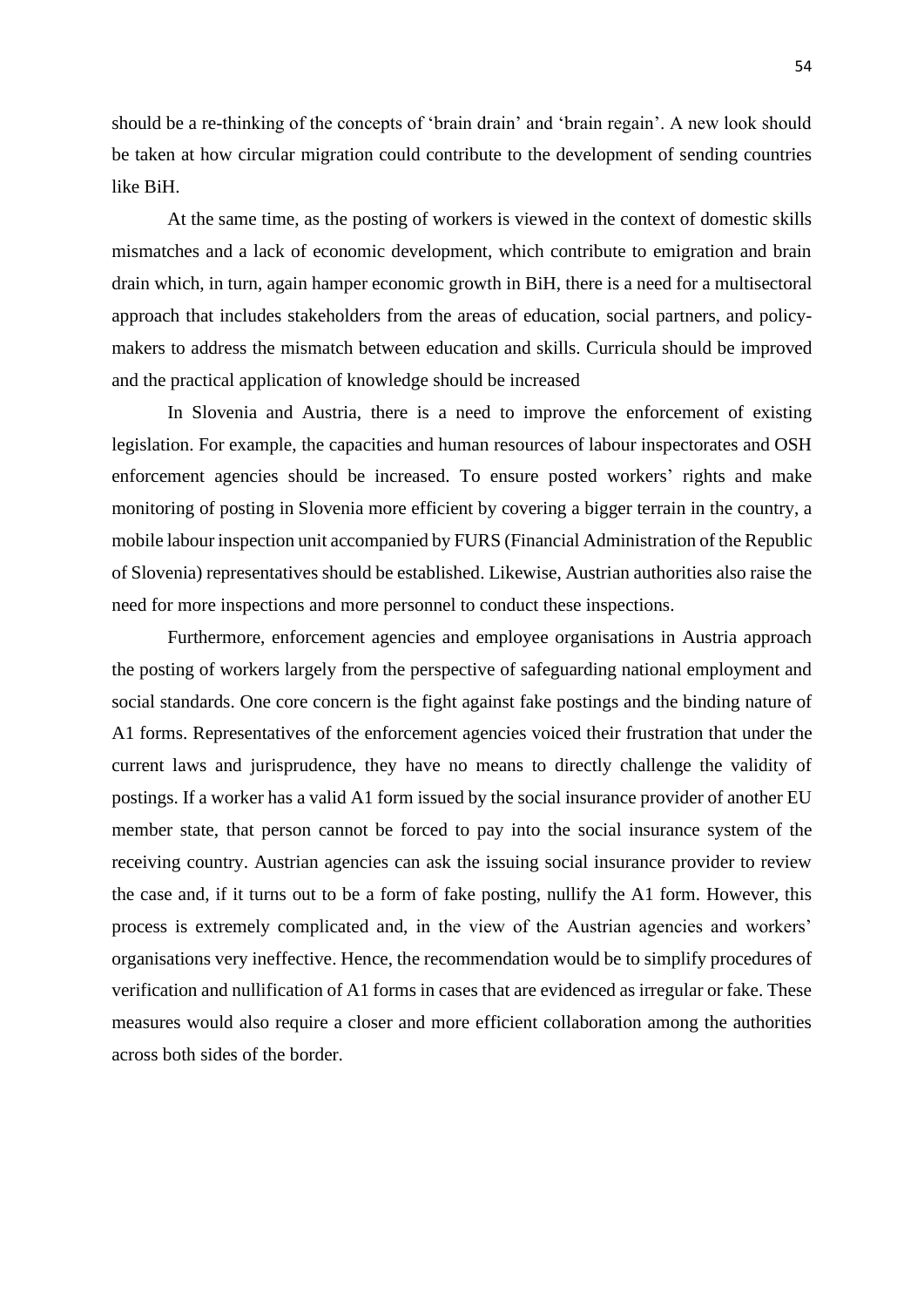#### *At the regional level*

Recommendations at the regional level aim to support posted workers before and during their posting assignments. So, the first step to empower workers leaving BiH to be posted from one EU country to another EU country and to improve their wellbeing, should be to provide them with accurate and reliable information on their rights and what to expect in the receiving countries. As this report indicates in section 4.3.2, there are already several points of information provided by the embassies of the receiving countries in BiH, physical and online information points or at job fairs. However, the main source of information remains informal and personal channels, which means that more efforts should be made to make information available in more systematic and easily accessible ways. While general information campaigns and information points are relevant to informing the public, more direct information should be provided to workers who are about to emigrate or to posted workers who are about to be posted. Informative leaflets with addresses to more detailed information as part of the posting documentation package already applied by BUAK, for example, have proven rather successful in increasing awareness among posted workers in the Austrian construction sector.

In addition, several actors support reforms to help posted (TCN) workers claim their rights *vis-à-vis* employers. To this end, informing posted workers about their rights should be combined with reforms to expedite cross-country civil lawsuits, increased insolvency protection to ensure that workers do receive the full amount of wages owed to them in cases of employer bankruptcy, and higher financial penalties for employers underpaying posted workers. Stronger chain liability rules would also be necessary to enforce workers' rights across the subcontracting chain.

To fight fake postings, Austrian actors are also advocating for a better exchange of information between social insurance providers. For example, the representatives of BUAK and the financial police suggested that the Internal Market Information system (IMI) should be extended to allow for the exchange of social security information. The new European Labour Authority (ELA) should have the right to enforce cooperation between different national insurance providers should those agencies be unresponsive or slow to respond to requests from their counterparts.

Other enforcement proposals included weakening the binding nature of A1 forms. For example, developing a list of obvious forms of fake postings might help authorities to immediately invalidate an A1 form. In this way, each case of obvious posting would not have to be tested on its individual merits.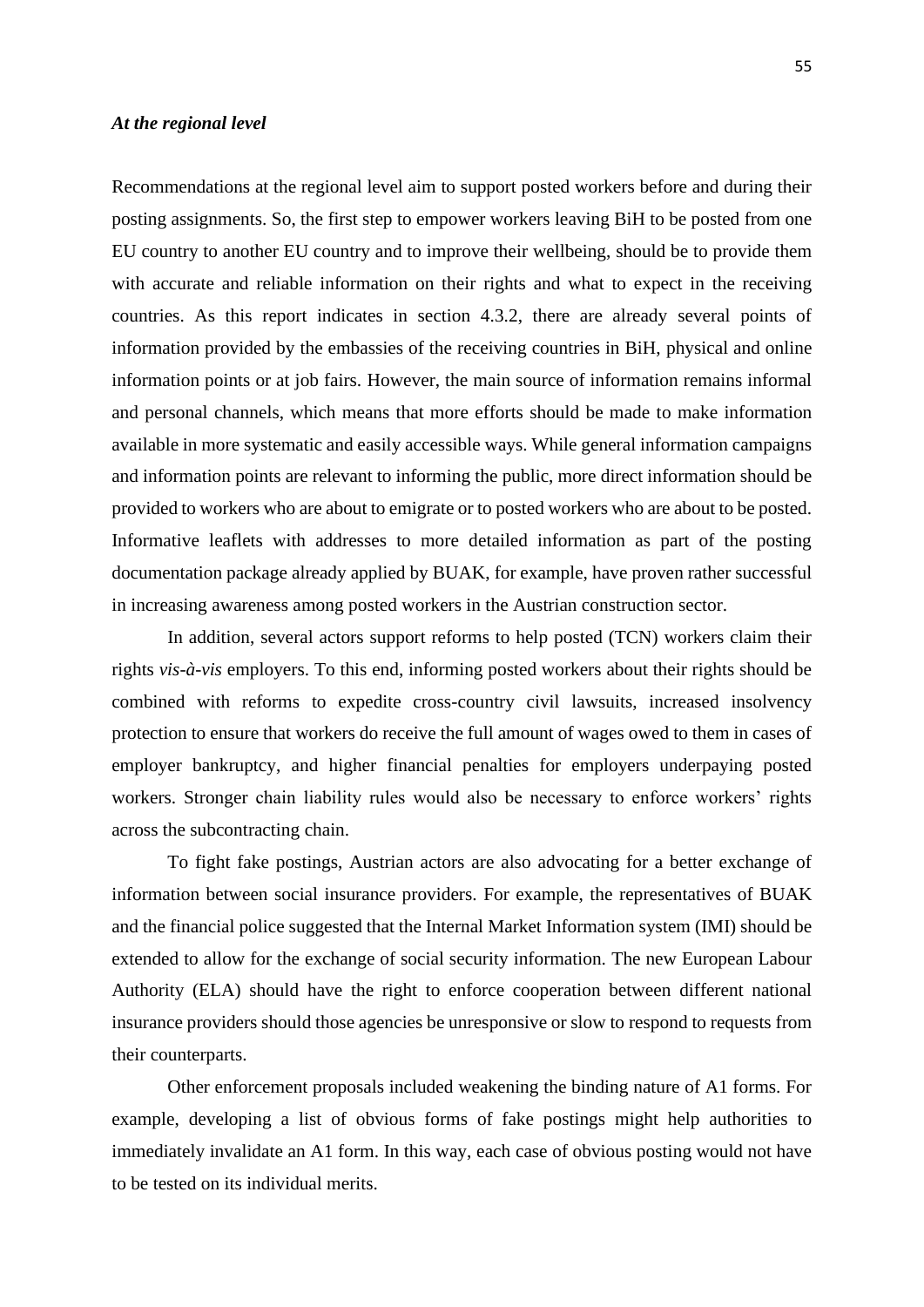More far-reaching proposals include changing the calculation of social contributions so that all contributions must be based on the wages/labour costs in the receiving country.

Cooperation could also be taken one step further. Following the examples of some EU Member States, joint (paritarian) social funds for construction industry<sup>74</sup> would also help posted TCN workers from Slovenia (and other workers as well), especially in case of OSHrelated issues, and improve their pension funds.

In addition to awareness-raising about the rights and responsibilities of workers and the enforcement of cross-border institutional cooperation, the organizational capacity of workers should be improved in both the receiving and the sending country. Specifically, the trade union membership of posted workers should be strengthened both in their home country and in the country they are sent to work. Recognition of their union membership between the sending and receiving country would also encourage workers, especially TCN workers, to become union members and address the unions in both sending and receiving country with any grievances they might have and be able to benefit from their support. This might be particularly useful in the case of workers posted to Austria, who in order to be able to benefit from union support, should have worked in the country for at least six months, and therefore are often unable to join because of their shorter posting assignments. A cross-border union membership recognition would help overcome such a challenge.

Finally, several non-governmental organizations are doing their part to support TCN posted workers. Most of their initiatives are project-based. Therefore, there is a need to make their services more sustainable through funding from public authorities at the national and/or regional level.

<sup>74</sup> Such paritarian funds are already established in Austria, Belgium, Denmark, Germany, Bulgaria, France, Italy, Netherlands, etc. The funds are funded and managed by the social partners themselves and often fulfill a complementary role to the existing governmental structures, mainly in the area of vocational training, health and safety, sectoral pensions and paid holiday schemes (http://www.paritarian-funds-construction.eu).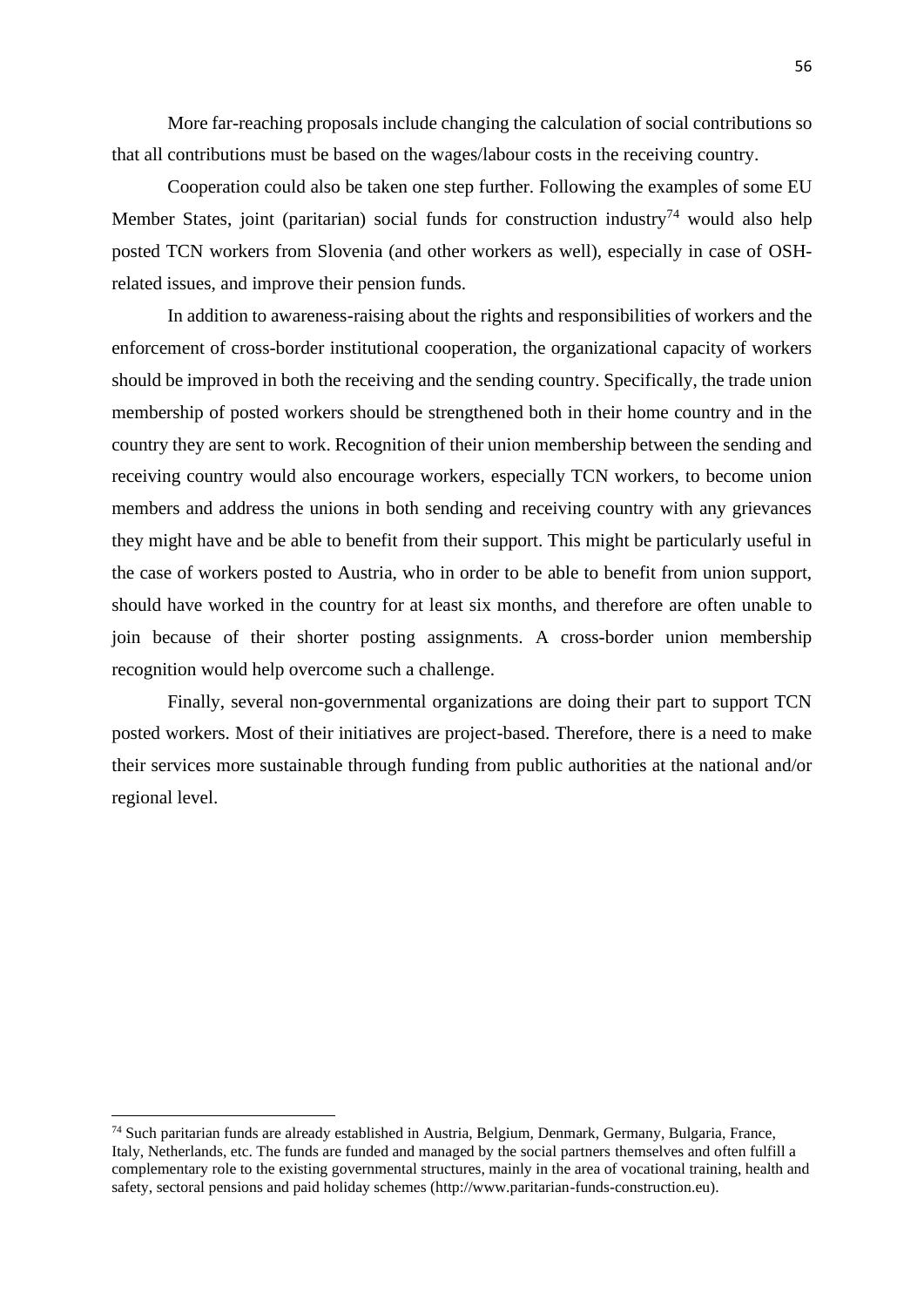### <span id="page-57-0"></span>7. References

- Afonso, A. (2012). Employer strategies, cross-class coalitions and the free movement of labour in the enlarged European Union. *Socio-Economic Review*, 10(4), 705-730.
- Barnes, S. & Oruc, N. (2012). Reversing the Bosnian 'Brain Drain': Opportunities and challenges. In: Arandarenko, M. & Bartlett, W. (Eds.), *Labour market and skills in the Western Balkans*. FREN, Foundation for the Advancement of Economics.
- Berntsen, L. E., & Lillie, N. (2015). Breaking the law? Varieties of social dumping in a pan-European labour market. In Bernaciak, M. (Ed.), *Market expansion and social dumping in Europe* (pp. 43- 60). Routledge.
- Bundesministerium für Finanzen (BMF) (2020). Finanzpolizei. Retrieved May 11, 2020 from [https://www.bmf.gv.at/ministerium/aufgaben-und-organisation/finanzpolizei.html.](https://www.bmf.gv.at/ministerium/aufgaben-und-organisation/finanzpolizei.html)
- Bogoevski, V. (2016). *Posting of workers – strengthening labour rights while securing free movement of services?* Retrieved May 11, 2020 from [https://migrationonline.cz/en/e-library/posting-of](https://migrationonline.cz/en/e-library/posting-of-workers-strengthening-labour-rights-while-securing-free-movement-services)[workers-strengthening-labour-rights-while-securing-free-movement-services.](https://migrationonline.cz/en/e-library/posting-of-workers-strengthening-labour-rights-while-securing-free-movement-services)
- Čavalić, A. (2016). *Analiza nezaposlenosti mladih osoba u Bosni I Herzegovini*. Zbornik radova Nova Naučna Edukativna Misao, 5.
- Cimerman, M. (2017). *Exported social dumping: Posted work from Slovenia*. (unpublished working paper).
- Čičić, M., Trifković, M., Husić-Mehmedović, M., Efendić, A., Turulja, L. & Emirhafizović, M. (2019). *Studija o emigracijama Bosna i Hercegovina* [Study on emigration Bosnia and Herzegovina]. Akademija nauka i umjetnosti Bosne I Hercegovine.
- Con3Post Seminar, Ljubljana (2019). *Uticaj migracija na tržište rada u Bih* [The impact of migration on the labour market in BiH]. Ljubljana, 16.9.2019.
- Da Costa, O. P., Warnke, C., Cagnin & Scapolo, F. (2008). The impact of foresight on policy-making: insights from the FORLEARN mutual learning process. *Technology Analysis & Strategic Management,* 20(3), 369-387.
- Danaj, S. & Zólyomi, E. (2018)*. Occupational health and safety of posted workers in the EU: A comparative report.* POOSH – Occupational Safety and Health of Posted Workers: Depicting the existing and future challenges in assuring decent working conditions and wellbeing of workers in hazardous sectors. Vienna: European Centre for Social Welfare Policy and Research.
- Demir, E. (2011). *Union organising: A prerequisite for decent work in Bosnia and Herzegovina.*  Commerce Trade Union Bosnia and Herzegovina, Palme Center, SOLIDAR.
- De Wispelaere, F., & Pacolet, J. (2019). Posting of workers. Report on A1 portable documents issued in 2017. Luxembourg: Publication Office of the European Union.
- De Wispelaere, F., De Smedt, L. & Pacolet, J. (2020). *Posting of workers. Report on A1 Portable Documents issued in 2018*. Luxembourg: Publication Office of the European Union.
- Draškovič, U. (2011). Vloga v tujino napotenih sodelavcev v multinacionalnem podjetju: potreba v organizacija ali le želja posameznikov po nabiranju izkušenj v tujini. *HRM: strokovna revija za ravnanje z ljudmi pri delu* [*Human Resource Management Magazine*], 39, 40-43.
- European Commission (2018). *European Construction Sector Observatory. Country profile Slovenia*. European Commission, Ref. Ares (2018)3599497 - 06/07/2018
- European Commission (2019). *European Construction Sector Observatory. Country Profile Austria*. September 2019. Retrieved May 11, 2020 from <https://ec.europa.eu/docsroom/documents/38321/attachments/1/translations/en/renditions/native>
- Friedrich Ebert Stiftung (2020). #FivePointsOn The Social Dimension of Enlargement Policy. Available at. <http://library.fes.de/pdf-files/bueros/sarajevo/16004.pdf>
- Fuchs, M., Zólyomi, E., Danaj, S. & Scoppetta, A. (2018). *Social and employment policies in Austria*. Study requested by the EMPL committee. Brussels: European Parliament.
- Gagawczuk, W. (2019). Grenzüberschreitendes Lohn- und Sozialdumping: Wie können faire Arbeitsbedingungen sichergestellt werden? In: Soukup, N. (Ed.), *Neoliberale Union oder Soziales Europa? Ansätze und Hindernisse für eine soziale Neuausrichtung der EU*. AK Wien: Sozialpolitik in Diskussion – Band 20.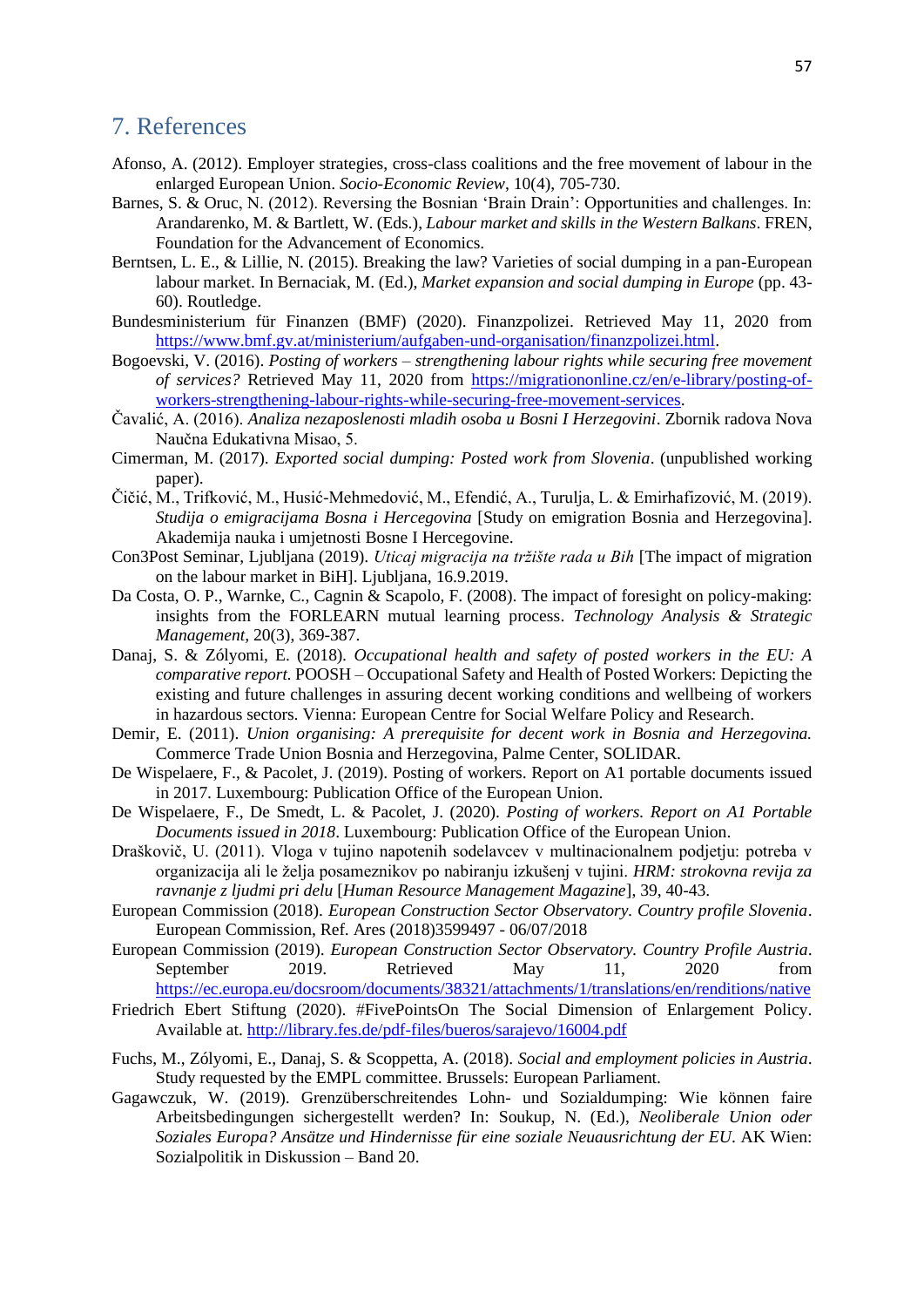- Gagawczuk, W. (2019a). Guaranteeing Posted Workers' Rights and Access to Social Welfare. Social Partners' Contribution. Presentation at the EEPOW Peer Review on February 28, 2019 in Vienna.
- Gajšek, M. (2019). *Izkušnje napotenih delavcev iz Slovenije: primer gradbeništva v Nemčiji in Avstriji*. BA thesis, University of Ljubljana, Faculty of Social Work.
- Gesungheitkasse (2020). *Lohn- und Sozialdumping-Bekämpfungsgesetz*. Available at: <https://www.gesundheitskasse.at/cdscontent/?contentid=10007.818465&portal=oegkdgportal>
- Haidinger, B. (2018a). *Transnational monitoring and enforcement of posted work: The case of Austria*. PROMO report.
- Haidinger, B. (2018b). *Enhancing economic democracy for posted workers: The case of Austria*. PROMO report.
- Haidinger, B. (2016). *Social standards at risk: making the case for labour citizenship in Europe*. Part 1: Liability and co-responsibility in subcontracting chains. Vienna: Working Life Research Centre.
- Hofstadler, C., Loik, M., Peterseil, M., Pantelic, N. & Katz, N. (2016). Einfluss von Lohn-und Sozialdumping auf den Wettbewerb in der Bauwirtschaft. *Bau aktuell*, 7(1).
- Hollan, K. & Danaj, S. (2018a). POOSH Country Report Austria. Retrieved May 11, 2020 from [http://www.poosh.eu/media/1144/wp4\\_country-report\\_austria-khsd\\_final.pdf](http://www.poosh.eu/media/1144/wp4_country-report_austria-khsd_final.pdf)
- Hollan, K. & Danaj, S. (2018b). POOSH Country Report Slovakia. Retrieved May 11, 2020 from [http://www.poosh.eu/media/1143/wp4\\_country\\_report\\_slovakia\\_khsd-final.pdf](http://www.poosh.eu/media/1143/wp4_country_report_slovakia_khsd-final.pdf)
- Huszka, B. (2020). *The power of perspective: Why EU membership still matters in the Western Balkans*. European Council on Foreign Relations.
- International Labour Organisation (ILO) (2011). *A comparative overview of informal employment in Albania, Bosnia and Herzegovina, Moldova and Montenegro.* Retrieved May 11, 2020 from [https://www.ilo.org/wcmsp5/groups/public/@europe/@ro-geneva/@sro](https://www.ilo.org/wcmsp5/groups/public/@europe/@ro-geneva/@sro-budapest/documents/publication/wcms_167170.pdf)[budapest/documents/publication/wcms\\_167170.pdf](https://www.ilo.org/wcmsp5/groups/public/@europe/@ro-geneva/@sro-budapest/documents/publication/wcms_167170.pdf)
- IMAD (2019). *Development report 2019*. Ljubljana: IMAD.
- IOM (2014). *Labour mobility regulation in South-East Europe legislative assessment report Bosnia and Herzegovina*. International Organization for Migration.
- IRSD (2018). *Poročilo o delu Inšpektorata za delo RS v letu 2018*. Ljubljana.
- Kačapor-Džihić, Z. & Oruč, N. (2012). *Social impact of emigration and rural-urban migration in Central and Eastern Europe, final country report, Bosnia and Herzegovina.* EC, GVG.
- Kadusic, A. & Suljic, A. (2018). Migration and demographic changes: The case of Bosnia and Herzegovina. *European Journal of Geography*. 9(4), 75-86.
- Kečo, A. (2018). *Annual review of labour relations and social dialogue*. Friedrich Ebert Stiftung.
- Kresal Šoltes, K. (2017). Razmejitev obveznosti med agencijo in podjetjem uporabnikom ter načelo enakega obravnavanja: je lahko model tudi za druge nestandardne oblike dela? *Delavci in delodajalci* 2/3, 199-220.
- Krings, T. (2019). Posted Workers in Österreich: Grenzüberschreitende Entsendearbeit im Spannungsfeld von offenen Märkten und (supra-)nationaler Regulierung. *Österreichische Zeitschrift für Soziologie*, 44, 21-41.
- Krings, T. (2009). A race to the bottom? Trade unions, EU enlargement and the free movement of labour. *European Journal of Industrial Relations*, 15(1), 49-69.
- Kuralt, T. (2016). Kritični pogled na opravljanje dejavnosti zagotavljanja dela delavcev uporabniku. *Podjetje in delo: revija za gospodarsko, delovno in socialno pravo* 3/4, 615-623.
- Lukič, G. (2017). Working conditions of posted workers case study. In: Rogelja, N. & Toplak, K. (Eds.), *Occupational safety and health of posted workers* (pp. 22-26). Book of proceedings. International conference, Ljubljana 15 February 2017. Ljubljana: Založba ZRC, ZRC SAZU. Retrieved May 11, 2020 from [https://omp.zrc-sazu.si/zalozba/catalog/view/802/3391/265-2.](https://omp.zrc-sazu.si/zalozba/catalog/view/802/3391/265-2)
- MDG Achievement Fund. *Youth employment and migration. Country Brief: Bosnia and Herzegovina.*
- Medica, K., & Lukič, G. (2011). Migrantski circulus vitiosus. *Univezitetna založba Annales*, Koper.
- Menz, G. (2005). *Varieties of capitalism and Europeanization. National response strategies to the Single European Market*. Oxford: Oxford University Press.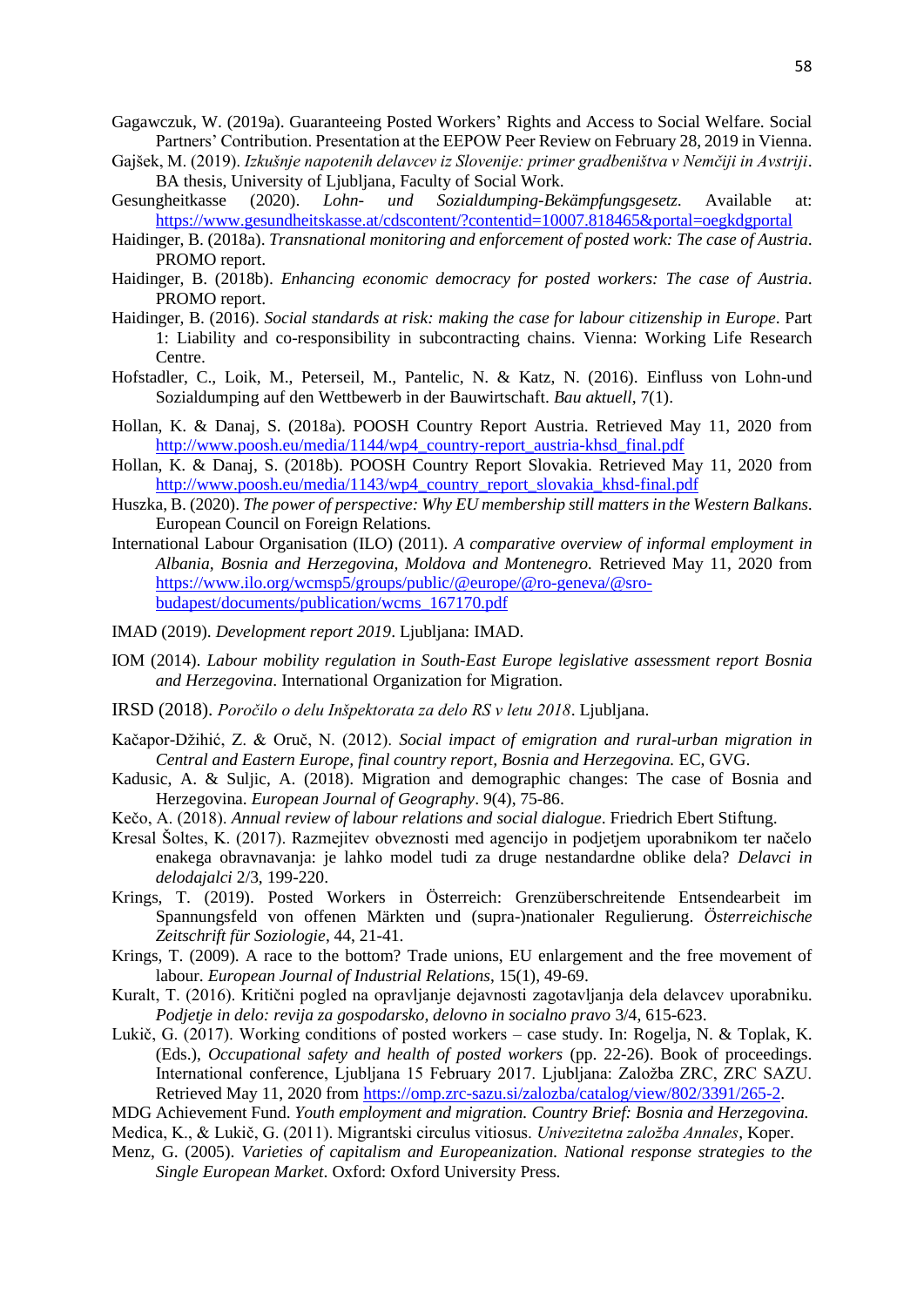- Menz, G. (2003). Re-regulating the Single Market: national varieties of capitalism and their responses to Europeanization. *Journal of European Public Policy,* 10(4), 532-555.
- Mercina, J. (2015). Pravilna uporaba pravic KIDO za dvojne rezidente primer napotenega delavca. *Davčno-finančna praksa* 11, 5-11.
- *Migracioni profil BiH za 2018 godinu* (2019). Ministry of Security of Bosnia and Herzegovina. Retrieved May 11, 2020 from<http://msb.gov.ba/PDF/010720191.pdf>
- Mišič, L. (2018). Plačilo davka od dohodka iz zaposlitve napotenih delavcev. *Pravna praksa: časopis za pravna vprašanja* 26, 6-8.
- Moghadam, R. K. (2009). Posting Report Austria. EFBWW & FIEC. Available at http://www.fiec.eu/en/cust/documentview.aspx?UID=47aece1d-7096-4969-92a1- 5eea96d012b4
- Mozetič, P. (2009). Nevidni delavci sveta: zaposlovanje in delo "neevropskih" državljanov tretjih držav in režim delavskih domov. *Časopis za kritiko znanosti, domišljijo in novo atropologijo* 238, 31- 50.
- Murr, R. (2019). Guaranteeing posted workers' rights: The Austrian approach to implementation of the Enforcement Directive. Presentation by R. Murr from the Austrian Federal Ministry of Labour, Social Affairs, Health and Consumer Protection (BMASGK) at the EEPOW Peer Review on 28 February 2019 in Vienna.
- Novitz, T. & Andrijasevic, R. (2020). Reform of the posting of workers regime An assessment of the practical impact on unfree labour relations. *JCMS: Journal of Common Market Studies*.
- Pal, D. (2015). Napoteni delavci iz tretjih držav v države članice EU. *Davčno-finančna praksa* XVI (9), 7-12.
- Pal, D. (2017). Posebna davčna obravnava za napotitev v EU, EGP in Švico? DA vendar le, če si prave barve!? *Davčno-finančna praksa*, 12, 3-6.
- Pal, D. (2018). Dnevnice pri napotenih na delo v tujino kdaj, v kakšni višini in kot postavka na plačilni listi? *Davčno-finančna praksa*, 7/8, 8-12.
- Pasalic, S. & Pasalic, D. (2016). Migration losses of Bosnia and Herzegovina and demographic aging. *IJASOS – International E-Journal of Advances in Social Sciences*. II, 650-658.
- Pustovrh Pirnat, T. (2012). Čezmejno opravljanje storitev agencij za začasno zaposlovanje v okviru EU. *Delavci in delodajalci* 2/3, 161-181.
- Pustovrh Pirnat, T. (2013). Sodna praksa glede odgovornosti zaposlitvene agencije za škodo, ki jo utrpi delavec pri delu. *Delavci in delodajalci* 1, 79-99.
- Renar, J. (2014). *Posting report Slovenia*. Retrieved May 11, 2020 from [http://www.fiec.eu/en/cust/documentview.aspx?UID=17ed5983-b281-46f8-bbe6-](http://www.fiec.eu/en/cust/documentview.aspx?UID=17ed5983-b281-46f8-bbe6-8dc5b58e6667) [8dc5b58e6667.](http://www.fiec.eu/en/cust/documentview.aspx?UID=17ed5983-b281-46f8-bbe6-8dc5b58e6667)
- Risak, M. E. (2017). The relevance pay and time in matters of posting of workers: some thoughts on the Draft Directive on the Posting of Workers (2016) 128 final. *Delavci in delodajalci* 4, 435- 446.
- Riesenfelder, A., Schelepa, S. & Wetzel, P. (2012). *Monitoring der Arbeitsmarktöffnung – Auswirkungen auf Beschäftigungsformen und auf Lohndumping*. Vienna: L&R Sozialforschung.
- Rogelja, N., Toplak, K., Vah Jevšnik, M. & Mlekuž, J. (2016). Napotitve delavcev iz Slovenije: Nekatere specifike in problemi. *Dve domovini* 44, 125-137.
- Rogelja, N. & Toplak, K. (2017). *Occupational Safety and Health of Posted Workers*. Book of proceedings. International conference, Ljubljana 15 February 2017. Ljubljana: Založba ZRC, ZRC SAZU.
- Rogelja, N. & Mlekuž, J. (2018). Being posted, having problems? Letter (and a box) from Slovenia. In: Toplak, K. & Vah Jevšnik, M. (Eds.), *Labour mobility in the EU* (pp. 91–118). Ljubljana: Založba ZRC, ZRC SAZU.
- Sardelić, J. (2017). *From temporary protection to transit migration: Responses to refugee crisis along the Western Balkans route*. European University Institute, Robert Schuman Centre for Advanced Studies.
- Schmatz, S. & Wetzel, P. (2014). *Entwicklungen im Bereich des Lohndumping* [Developments related to wage dumping in Austria] (Rep.). Together with Sorger, C. & Danzer, L., L&R Sozialforschung.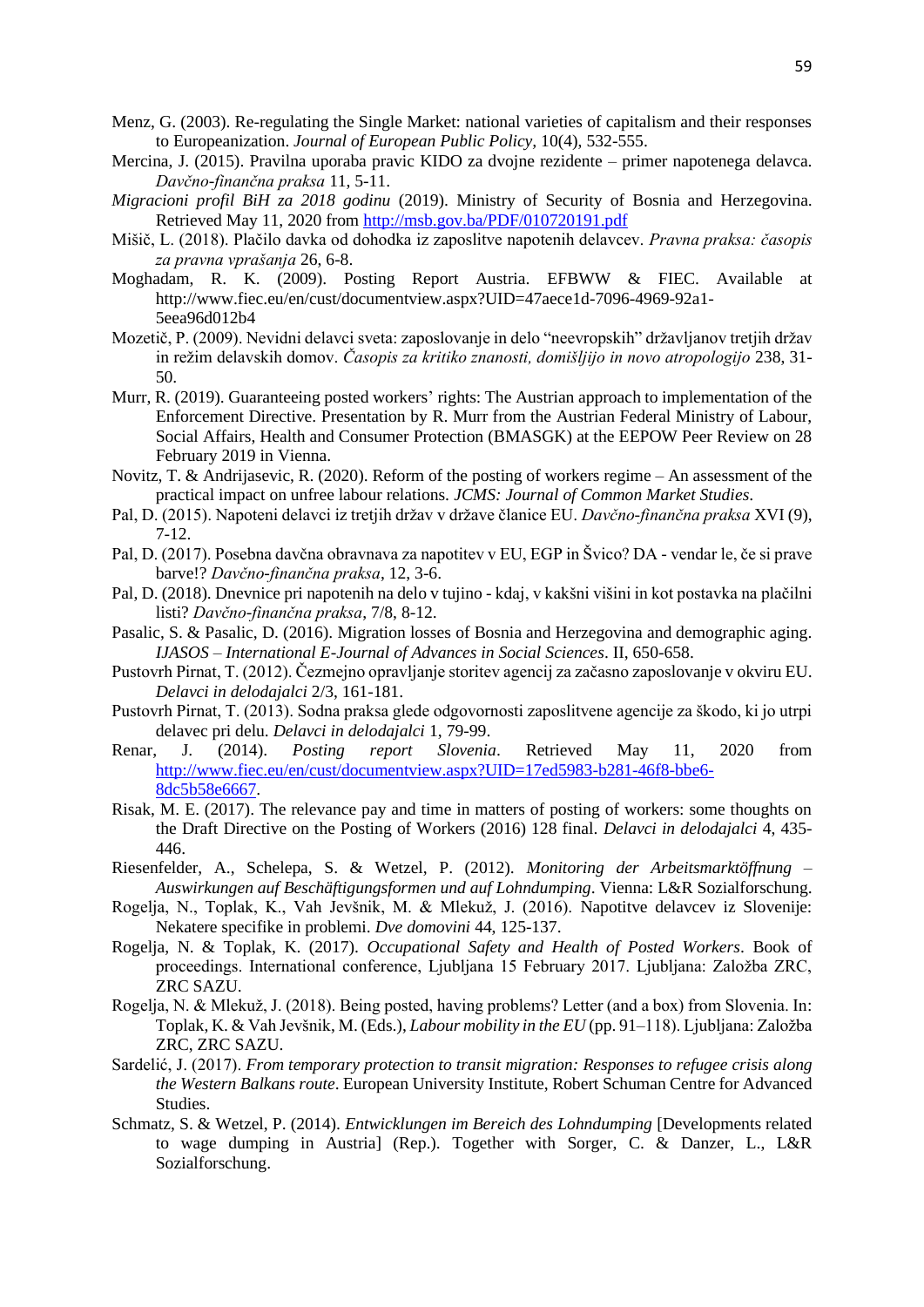- Schneider, F., Buehn, A. & Montenegro, C.E. (2010). *Shadow economies all over the world. New estimates for 162 Countries from 1999 – 2007*. World Bank Policy Research Working Paper No 5356. Retrieved May 11, 2020 from [http://documents.worldbank.org/curated/en/311991468037132740/pdf/WPS5356.pdf.](http://documents.worldbank.org/curated/en/311991468037132740/pdf/WPS5356.pdf)
- Snoj, J. (2017). Kakšne novosti prinaša Zakon o čezmejnem opravljanju storitev za podjetja in napotene delavce. *Delavci in delodajalci* 2/3, 341-353.
- Statistik Austria (2020). *Wanderungen mit dem Ausland (Außenwanderungen) 1996-2018 nach Staatsangehörigkeit*. Available at: [https://www.statistik.at/wcm/idc/idcplg?IdcService=GET\\_NATIVE\\_FILE&RevisionSelection](https://www.statistik.at/wcm/idc/idcplg?IdcService=GET_NATIVE_FILE&RevisionSelectionMethod=LatestReleased&dDocName=076742) [Method=LatestReleased&dDocName=076742](https://www.statistik.at/wcm/idc/idcplg?IdcService=GET_NATIVE_FILE&RevisionSelectionMethod=LatestReleased&dDocName=076742)
- Škof, M. (2019). Pravice napotenih delavcev v Avstrijo ali morajo tudi slovenski sodniki poznati avstrijske predpise o minimalnih plačah? *Pravosodni bilten* 1, 69-82.
- Sojč, U. (2018). Neenotna obravnava statusa napotenih delavcev v slovenski zakonodaji. *Pravna praksa: časopis za pravna vprašanja* 10, 18-21.
- Šubelj, B. (2006). Napoteni delavci na delo v Slovenijo iz Slovaške. *Plače in kadri* 14, 2–3.
- Teraž, A. (2014). *Napotovanje delavcev zaposlenih pri slovenskem delodajalcu na delo v R Italijo – z delovnopravnega vidika, z vidika varstva in zdravja pri delu in z vidika socialne varnosti*. MA thesis, University of Maribor, Faculty of Law.
- Umek, D. (2008). *Položaj v Slovenijo napotenih tujih delavcev*. BA thesis. University of Ljubljana, Faculty of Law.
- Vah Jevšnik, M. (2017). Health and wellbeing of posted workers: outlining a research niche. In: Rogelja, N. & Toplak, K. (Eds.), *Occupational safety and health of posted workers* (pp. 22-26). Book of proceedings. International conference, Ljubljana 15 February 2017. Ljubljana: Založba ZRC, ZRC SAZU. Retrieved May 11, 2020 from [https://omp.zrc](https://omp.zrc-sazu.si/zalozba/catalog/view/802/3391/265-2)[sazu.si/zalozba/catalog/view/802/3391/265-2.](https://omp.zrc-sazu.si/zalozba/catalog/view/802/3391/265-2)
- Vah Jevšnik, M. (2018). *POOSH country report in Slovenia*. Retrieved May 11, 2020 from [http://www.poosh.eu/resources/poosh-country-reports/.](http://www.poosh.eu/resources/poosh-country-reports/)
- Vah Jevšnik, M. & Cukut Krilić, S. (2016). *Posting of workers: Sharing experiences, promoting best practices and improving access to information: final expert report*. Retrieved May 11, 2020 from [http://www.napotenidelavci.si/media/1041/posting\\_report\\_web.pdf.](http://www.napotenidelavci.si/media/1041/posting_report_web.pdf)
- Vah Jevšnik, M. & Rogelja, N. (2018). Occupational safety and health of transnational workplaces: The case of posted workers. *Dve domovini/Two Homelands* 48, 23-36.
- Vankova, Z. (2014). *A regional MIPEX assessment of FYROM, Croatia, Serbia and Bosnia and Herzegovina*. Migration Policy Group, Grupa 484.
- Vracic, A. (2018). *The way back: Brain drain and prosperity in the Western Balkans*. European Council on Foreign Relations.
- WKÖ (2019). Kollektivvertrag Baugewerbe und Bauindustrie, Angestellte, gültig ab 1.5.2019. Available at https://www.wko.at/service/kollektivvertrag/baugewerbe-bauindustrie-kvangestellte-2019.html#heading\_\_\_8\_\_Beschaeftigungsgruppeneinteilung
- Zólyomi, E. & Danaj, S. (2019). *Language barriers and the occupational safety and health of posted workers*, Policy Brief 2019/4. Vienna: European Centre.

#### **OTHER SOURCES**

SURS SI-Stat, tables, statistical data.

E-mail correspondence with Health Insurance Institute of Slovenia, March 25 and 26, 2020.

Con3Post Focus Group discussion, June 5, 2019, ZRC SAZU.

*National legislation*:

Transnational Provision of Services Act (Zakon o čezmejnem izvajanju storitev, Uradni list RS, št. [10/17\)](http://www.uradni-list.si/1/objava.jsp?sop=2017-01-0461)

Employment Relationship Act (Zakon o delovnih razmerjih, Uradni list RS, št. [21/13,](http://www.uradni-list.si/1/objava.jsp?sop=2013-01-0784) [78/13 –](http://www.uradni-list.si/1/objava.jsp?sop=2013-21-2826) popr.,  $\frac{47}{15}$  – ZZSDT,  $\frac{33}{16}$  – PZ-F,  $\frac{52}{16}$ ,  $\frac{15}{17}$  – odl. US,  $\frac{22}{19}$  – ZPosS in  $\frac{81}{19}$ ).